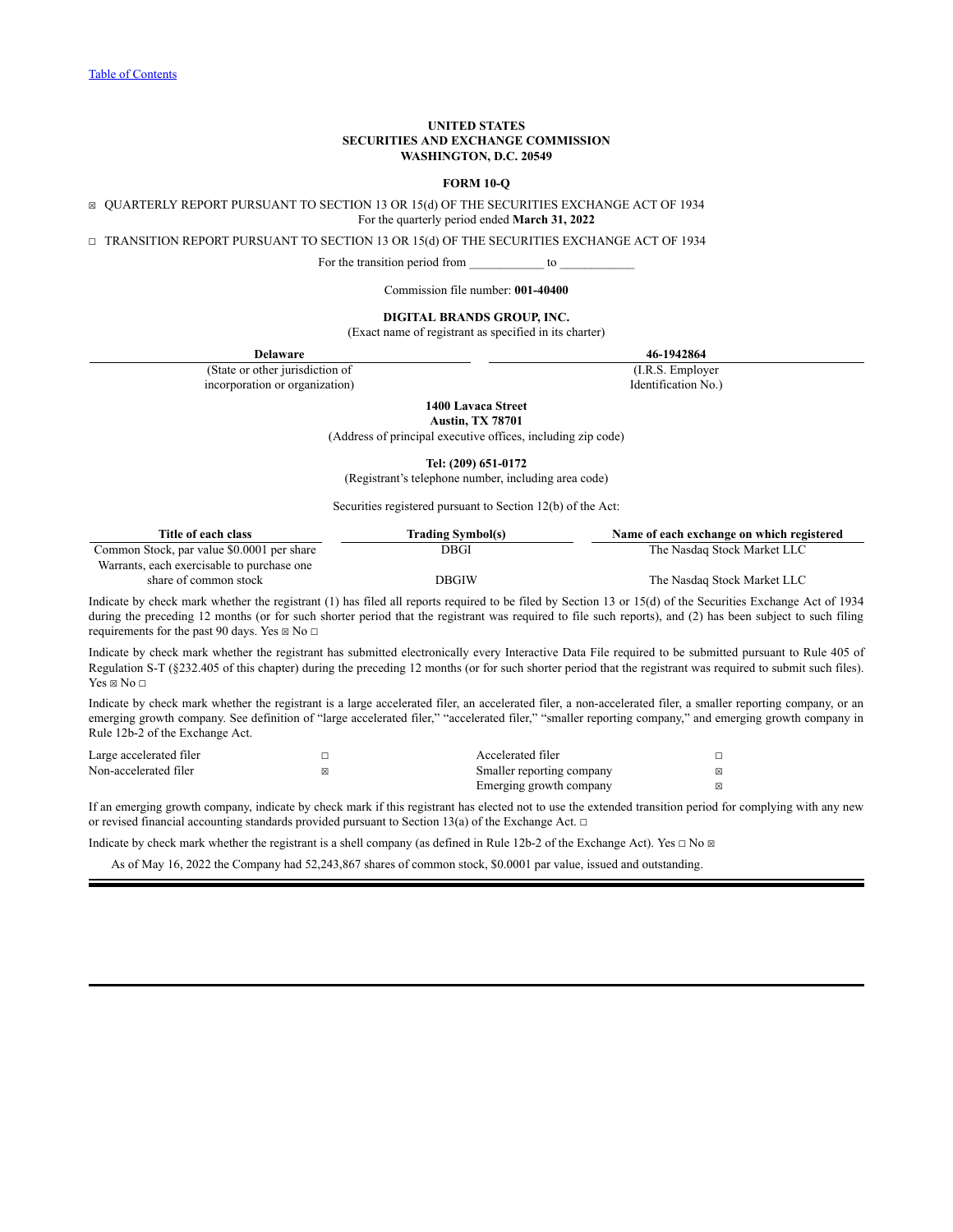## **DIGITAL BRANDS GROUP, NC. FORM 10-Q TABLE OF CONTENTS**

<span id="page-1-0"></span>

| PART I. FINANCIAL INFORMATION |                                                                                                              | 3  |
|-------------------------------|--------------------------------------------------------------------------------------------------------------|----|
| ITEM 1.                       | <b>Condensed Consolidated Financial Statements - Unaudited</b>                                               | 3  |
|                               | Condensed Consolidated Balance Sheets as of March 31, 2022 and December 31, 2021                             | 3  |
|                               | Condensed Consolidated Statements of Operations for the three months ended March 31, 2022 and 2021           | 4  |
|                               | Condensed Consolidated Statements of Stockholders' Equity for the three months ended March 31, 2022 and 2021 | 5  |
|                               | Condensed Consolidated Statements of Cash Flows for the three months ended March 31, 2022 and 2021           | 6  |
|                               | <b>Notes to Condensed Consolidated Financial Statements</b>                                                  | 7  |
| ITEM 2.                       | <u>Management's Discussion and Analysis of Financial Condition and Results of Operations</u>                 | 17 |
| <b>ITEM 3</b>                 | Quantitative and Qualitative Disclosures about Market Risk                                                   | 23 |
| ITEM 4.                       | <b>Controls and Procedures</b>                                                                               | 23 |
| PART II. OTHER INFORMATION    |                                                                                                              | 24 |
| ITEM 1.                       | <b>Legal Proceedings</b>                                                                                     | 24 |
| ITEM 1A.                      | <b>Risk Factors</b>                                                                                          | 25 |
| ITEM 2.                       | Unregistered Sales of Equity Securities and Use of Proceeds                                                  | 25 |
| <b>ITEM 3.</b>                | <b>Defaults upon Senior Securities</b>                                                                       | 26 |
| ITEM 4.                       | <b>Mine Safety Disclosures</b>                                                                               | 26 |
| ITEM 5.                       | Other Information                                                                                            | 26 |
| ITEM 6.                       | <b>Exhibits</b>                                                                                              | 27 |
| <b>SIGNATURES</b>             |                                                                                                              | 29 |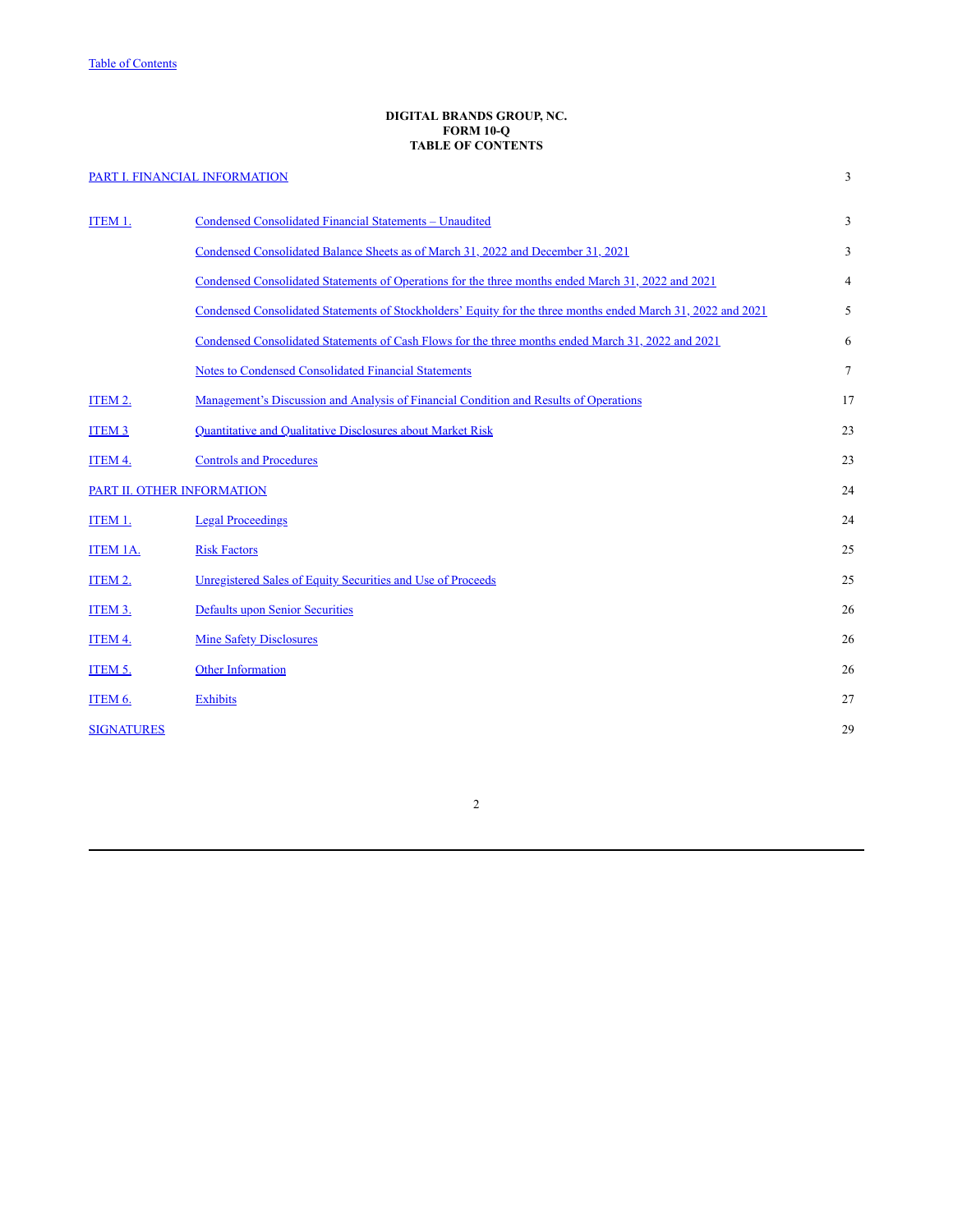# <span id="page-2-0"></span>**PART I – FINANCIAL INFORMATION**

# <span id="page-2-2"></span><span id="page-2-1"></span>**ITEM 1. CONSOLIDATED FINANCIAL STATEMENTS**

# **DIGITAL BRANDS GROUP, INC. CONDENSED CONSOLIDATED BALANCE SHEETS (UNAUDITED)**

| Current assets:<br>$\mathbf S$<br>Cash and cash equivalents<br>$\mathbb{S}$<br>528.394<br>566.013<br>Accounts receivable, net<br>138,948<br>89.394<br>985,288<br>Due from factor, net<br>879,042<br>2,492,605<br>2.755.358<br>Inventory<br>417.900<br>Prepaid expenses and other current assets<br>544,269<br>4.776.334<br>4,620,877<br>Total current assets<br>Deferred offering costs<br>367.696<br>367.696<br>Property, equipment and software, net<br>88,650<br>97.265<br>Goodwill<br>18.264.822<br>18,264,822<br>12,303,501<br>12,841,313<br>137.794<br>137.794<br>250,244<br>\$<br>36,033,584<br>36,485,224<br>S<br>Total assets<br><b>LIABILITIES AND STOCKHOLDERS' DEFICIT</b><br>Current liabilities:<br>$\mathbf S$<br>$\mathbb{S}$<br>6,562,690<br>Accounts payable<br>8.535.132<br>Accrued expenses and other liabilities<br>2,906,659<br>2,237,145<br>276,397<br>Deferred revenue<br>348,104<br>Due to related parties<br>256.530<br>277.635<br>13,379,797<br>Contingent consideration liability<br>12.179.476<br>Convertible notes, current<br>100,000<br>100,000<br>Accrued interest payable<br>1,561,467<br>1,110,679<br>Note payable - related party<br>309.489<br>299.489<br>Venture debt, net of discount<br>6.251.755<br>6.001.755<br>Loan payable, current<br>3,502,000<br>2,502,000<br>Promissory note payable<br>3,500,000<br>3,500,000<br>Right of use liability, current portion<br>198,686<br>40.849.619<br>Total current liabilities<br>35,047,266<br>Convertible notes payable, net<br>5,501,614<br>5,671,267<br>713.182<br>Loan payable<br>366.764<br>2,294,720<br>Derivative liability<br>2,664,171<br>18,223<br>Warrant liability<br>12,253<br>Right of use liability<br>51,558<br><b>Total liabilities</b><br>49,615,632<br>43,575,005<br>Stockholders' deficit:<br>Undesignated preferred stock, \$0.0001 par, 10,000,000 shares authorized, 0 shares issued and outstanding as of both March 31,2022 and<br>December 31, 2021<br>Common stock, \$0,0001 par, 200,000,000 shares authorized, 13,875,591 and 13,001,690 shares issued and outstanding as of March 31, 2022<br>and December 31, 2021, respectively<br>1,387<br>1,300<br>59.953.461<br>Additional paid-in capital<br>58.612.873<br>(73, 536, 896)<br>(65,703,954)<br>Accumulated deficit<br>(13.582.048)<br>(7.089.781)<br>Total stockholders' deficit |                                             | March 31,<br>2022 |   | December 31,<br>2021 |
|------------------------------------------------------------------------------------------------------------------------------------------------------------------------------------------------------------------------------------------------------------------------------------------------------------------------------------------------------------------------------------------------------------------------------------------------------------------------------------------------------------------------------------------------------------------------------------------------------------------------------------------------------------------------------------------------------------------------------------------------------------------------------------------------------------------------------------------------------------------------------------------------------------------------------------------------------------------------------------------------------------------------------------------------------------------------------------------------------------------------------------------------------------------------------------------------------------------------------------------------------------------------------------------------------------------------------------------------------------------------------------------------------------------------------------------------------------------------------------------------------------------------------------------------------------------------------------------------------------------------------------------------------------------------------------------------------------------------------------------------------------------------------------------------------------------------------------------------------------------------------------------------------------------------------------------------------------------------------------------------------------------------------------------------------------------------------------------------------------------------------------------------------------------------------------------------------------------------------------------------------------------------------------------------------------------------------------------------------|---------------------------------------------|-------------------|---|----------------------|
|                                                                                                                                                                                                                                                                                                                                                                                                                                                                                                                                                                                                                                                                                                                                                                                                                                                                                                                                                                                                                                                                                                                                                                                                                                                                                                                                                                                                                                                                                                                                                                                                                                                                                                                                                                                                                                                                                                                                                                                                                                                                                                                                                                                                                                                                                                                                                      | <b>ASSETS</b>                               |                   |   |                      |
|                                                                                                                                                                                                                                                                                                                                                                                                                                                                                                                                                                                                                                                                                                                                                                                                                                                                                                                                                                                                                                                                                                                                                                                                                                                                                                                                                                                                                                                                                                                                                                                                                                                                                                                                                                                                                                                                                                                                                                                                                                                                                                                                                                                                                                                                                                                                                      |                                             |                   |   |                      |
|                                                                                                                                                                                                                                                                                                                                                                                                                                                                                                                                                                                                                                                                                                                                                                                                                                                                                                                                                                                                                                                                                                                                                                                                                                                                                                                                                                                                                                                                                                                                                                                                                                                                                                                                                                                                                                                                                                                                                                                                                                                                                                                                                                                                                                                                                                                                                      |                                             |                   |   |                      |
|                                                                                                                                                                                                                                                                                                                                                                                                                                                                                                                                                                                                                                                                                                                                                                                                                                                                                                                                                                                                                                                                                                                                                                                                                                                                                                                                                                                                                                                                                                                                                                                                                                                                                                                                                                                                                                                                                                                                                                                                                                                                                                                                                                                                                                                                                                                                                      |                                             |                   |   |                      |
|                                                                                                                                                                                                                                                                                                                                                                                                                                                                                                                                                                                                                                                                                                                                                                                                                                                                                                                                                                                                                                                                                                                                                                                                                                                                                                                                                                                                                                                                                                                                                                                                                                                                                                                                                                                                                                                                                                                                                                                                                                                                                                                                                                                                                                                                                                                                                      |                                             |                   |   |                      |
|                                                                                                                                                                                                                                                                                                                                                                                                                                                                                                                                                                                                                                                                                                                                                                                                                                                                                                                                                                                                                                                                                                                                                                                                                                                                                                                                                                                                                                                                                                                                                                                                                                                                                                                                                                                                                                                                                                                                                                                                                                                                                                                                                                                                                                                                                                                                                      |                                             |                   |   |                      |
|                                                                                                                                                                                                                                                                                                                                                                                                                                                                                                                                                                                                                                                                                                                                                                                                                                                                                                                                                                                                                                                                                                                                                                                                                                                                                                                                                                                                                                                                                                                                                                                                                                                                                                                                                                                                                                                                                                                                                                                                                                                                                                                                                                                                                                                                                                                                                      |                                             |                   |   |                      |
|                                                                                                                                                                                                                                                                                                                                                                                                                                                                                                                                                                                                                                                                                                                                                                                                                                                                                                                                                                                                                                                                                                                                                                                                                                                                                                                                                                                                                                                                                                                                                                                                                                                                                                                                                                                                                                                                                                                                                                                                                                                                                                                                                                                                                                                                                                                                                      |                                             |                   |   |                      |
|                                                                                                                                                                                                                                                                                                                                                                                                                                                                                                                                                                                                                                                                                                                                                                                                                                                                                                                                                                                                                                                                                                                                                                                                                                                                                                                                                                                                                                                                                                                                                                                                                                                                                                                                                                                                                                                                                                                                                                                                                                                                                                                                                                                                                                                                                                                                                      |                                             |                   |   |                      |
|                                                                                                                                                                                                                                                                                                                                                                                                                                                                                                                                                                                                                                                                                                                                                                                                                                                                                                                                                                                                                                                                                                                                                                                                                                                                                                                                                                                                                                                                                                                                                                                                                                                                                                                                                                                                                                                                                                                                                                                                                                                                                                                                                                                                                                                                                                                                                      |                                             |                   |   |                      |
|                                                                                                                                                                                                                                                                                                                                                                                                                                                                                                                                                                                                                                                                                                                                                                                                                                                                                                                                                                                                                                                                                                                                                                                                                                                                                                                                                                                                                                                                                                                                                                                                                                                                                                                                                                                                                                                                                                                                                                                                                                                                                                                                                                                                                                                                                                                                                      |                                             |                   |   |                      |
|                                                                                                                                                                                                                                                                                                                                                                                                                                                                                                                                                                                                                                                                                                                                                                                                                                                                                                                                                                                                                                                                                                                                                                                                                                                                                                                                                                                                                                                                                                                                                                                                                                                                                                                                                                                                                                                                                                                                                                                                                                                                                                                                                                                                                                                                                                                                                      | Intangible assets, net                      |                   |   |                      |
|                                                                                                                                                                                                                                                                                                                                                                                                                                                                                                                                                                                                                                                                                                                                                                                                                                                                                                                                                                                                                                                                                                                                                                                                                                                                                                                                                                                                                                                                                                                                                                                                                                                                                                                                                                                                                                                                                                                                                                                                                                                                                                                                                                                                                                                                                                                                                      | Deposits                                    |                   |   |                      |
|                                                                                                                                                                                                                                                                                                                                                                                                                                                                                                                                                                                                                                                                                                                                                                                                                                                                                                                                                                                                                                                                                                                                                                                                                                                                                                                                                                                                                                                                                                                                                                                                                                                                                                                                                                                                                                                                                                                                                                                                                                                                                                                                                                                                                                                                                                                                                      | Right of use asset                          |                   |   |                      |
|                                                                                                                                                                                                                                                                                                                                                                                                                                                                                                                                                                                                                                                                                                                                                                                                                                                                                                                                                                                                                                                                                                                                                                                                                                                                                                                                                                                                                                                                                                                                                                                                                                                                                                                                                                                                                                                                                                                                                                                                                                                                                                                                                                                                                                                                                                                                                      |                                             |                   |   |                      |
|                                                                                                                                                                                                                                                                                                                                                                                                                                                                                                                                                                                                                                                                                                                                                                                                                                                                                                                                                                                                                                                                                                                                                                                                                                                                                                                                                                                                                                                                                                                                                                                                                                                                                                                                                                                                                                                                                                                                                                                                                                                                                                                                                                                                                                                                                                                                                      |                                             |                   |   |                      |
|                                                                                                                                                                                                                                                                                                                                                                                                                                                                                                                                                                                                                                                                                                                                                                                                                                                                                                                                                                                                                                                                                                                                                                                                                                                                                                                                                                                                                                                                                                                                                                                                                                                                                                                                                                                                                                                                                                                                                                                                                                                                                                                                                                                                                                                                                                                                                      |                                             |                   |   |                      |
|                                                                                                                                                                                                                                                                                                                                                                                                                                                                                                                                                                                                                                                                                                                                                                                                                                                                                                                                                                                                                                                                                                                                                                                                                                                                                                                                                                                                                                                                                                                                                                                                                                                                                                                                                                                                                                                                                                                                                                                                                                                                                                                                                                                                                                                                                                                                                      |                                             |                   |   |                      |
|                                                                                                                                                                                                                                                                                                                                                                                                                                                                                                                                                                                                                                                                                                                                                                                                                                                                                                                                                                                                                                                                                                                                                                                                                                                                                                                                                                                                                                                                                                                                                                                                                                                                                                                                                                                                                                                                                                                                                                                                                                                                                                                                                                                                                                                                                                                                                      |                                             |                   |   |                      |
|                                                                                                                                                                                                                                                                                                                                                                                                                                                                                                                                                                                                                                                                                                                                                                                                                                                                                                                                                                                                                                                                                                                                                                                                                                                                                                                                                                                                                                                                                                                                                                                                                                                                                                                                                                                                                                                                                                                                                                                                                                                                                                                                                                                                                                                                                                                                                      |                                             |                   |   |                      |
|                                                                                                                                                                                                                                                                                                                                                                                                                                                                                                                                                                                                                                                                                                                                                                                                                                                                                                                                                                                                                                                                                                                                                                                                                                                                                                                                                                                                                                                                                                                                                                                                                                                                                                                                                                                                                                                                                                                                                                                                                                                                                                                                                                                                                                                                                                                                                      |                                             |                   |   |                      |
|                                                                                                                                                                                                                                                                                                                                                                                                                                                                                                                                                                                                                                                                                                                                                                                                                                                                                                                                                                                                                                                                                                                                                                                                                                                                                                                                                                                                                                                                                                                                                                                                                                                                                                                                                                                                                                                                                                                                                                                                                                                                                                                                                                                                                                                                                                                                                      |                                             |                   |   |                      |
|                                                                                                                                                                                                                                                                                                                                                                                                                                                                                                                                                                                                                                                                                                                                                                                                                                                                                                                                                                                                                                                                                                                                                                                                                                                                                                                                                                                                                                                                                                                                                                                                                                                                                                                                                                                                                                                                                                                                                                                                                                                                                                                                                                                                                                                                                                                                                      |                                             |                   |   |                      |
|                                                                                                                                                                                                                                                                                                                                                                                                                                                                                                                                                                                                                                                                                                                                                                                                                                                                                                                                                                                                                                                                                                                                                                                                                                                                                                                                                                                                                                                                                                                                                                                                                                                                                                                                                                                                                                                                                                                                                                                                                                                                                                                                                                                                                                                                                                                                                      |                                             |                   |   |                      |
|                                                                                                                                                                                                                                                                                                                                                                                                                                                                                                                                                                                                                                                                                                                                                                                                                                                                                                                                                                                                                                                                                                                                                                                                                                                                                                                                                                                                                                                                                                                                                                                                                                                                                                                                                                                                                                                                                                                                                                                                                                                                                                                                                                                                                                                                                                                                                      |                                             |                   |   |                      |
|                                                                                                                                                                                                                                                                                                                                                                                                                                                                                                                                                                                                                                                                                                                                                                                                                                                                                                                                                                                                                                                                                                                                                                                                                                                                                                                                                                                                                                                                                                                                                                                                                                                                                                                                                                                                                                                                                                                                                                                                                                                                                                                                                                                                                                                                                                                                                      |                                             |                   |   |                      |
|                                                                                                                                                                                                                                                                                                                                                                                                                                                                                                                                                                                                                                                                                                                                                                                                                                                                                                                                                                                                                                                                                                                                                                                                                                                                                                                                                                                                                                                                                                                                                                                                                                                                                                                                                                                                                                                                                                                                                                                                                                                                                                                                                                                                                                                                                                                                                      |                                             |                   |   |                      |
|                                                                                                                                                                                                                                                                                                                                                                                                                                                                                                                                                                                                                                                                                                                                                                                                                                                                                                                                                                                                                                                                                                                                                                                                                                                                                                                                                                                                                                                                                                                                                                                                                                                                                                                                                                                                                                                                                                                                                                                                                                                                                                                                                                                                                                                                                                                                                      |                                             |                   |   |                      |
|                                                                                                                                                                                                                                                                                                                                                                                                                                                                                                                                                                                                                                                                                                                                                                                                                                                                                                                                                                                                                                                                                                                                                                                                                                                                                                                                                                                                                                                                                                                                                                                                                                                                                                                                                                                                                                                                                                                                                                                                                                                                                                                                                                                                                                                                                                                                                      |                                             |                   |   |                      |
|                                                                                                                                                                                                                                                                                                                                                                                                                                                                                                                                                                                                                                                                                                                                                                                                                                                                                                                                                                                                                                                                                                                                                                                                                                                                                                                                                                                                                                                                                                                                                                                                                                                                                                                                                                                                                                                                                                                                                                                                                                                                                                                                                                                                                                                                                                                                                      |                                             |                   |   |                      |
|                                                                                                                                                                                                                                                                                                                                                                                                                                                                                                                                                                                                                                                                                                                                                                                                                                                                                                                                                                                                                                                                                                                                                                                                                                                                                                                                                                                                                                                                                                                                                                                                                                                                                                                                                                                                                                                                                                                                                                                                                                                                                                                                                                                                                                                                                                                                                      |                                             |                   |   |                      |
|                                                                                                                                                                                                                                                                                                                                                                                                                                                                                                                                                                                                                                                                                                                                                                                                                                                                                                                                                                                                                                                                                                                                                                                                                                                                                                                                                                                                                                                                                                                                                                                                                                                                                                                                                                                                                                                                                                                                                                                                                                                                                                                                                                                                                                                                                                                                                      |                                             |                   |   |                      |
|                                                                                                                                                                                                                                                                                                                                                                                                                                                                                                                                                                                                                                                                                                                                                                                                                                                                                                                                                                                                                                                                                                                                                                                                                                                                                                                                                                                                                                                                                                                                                                                                                                                                                                                                                                                                                                                                                                                                                                                                                                                                                                                                                                                                                                                                                                                                                      |                                             |                   |   |                      |
|                                                                                                                                                                                                                                                                                                                                                                                                                                                                                                                                                                                                                                                                                                                                                                                                                                                                                                                                                                                                                                                                                                                                                                                                                                                                                                                                                                                                                                                                                                                                                                                                                                                                                                                                                                                                                                                                                                                                                                                                                                                                                                                                                                                                                                                                                                                                                      |                                             |                   |   |                      |
|                                                                                                                                                                                                                                                                                                                                                                                                                                                                                                                                                                                                                                                                                                                                                                                                                                                                                                                                                                                                                                                                                                                                                                                                                                                                                                                                                                                                                                                                                                                                                                                                                                                                                                                                                                                                                                                                                                                                                                                                                                                                                                                                                                                                                                                                                                                                                      |                                             |                   |   |                      |
|                                                                                                                                                                                                                                                                                                                                                                                                                                                                                                                                                                                                                                                                                                                                                                                                                                                                                                                                                                                                                                                                                                                                                                                                                                                                                                                                                                                                                                                                                                                                                                                                                                                                                                                                                                                                                                                                                                                                                                                                                                                                                                                                                                                                                                                                                                                                                      |                                             |                   |   |                      |
|                                                                                                                                                                                                                                                                                                                                                                                                                                                                                                                                                                                                                                                                                                                                                                                                                                                                                                                                                                                                                                                                                                                                                                                                                                                                                                                                                                                                                                                                                                                                                                                                                                                                                                                                                                                                                                                                                                                                                                                                                                                                                                                                                                                                                                                                                                                                                      |                                             |                   |   |                      |
|                                                                                                                                                                                                                                                                                                                                                                                                                                                                                                                                                                                                                                                                                                                                                                                                                                                                                                                                                                                                                                                                                                                                                                                                                                                                                                                                                                                                                                                                                                                                                                                                                                                                                                                                                                                                                                                                                                                                                                                                                                                                                                                                                                                                                                                                                                                                                      |                                             |                   |   |                      |
|                                                                                                                                                                                                                                                                                                                                                                                                                                                                                                                                                                                                                                                                                                                                                                                                                                                                                                                                                                                                                                                                                                                                                                                                                                                                                                                                                                                                                                                                                                                                                                                                                                                                                                                                                                                                                                                                                                                                                                                                                                                                                                                                                                                                                                                                                                                                                      | Commitments and contingencies (Note 11)     |                   |   |                      |
|                                                                                                                                                                                                                                                                                                                                                                                                                                                                                                                                                                                                                                                                                                                                                                                                                                                                                                                                                                                                                                                                                                                                                                                                                                                                                                                                                                                                                                                                                                                                                                                                                                                                                                                                                                                                                                                                                                                                                                                                                                                                                                                                                                                                                                                                                                                                                      |                                             |                   |   |                      |
|                                                                                                                                                                                                                                                                                                                                                                                                                                                                                                                                                                                                                                                                                                                                                                                                                                                                                                                                                                                                                                                                                                                                                                                                                                                                                                                                                                                                                                                                                                                                                                                                                                                                                                                                                                                                                                                                                                                                                                                                                                                                                                                                                                                                                                                                                                                                                      |                                             |                   |   |                      |
|                                                                                                                                                                                                                                                                                                                                                                                                                                                                                                                                                                                                                                                                                                                                                                                                                                                                                                                                                                                                                                                                                                                                                                                                                                                                                                                                                                                                                                                                                                                                                                                                                                                                                                                                                                                                                                                                                                                                                                                                                                                                                                                                                                                                                                                                                                                                                      |                                             |                   |   |                      |
|                                                                                                                                                                                                                                                                                                                                                                                                                                                                                                                                                                                                                                                                                                                                                                                                                                                                                                                                                                                                                                                                                                                                                                                                                                                                                                                                                                                                                                                                                                                                                                                                                                                                                                                                                                                                                                                                                                                                                                                                                                                                                                                                                                                                                                                                                                                                                      |                                             |                   |   |                      |
|                                                                                                                                                                                                                                                                                                                                                                                                                                                                                                                                                                                                                                                                                                                                                                                                                                                                                                                                                                                                                                                                                                                                                                                                                                                                                                                                                                                                                                                                                                                                                                                                                                                                                                                                                                                                                                                                                                                                                                                                                                                                                                                                                                                                                                                                                                                                                      |                                             |                   |   |                      |
|                                                                                                                                                                                                                                                                                                                                                                                                                                                                                                                                                                                                                                                                                                                                                                                                                                                                                                                                                                                                                                                                                                                                                                                                                                                                                                                                                                                                                                                                                                                                                                                                                                                                                                                                                                                                                                                                                                                                                                                                                                                                                                                                                                                                                                                                                                                                                      |                                             |                   |   |                      |
|                                                                                                                                                                                                                                                                                                                                                                                                                                                                                                                                                                                                                                                                                                                                                                                                                                                                                                                                                                                                                                                                                                                                                                                                                                                                                                                                                                                                                                                                                                                                                                                                                                                                                                                                                                                                                                                                                                                                                                                                                                                                                                                                                                                                                                                                                                                                                      |                                             |                   |   |                      |
|                                                                                                                                                                                                                                                                                                                                                                                                                                                                                                                                                                                                                                                                                                                                                                                                                                                                                                                                                                                                                                                                                                                                                                                                                                                                                                                                                                                                                                                                                                                                                                                                                                                                                                                                                                                                                                                                                                                                                                                                                                                                                                                                                                                                                                                                                                                                                      | Total liabilities and stockholders' deficit | \$<br>36,033,584  | S | 36,485,224           |

See the accompanying notes to the unaudited condensed consolidated financial statements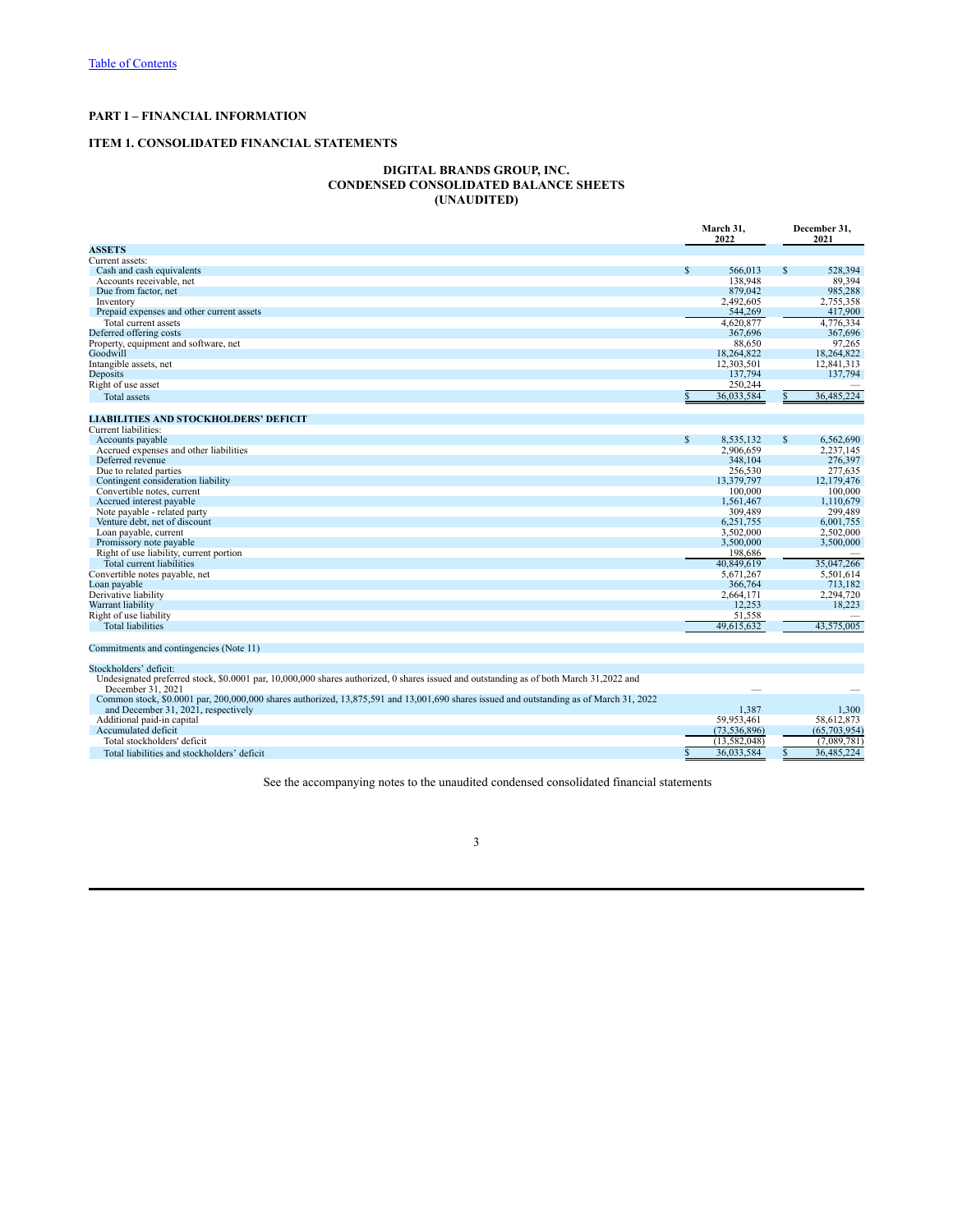## **DIGITAL BRANDS GROUP, INC. CONDENSED CONSOLIDATED STATEMENTS OF OPERATIONS (UNAUDITED)**

<span id="page-3-0"></span>

|                                                                | <b>Three Months Ended</b><br>March 31, |              |             |
|----------------------------------------------------------------|----------------------------------------|--------------|-------------|
|                                                                | 2022                                   |              | 2021        |
| Net revenues                                                   | 3,432,410                              | $\mathbb{S}$ | 408,405     |
| Cost of net revenues                                           | 1,958,911                              |              | 615,942     |
| Gross profit (loss)                                            | 1,473,499                              |              | (207, 537)  |
| Operating expenses:                                            |                                        |              |             |
| General and administrative                                     | 4,611,235                              |              | 1,907,518   |
| Sales and marketing                                            | 1,040,572                              |              | 170,820     |
| Distribution                                                   | 202,848                                |              | 63,578      |
| Change in fair value of contingent consideration               | 1,200,321                              |              |             |
| Total operating expenses                                       | 7,054,976                              |              | 2,141,916   |
| Loss from operations                                           | (5,581,477)                            |              | (2,349,453) |
| Other income (expense):                                        |                                        |              |             |
| Interest expense                                               | (1, 567, 877)                          |              | (675, 044)  |
| Other non-operating income (expenses)                          | (683, 588)                             |              | 562         |
| Total other income (expense), net                              | (2,251,465)                            |              | (674, 482)  |
| Income tax benefit (provision)                                 |                                        |              |             |
| Net loss                                                       | (7, 832, 942)                          | S.           | (3,023,935) |
| Weighted average common shares outstanding - basic and diluted | 13,235,062                             |              | 664,167     |
| Net loss per common share - basic and diluted                  | (0.59)                                 |              | (4.55)      |

See the accompanying notes to the unaudited condensed consolidated financial statements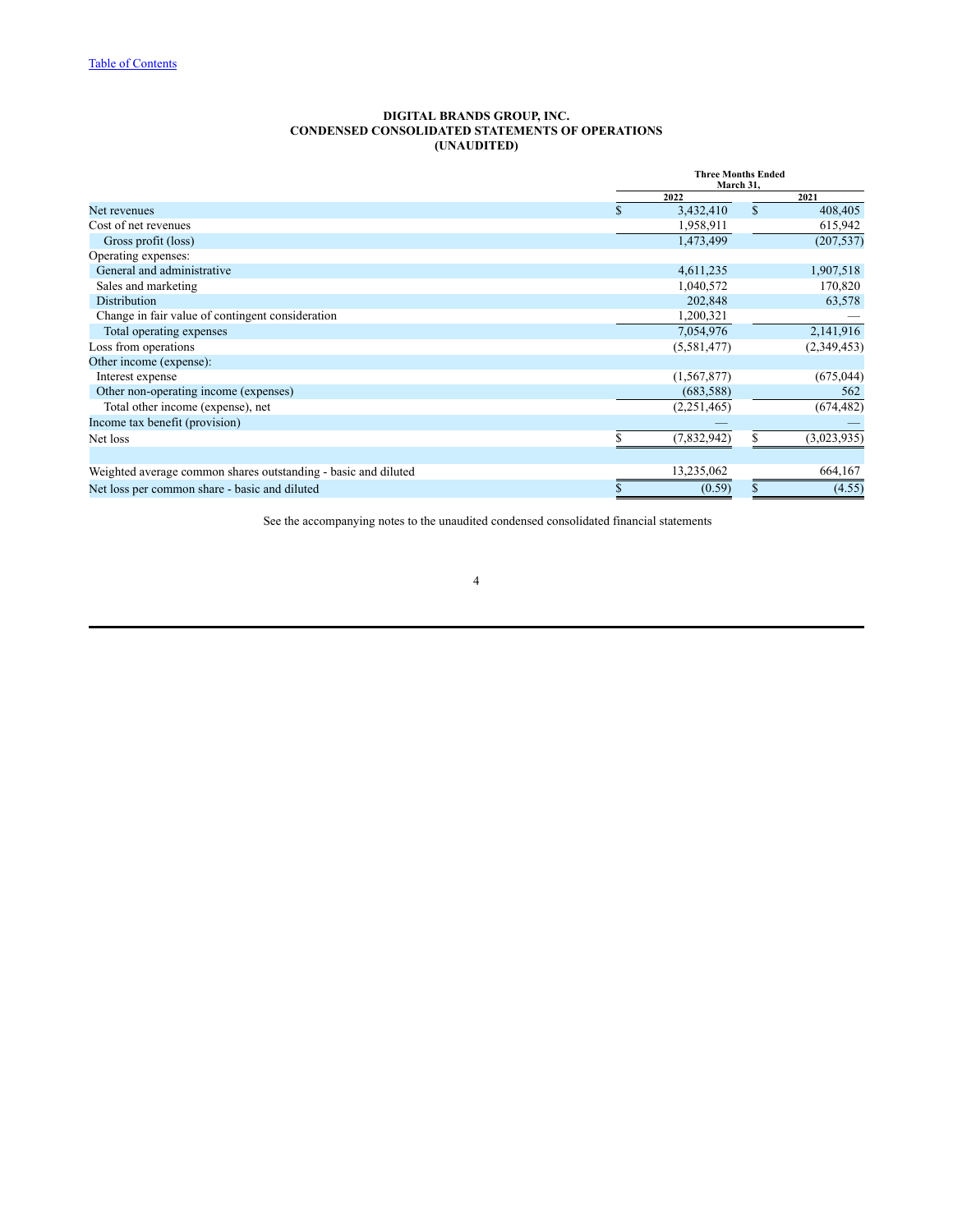## **DIGITAL BRANDS GROUP, INC. CONDENSED CONSOLIDATED STATEMENTS OF STOCKHOLDERS' DEFICIT (UNAUDITED)**

<span id="page-4-0"></span>

|                                       | <b>Series Seed</b><br><b>Preferred Stock</b> |        | <b>Series A</b><br><b>Preferred Stock</b> |                          |                          | Series A-2<br><b>Preferred Stock</b> | Series A-3<br><b>Preferred Stock</b> |        |               | <b>Series CF</b><br><b>Preferred Stock</b> | <b>Series B</b><br><b>Preferred Stock</b> |                          |                          | <b>Common Stock</b>      | <b>Additional</b><br>Paid-in | Accumulated              | Total<br>Stockholders' |
|---------------------------------------|----------------------------------------------|--------|-------------------------------------------|--------------------------|--------------------------|--------------------------------------|--------------------------------------|--------|---------------|--------------------------------------------|-------------------------------------------|--------------------------|--------------------------|--------------------------|------------------------------|--------------------------|------------------------|
|                                       | <b>Shares</b>                                | Amount | <b>Shares</b>                             | Amount                   | <b>Shares</b>            | Amount                               | <b>Shares</b>                        | Amount | <b>Shares</b> | Amount                                     | <b>Shares</b>                             | Amount                   | <b>Shares</b>            | Amount                   | Capital                      | Deficit                  | Deficit                |
| <b>Balances at December 31, 2020</b>  | 20.714.518                                   | 2.07   | 5,654,072                                 | 565                      | 5.932.742                | 593                                  | 9.032.330                            | 904    | 836.331       | 83                                         | 20,754,717                                | 2.075                    | 664.167                  | 66                       | \$27,481,995                 | \$(33,345,997)           | (5,857,645)            |
| Stock-based compensation              |                                              |        |                                           |                          |                          |                                      |                                      |        |               |                                            |                                           |                          |                          |                          | 36,976                       | $\overline{\phantom{a}}$ | 36,976                 |
| Net loss                              |                                              |        |                                           |                          |                          |                                      |                                      |        |               |                                            |                                           |                          |                          |                          |                              | (3,023,935)              | (3,023,935)            |
| <b>Balances at March 31, 2021</b>     | 20.714.518                                   | 2.07   | 5.654.072                                 | 565                      | 5.932.742                | 593                                  | 9.032.330                            | 904    | 836.331       | 83                                         | 20.754.717                                | 2.075                    | 664.167                  | 66                       | \$27.518.971                 | $$$ $(36.369.932)$       | (8,844,604)            |
|                                       |                                              |        |                                           |                          |                          |                                      |                                      |        |               |                                            |                                           |                          |                          |                          |                              |                          |                        |
| <b>Balances at December 31, 2021</b>  |                                              |        |                                           |                          |                          |                                      |                                      |        |               |                                            |                                           |                          | 13,001,690               | .300                     | \$58.612.873                 | \$(65,703,954)           | (7,089,781)            |
| Conversion of notes into common stock |                                              |        |                                           |                          |                          |                                      |                                      |        |               |                                            |                                           |                          | 873.901                  | 87                       | 1.201.495                    |                          | 1,201,582              |
| Stock-based compensation              | _                                            |        |                                           | -                        |                          |                                      |                                      |        |               |                                            |                                           |                          | $\overline{\phantom{a}}$ | $\overline{\phantom{a}}$ | 139.093                      |                          | 139,093                |
| Net loss                              |                                              |        |                                           | $\overline{\phantom{a}}$ |                          |                                      |                                      |        |               |                                            |                                           |                          |                          |                          | $\overline{\phantom{a}}$     | (7,832,942)              | (7,832,942)            |
| <b>Balances at March 31, 2022</b>     |                                              |        | $\overline{\phantom{a}}$                  |                          | $\overline{\phantom{a}}$ |                                      | $\overline{\phantom{a}}$             |        |               |                                            | $\overline{\phantom{a}}$                  | $\overline{\phantom{a}}$ | 13.875.591               | .387                     | \$59,953.461                 | \$(73, 536, 896)         | \$(13,582,048)         |

See the accompanying notes to the unaudited condensed consolidated financial statements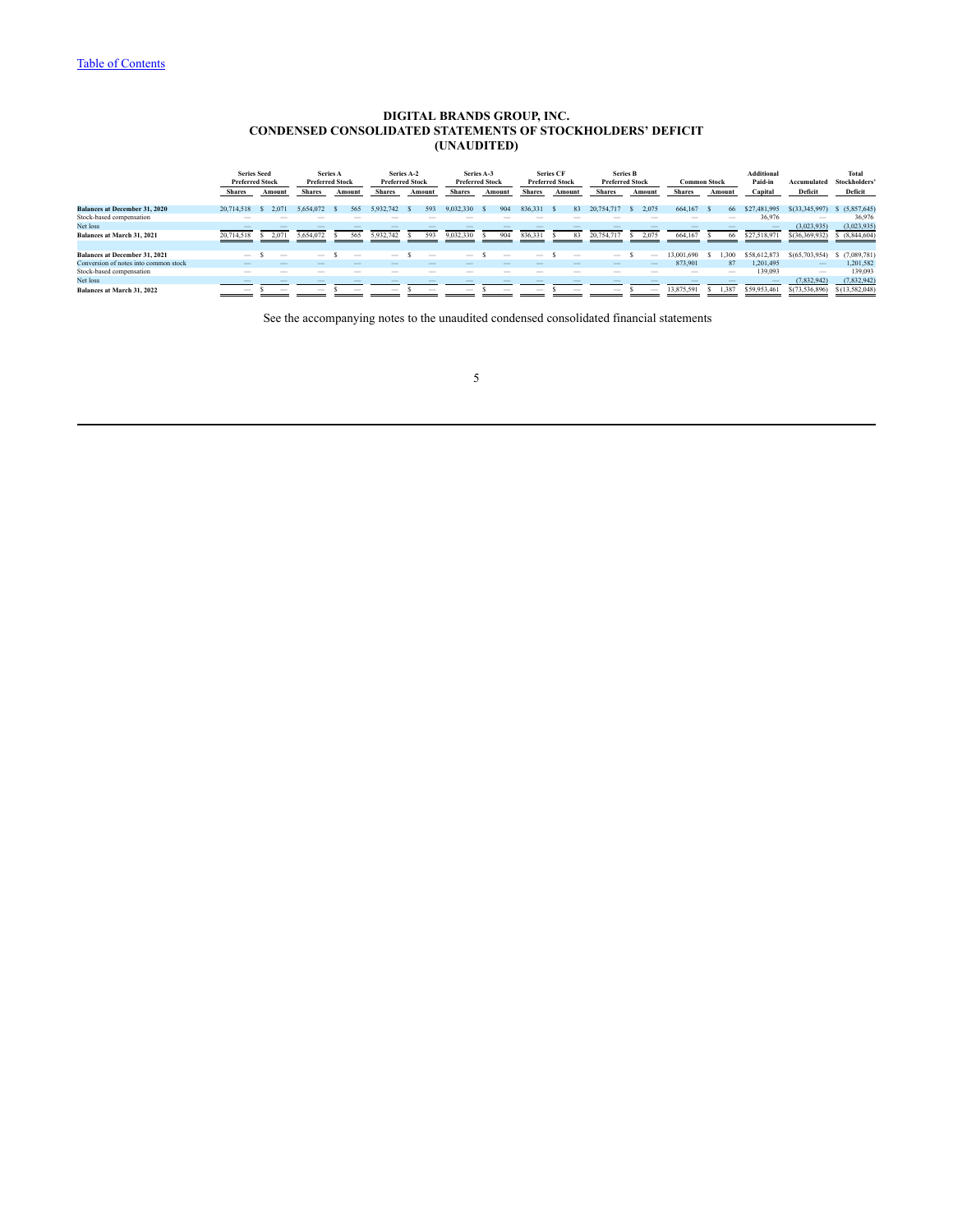### **DIGITAL BRANDS GROUP, INC. CONDENSED CONSOLIDATED STATEMENTS OF CASH FLOWS (UNAUDITED)**

<span id="page-5-0"></span>

|                                                                             | <b>Three Months Ended</b> |             |             |
|-----------------------------------------------------------------------------|---------------------------|-------------|-------------|
|                                                                             | 2022                      | March 31,   | 2021        |
| Cash flows from operating activities:                                       |                           |             |             |
| Net loss                                                                    | \$<br>(7,832,942)         | \$          | (3,023,935) |
| Adjustments to reconcile net loss to net cash used in operating activities: |                           |             |             |
| Depreciation and amortization                                               | 552,004                   |             | 100,687     |
| Amortization of loan discount and fees                                      | 1,093,583                 |             | 223,065     |
| Stock-based compensation                                                    | 139,093                   |             | 36,976      |
| Change in fair value of warrant liability                                   | (5,970)                   |             | (562)       |
| Change in fair value of derivative liability                                | 682,103                   |             |             |
| Change in fair value of contingent consideration                            | 1,200,321                 |             |             |
| Change in credit reserve                                                    | (9,067)                   |             | 3,335       |
| Changes in operating assets and liabilities:                                |                           |             |             |
| Accounts receivable, net                                                    | (49, 554)                 |             | 22,700      |
| Due from factor, net                                                        | 294,439                   |             | (6,950)     |
| Inventory                                                                   | 262,753                   |             | 573,496     |
| Prepaid expenses and other current assets                                   | (126, 369)                |             | (195, 027)  |
| Accounts payable                                                            | 1,972,441                 |             | 195,528     |
| Accrued expenses and other liabilities                                      | 669,514                   |             | 98,075      |
| Deferred revenue                                                            | 71,707                    |             | (1,667)     |
| Accrued compensation - related party                                        |                           |             | (62, 777)   |
| Accrued interest                                                            | 450,788                   |             | 394,479     |
| Net cash used in operating activities                                       | (635, 156)                |             | (1,642,577) |
| Cash flows from investing activities:                                       |                           |             |             |
| Purchase of property, equipment and software                                | (5,576)                   |             |             |
| Net cash used in investing activities                                       | (5,576)                   |             |             |
| <b>Cash flows from financing activities:</b>                                |                           |             |             |
| Proceeds (repayments) from related party advances                           | (11, 105)                 |             |             |
| Advances (repayments) from factor                                           | (179, 126)                |             | 32,617      |
| Proceeds from venture debt and loan payable                                 | 868,582                   |             | 1,347,050   |
| Issuance of convertible notes payable                                       |                           |             | 528,650     |
| Offering costs                                                              |                           |             | (130, 523)  |
| Net cash provided by financing activities                                   | 678,351                   |             | 1,777,794   |
| Net increase in cash and cash equivalents                                   | 37,619                    |             | 135,217     |
| Cash and cash equivalents at beginning of period                            | 528,394                   |             | 575,986     |
| Cash and cash equivalents at end of period                                  | \$<br>566,013             | \$          | 711,203     |
| Supplemental disclosure of cash flow information:                           |                           |             |             |
| Cash paid for income taxes                                                  | \$                        | \$          |             |
| Cash paid for interest                                                      | \$                        | $\mathbf S$ |             |
| Supplemental disclosure of non-cash investing and financing activities:     |                           |             |             |
| Conversion of notes into common stock                                       | \$<br>1,201,582           | \$          |             |
| Right of use asset and liability                                            | \$<br>250,244             | \$          |             |

See the accompanying notes to the unaudited condensed consolidated financial statements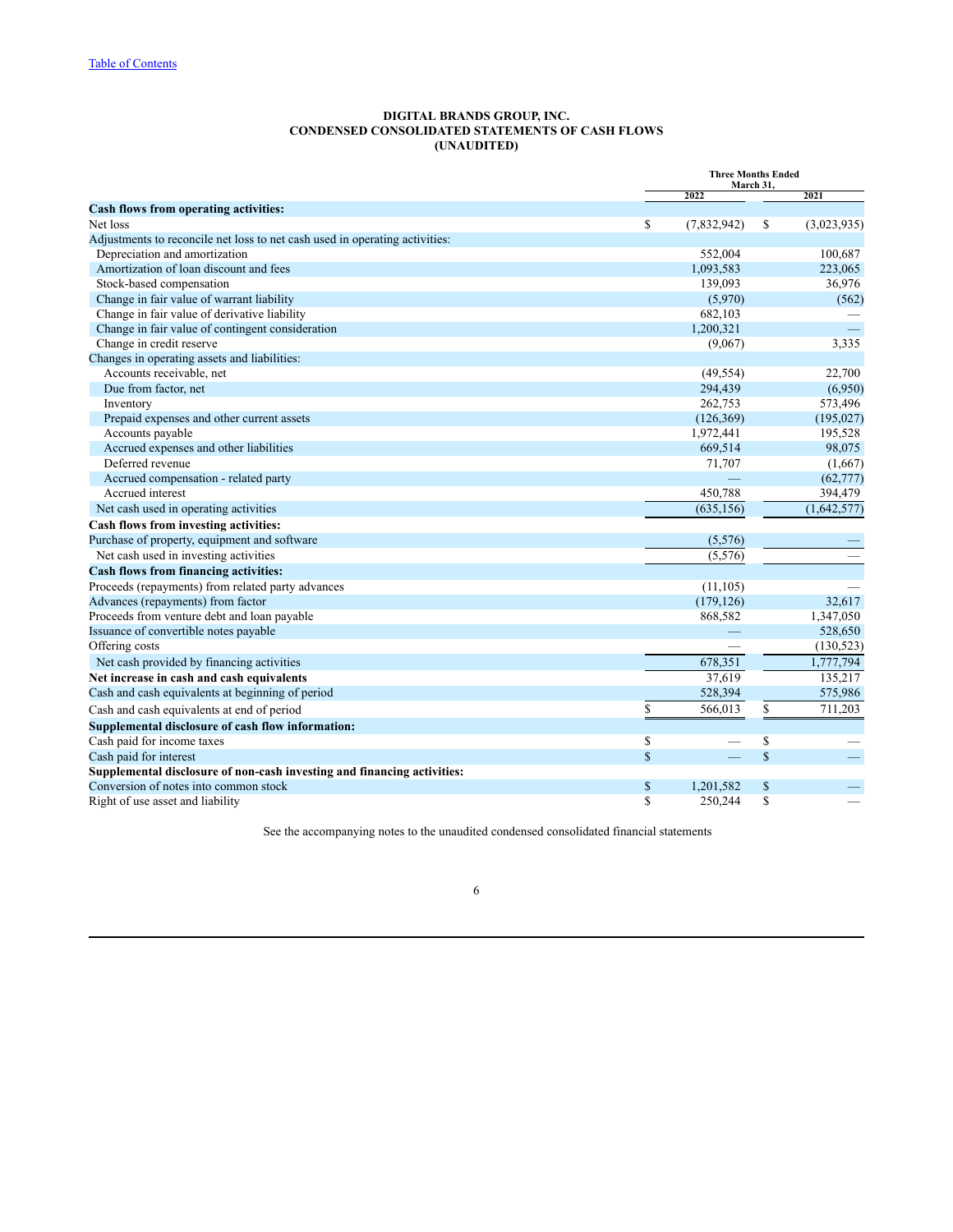## <span id="page-6-0"></span>**NOTE 1: NATURE OF OPERATIONS**

Digital Brands Group, Inc. (the "Company" or "DBG"), was organized on September 17, 2012 under the laws of Delaware as a limited liability company under the name Denim.LA LLC. The Company converted to a Delaware corporation on January 30, 2013 and changed its name to Denim.LA, Inc. Effective December 31, 2020, the Company changed its name to Digital Brands Group, Inc. (DBG).

The Company is a curated collection of lifestyle brands, including Bailey 44, DSTLD, Harper and Jones, Stateside and ACE Studios, that offers a variety of apparel products through direct-to-consumer and wholesale distribution.

On February 12, 2020, Denim.LA, Inc. entered into an Agreement and Plan of Merger with Bailey 44, LLC ("Bailey"), a Delaware limited liability company. On the acquisition date, Bailey 44 , LLC became a wholly owned subsidiary of the Company.

On May 18, 2021, the Company closed its acquisition of Harper & Jones, LLC ("H&J") pursuant to its Membership Interest Stock Purchase Agreement with D. Jones Tailored Collection, Ltd. to purchase 100% of the issued and outstanding equity of Harper & Jones, LLC. On the acquisition date, H&J became a wholly owned subsidiary of the Company.

On August 30, 2021, the Company closed its acquisition of Mosbest, LLC dba Stateside ("Stateside") pursuant to its Membership Interest Purchase Agreement with Moise Emquies to purchase 100% of the issued and outstanding equity of Stateside. On the acquisition date, Stateside became a wholly owned subsidiary of the Company.

#### **NOTE 2: GOING CONCERN**

The accompanying condensed consolidated financial statements have been prepared on a going concern basis, which contemplates the realization of assets and the satisfaction of liabilities in the normal course of business. The Company has not generated profits since inception, has sustained net losses of \$7,832,942 and \$3,023,935 for the three months ended March 31, 2022 and 2021, respectively, and has incurred negative cash flows from operations for the three months ended March 31, 2022 and 2021. The Company has historically lacked liquidity to satisfy obligations as they come due and as of March 31, 2022, and the Company had a working capital deficit of \$36,228,742. These factors raise substantial doubt about the Company's ability to continue as a going concern. The Company requires significant capital to fund operations and meet its obligations as demands are made. The Company expects to continue to generate operating losses for the foreseeable future. The accompanying consolidated financial statements do not include any adjustments as a result of this uncertainty.

#### *Management Plans*

In August 2021, the Company entered into an equity line of credit agreement which the investor is committed to purchase up to \$17,500,000 of the Company's common stock. The Company plans to utilize multiple drawdowns on this agreement, however may be unable to execute on such drawdowns due to restrictions per the agreement.

On May 10, 2022, the Company sold 37,389,800 shares of its common stock pursuant to a Registration Statement on Form S-1 and related prospectus at a public offering price of \$0.25 per share. The gross proceeds from the offering, before deducting underwriting discounts and commissions and other offering expenses payable by the Company , were \$9,347,450, excluding any exercise of the underwriters' option to purchase additional shares. The Company intends to use the net proceeds from this offering for working capital and general corporate purposes, including the repayment of promissory notes in the principal amount of \$3,068,750 (see Note 12).

# **NOTE 3: SUMMARY OF SIGNIFICANT ACCOUNTING POLICIES**

### Basis of Presentation

The accounting and reporting policies of the Company conform to accounting principles generally accepted in the United States of America ("GAAP").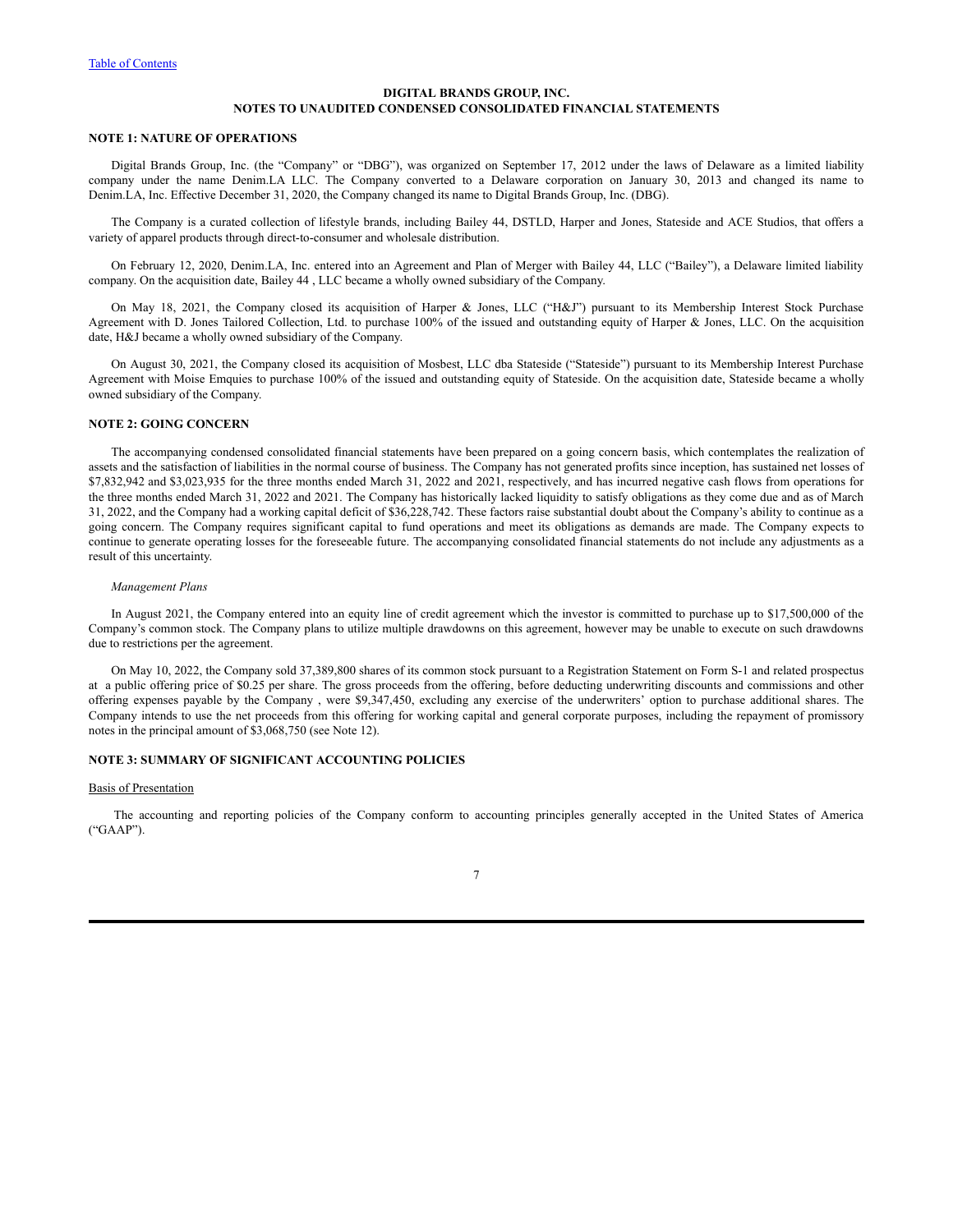#### Unaudited Interim Financial Information

The accompanying unaudited condensed consolidated balance sheet as of March 31, 2022, the unaudited condensed consolidated statements of operations for the three months ended March 31, 2022 and 2021 and of cash flows for the three months ended March 31, 2022 and 2021 have been prepared by the Company, pursuant to the rules and regulations of the SEC for the interim financial statements. Certain information and footnote disclosures normally included in financial statements prepared in accordance with GAAP have been condensed or omitted pursuant to rules and regulations. However, the Company believes that the disclosures are adequate to make the information presented not misleading. The unaudited interim consolidated financial statements have been prepared on a basis consistent with the audited consolidated financial statements and in the opinion of management, reflect all adjustments, consisting of only normal recurring adjustments, necessary for the fair presentation of the consolidated results for the interim periods presented and of the consolidated financial condition as of the date of the interim consolidated balance sheet. The results of operations are not necessarily indicative of the results expected for the year ended December 31, 2022.

The accompanying unaudited interim condensed consolidated financial statements should be read in conjunction with the Company's audited consolidated financial statements and the notes thereto for the year ended December 31, 2021 included in the Company's Annual Form 10-K filed with SEC on March 31, 2022.

#### Principles of Consolidation

These condensed consolidated financial statements include the accounts of the Company and its wholly-owned subsidiaries Bailey, H&J and Stateside from the dates of acquisition. All inter-company transactions and balances have been eliminated on consolidation.

#### Use of Estimates

The preparation of the Company's financial statements in conformity with GAAP requires management to make estimates and assumptions that affect the reported amounts of assets and liabilities, the disclosure of contingent assets and liabilities at the date of the financial statements, and the reported amounts of revenues and expenses during the reporting period. Significant estimates and assumptions reflected in these financial statements include, but are not limited to, inventory, impairment of long-lived assets, contingent consideration and derivative liabilities. The Company bases its estimates on historical experience, known trends and other market-specific or other relevant factors that it believes to be reasonable under the circumstances. On an ongoing basis, management evaluates its estimates when there are changes in circumstances, facts and experience. Changes in estimates are recorded in the period in which they become known. Actual results could differ from those estimates.

#### Cash and Equivalents and Concentration of Credit Risk

The Company considers all highly liquid securities with an original maturity of less than three months to be cash equivalents. As of March 31, 2022 and December 31, 2021, the Company did not hold any cash equivalents. The Company's cash and cash equivalents in bank deposit accounts, at times, may exceed federally insured limits of \$250,000.

## Fair Value of Financial Instruments

The Company's financial instruments consist of cash and cash equivalents, prepaid expenses, accounts payable, accrued expenses, due to related parties, related party note payable, and convertible debt. The carrying value of these assets and liabilities is representative of their fair market value, due to the short maturity of these instruments.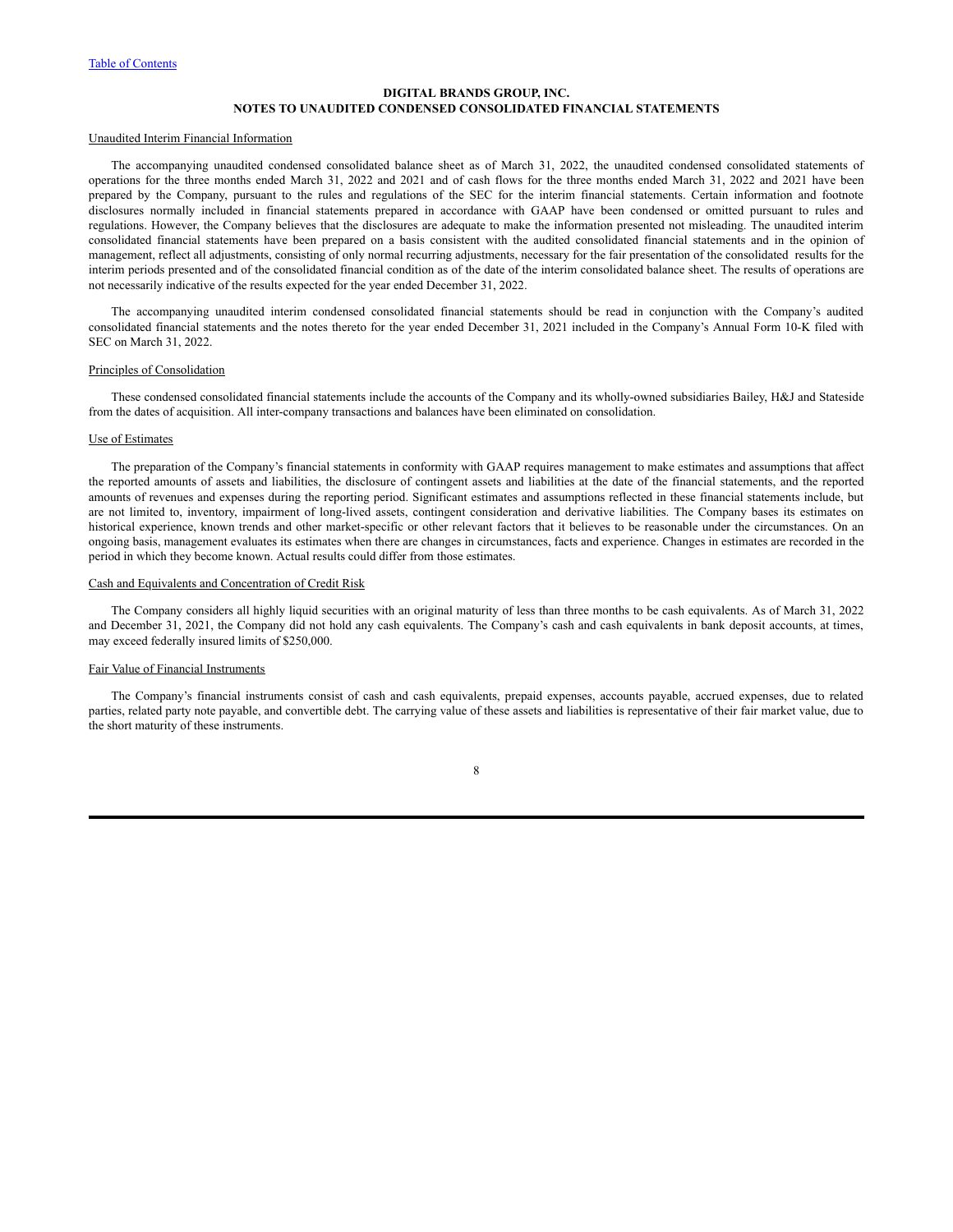The following tables present information about the Company's financial assets and liabilities measured at fair value on a recurring basis and indicates the level of the fair value hierarchy used to determine such fair values:

|                          | <b>Fair Value Measurements</b><br>as of March 31, 2022 Using: |             |  |                          |    |            |
|--------------------------|---------------------------------------------------------------|-------------|--|--------------------------|----|------------|
|                          | <b>Level 1</b>                                                | Level 2     |  | Level 3                  |    | Total      |
| Liabilities:             |                                                               |             |  |                          |    |            |
| Warrant liability        | \$<br>$\qquad \qquad -$                                       | 12,253<br>S |  | $\overline{\phantom{0}}$ |    | 12,253     |
| Contingent consideration |                                                               |             |  | 13,379,797               |    | 13,379,797 |
| Derivative liability     |                                                               |             |  | 2,664,171                |    | 2,664,171  |
|                          |                                                               | 12.253      |  | 16,043,968               | Ğ. | 16,056,221 |
|                          | <b>Fair Value Measurements</b>                                |             |  |                          |    |            |

|                          | rair value measurements<br>as of December 31, 2021 Using: |                |                                 |            |  |
|--------------------------|-----------------------------------------------------------|----------------|---------------------------------|------------|--|
|                          | Level 1                                                   | <b>Level 2</b> | Level 3                         | Total      |  |
| Liabilities:             |                                                           |                |                                 |            |  |
| Warrant liability        |                                                           | 18.223         | $\hspace{0.1mm}-\hspace{0.1mm}$ | 18.223     |  |
| Contingent consideration |                                                           |                | 12,179,476                      | 12,179,476 |  |
| Derivative liability     | __                                                        |                | 2.294.720                       | 2.294.720  |  |
|                          |                                                           | 18,223         | 14.474.196                      | 14.492.419 |  |

# *Contingent Consideration*

Changes in acquisition-related contingent consideration liabilities during the three months ended March 31, 2022 are as follows:

|                                     |  | Contingent<br><b>Consideration</b><br>Liability |
|-------------------------------------|--|-------------------------------------------------|
| Outstanding as of December 31, 2021 |  | 12.179.476                                      |
| Change in fair value                |  | 1.200.321                                       |
| Outstanding as of March 31, 2022    |  | 13,379,797                                      |

The contingent consideration liabilities will be settled in May 2022.

#### *Derivative Liability*

In connection with the Company's convertible note with Oasis Capital, LLC ("Oasis"), the Company recorded a derivative liability (see Note 7). The estimated fair value of the derivative liability is recorded using significant unobservable measures and other fair value inputs and is therefore classified as a Level 3 financial instrument.

The fair value of the derivative liability is valued using a multinomial lattice model. The multinomial lattice inputs include the underlying stock price, volatility of common stock and remaining term of the convertible note. Changes in derivative liability during the three months ended March 31, 2022 are as follows:

|                                                  | <b>Derivative</b><br>Liability |
|--------------------------------------------------|--------------------------------|
| Outstanding as of December 31, 2021              | 2,294,720                      |
| Conversion of underlying notes into common stock | (312, 652)                     |
| Change in fair value                             | 682.103                        |
| Outstanding as of March 31, 2022                 | 2,664,171                      |

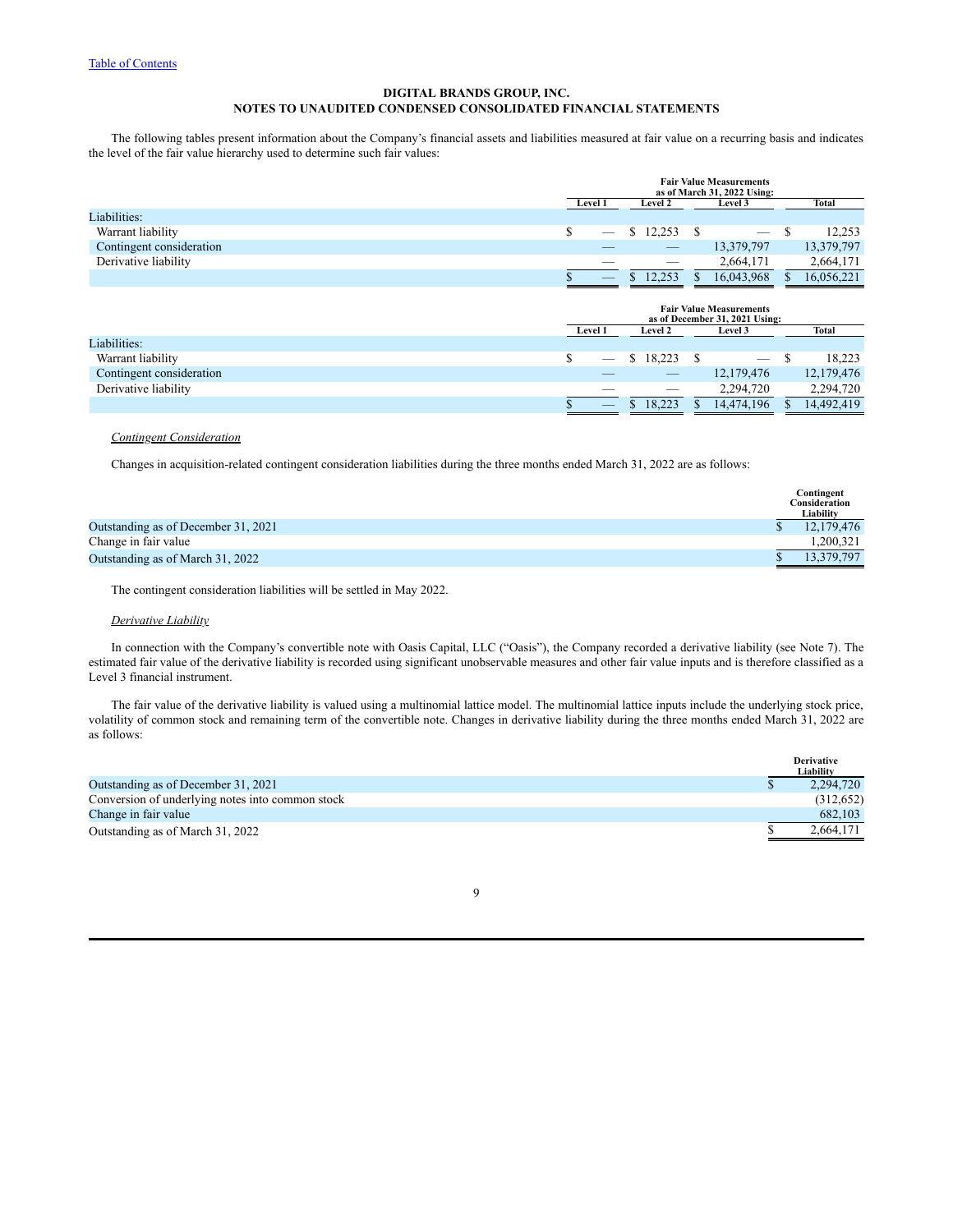### **Inventory**

Inventory is stated at the lower of cost or net realizable value and accounted for using the weighted average cost method for DSTLD and first-in, firstout method for Bailey and Stateside. The inventory balances as of March 31, 2022 and December 31, 2021 consist substantially of finished good products purchased or produced for resale, as well as any raw materials the Company purchased to modify the products and work in progress.

Inventory consisted of the following:

|                 | March 31,<br>2022 | December 31,<br>2021 |           |
|-----------------|-------------------|----------------------|-----------|
| Raw materials   | 412,748           |                      | 292,167   |
| Work in process | 235,867           |                      | 242,673   |
| Finished goods  | 843,990           |                      | 2,220,519 |
| Inventory       | 2.492.605         |                      | 2,755,358 |

## Goodwill

Goodwill and identifiable intangible assets that have indefinite useful lives are not amortized, but instead are tested annually for impairment and upon the occurrence of certain events or substantive changes in circumstances. The annual goodwill impairment test allows for the option to first assess qualitative factors to determine whether it is more likely than not that the fair value of a reporting unit is less than its carrying amount. An entity may choose to perform the qualitative assessment on none, some or all of its reporting units or an entity may bypass the qualitative assessment for any reporting unit and proceed directly to step one of the quantitative impairment test. If it is determined, on the basis of qualitative factors, that the fair value of a reporting unit is, more likely than not, less than its carrying value, the quantitative impairment test is required.

### Deferred Offering Costs

The Company complies with the requirements of ASC 340, Other Assets and Deferred Costs, with regards to offering costs. Prior to the completion of an offering, offering costs are capitalized. The deferred offering costs are charged to additional paid-in capital or as a discount to debt, as applicable, upon the completion of an offering or to expense if the offering is not completed As of March 31, 2022 and December 31, 2021, the Company capitalized \$367,696 in deferred offering costs pertaining to its equity line of credit agreement with Oasis (Note 8). Management is currently reviewing the feasibility of drawdowns on the equity line of credit.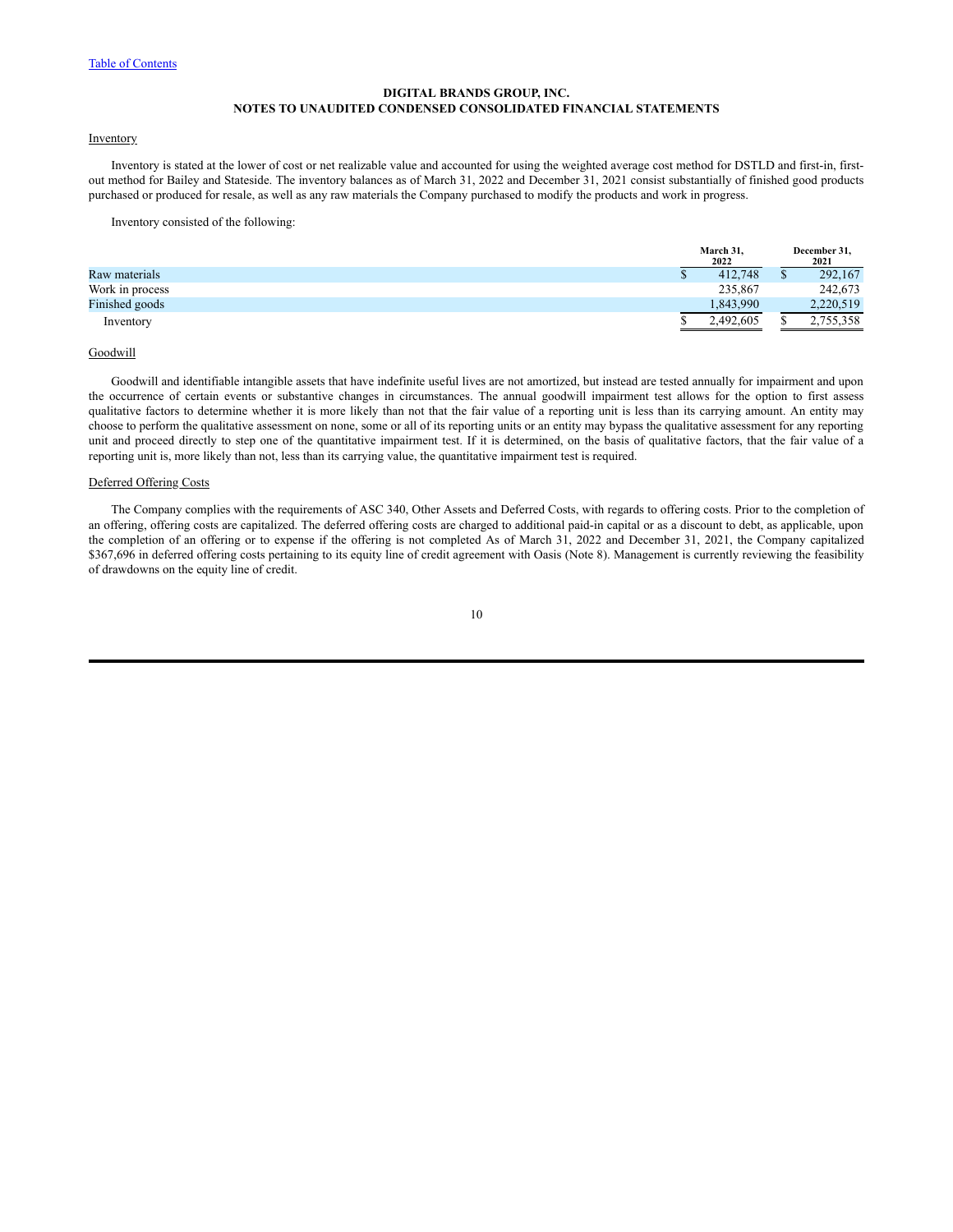## Net Loss per Share

Net earnings or loss per share is computed by dividing net income or loss by the weighted-average number of common shares outstanding during the period, excluding shares subject to redemption or forfeiture. The Company presents basic and diluted net earnings or loss per share. Diluted net earnings or loss per share reflect the actual weighted average of common shares issued and outstanding during the period, adjusted for potentially dilutive securities outstanding. Potentially dilutive securities are excluded from the computation of the diluted net loss per share if their inclusion would be anti-dilutive. As all potentially dilutive securities are anti-dilutive as of March 31, 2022 and 2021, diluted net loss per share is the same as basic net loss per share for each year. Potentially dilutive items outstanding as of March 31 , 2022 and 2021 are as follows:

| March 31. |            |
|-----------|------------|
| 2022      | 2021       |
| 5,164,752 |            |
|           | 20,714,518 |
|           | 5,654,072  |
|           | 5,932,742  |
|           | 836,331    |
|           | 9,032,330  |
|           | 20,754,717 |
| 914,539   | 914,539    |
|           | 806,903    |
| 3,895,103 | 1,163,103  |
| 9,974,393 | 65,809,254 |
|           |            |

## **Concentrations**

The Company utilized one vendor that made up 15% of all inventory purchases during the three months ended March 31, 2022 and three vendors that made up 96% of all inventory purchases during the three months ended March 31, 2021. The loss of one of these vendors, may have a negative short-term impact on the Company's operations; however, we believe there are acceptable substitute vendors that can be utilized longer-term.

# Recent Accounting Pronouncements

In February 2016, the FASB issued Accounting Standards Update ("ASU") 2016-02: Leases (Topic 842). The new guidance generally requires an entity to recognize on its balance sheet operating and financing lease liabilities and corresponding right-of-use assets. The standard will be effective for the first interim period within annual reporting periods beginning after December 15, 2018 and early adoption is permitted. The new standard requires a modified retrospective transition for existing leases to each prior reporting period presented. The Company has elected to utilize the extended adoption period available to the Company as an emerging growth company and has not currently adopted this standard. This standard will be effective for the first interim period within annual reporting periods beginning after December 15, 2021. The Company has adopted ASU 2016-02 as of January 1, 2022. See Note 10.

Management does not believe that any other recently issued, but not yet effective, accounting standards could have a material effect on the accompanying financial statements. As new accounting pronouncements are issued, the Company will adopt those that are applicable under the circumstances.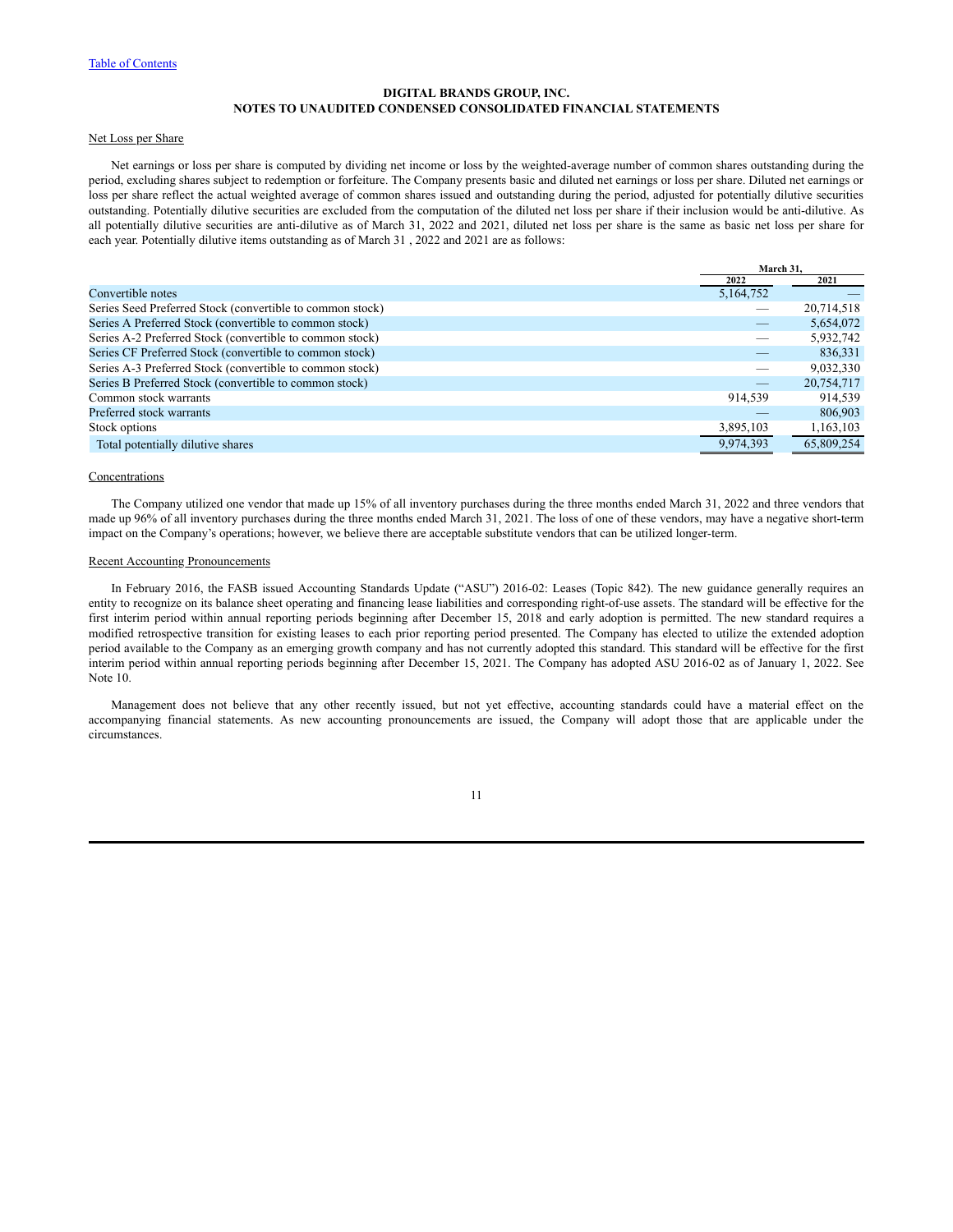# **NOTE 4: DUE FROM FACTOR**

Due to/from factor consist of the following:

|                          | March 31.<br>2022 | December 31,<br>2021 |
|--------------------------|-------------------|----------------------|
| Outstanding receivables: |                   |                      |
| Without recourse         | 494.004           | 579,295              |
| With recourse            | 152,436           | 361,584              |
| Advances                 | 300,743           | 121,617              |
| Credits due customers    | (68, 142)         | (77, 208)            |
|                          | 879.042           | 985,288              |

# **NOTE 5: GOODWILL AND INTANGIBLE ASSETS**

The Company recorded \$6,479,218 in goodwill from the Bailey business combination in February 2020, \$9,681,548 in goodwill from the H&J business combination in May 2021 and \$2,104,056 in goodwill from the Stateside business combination in August 2021.

The following table summarizes information relating to the Company's identifiable intangible assets as of March 31, 2022:

|                        | Gross<br>Amount | Accumulated<br>Amortization | Carrying<br>Value |
|------------------------|-----------------|-----------------------------|-------------------|
| Amortized:             |                 |                             |                   |
| Customer relationships | 6,453,750       | (1,987,169)                 | 4,466,581         |
|                        | 6,453,750       | (1,987,169)                 | 4,466,581         |
|                        |                 |                             |                   |
| Indefinite-lived:      |                 |                             |                   |
| Brand name             |                 | 7,836,920                   | 7,836,920         |
|                        | 14,290,670      | (1,987,169)                 | 12,303,501        |
|                        |                 |                             |                   |

The Company recorded amortization expense of \$537,813 and \$91,667 during the three months ended March 31, 2022 and 2021, respectively, which is included in general and administrative expenses in the consolidated statements of operations.

# **NOTE 6: LIABILITIES AND DEBT**

# Accrued Expenses and Other Liabilities

The Company accrued expenses and other liabilities line in the consolidated balance sheets is comprised of the following as of March 31, 2022 and December 31,2021:

|                             | March 31.<br>2022 | December 31,<br>2021 |
|-----------------------------|-------------------|----------------------|
| Accrued expenses            | 333,290           | 213,740              |
| Reserve for returns         | 20.041            | 33,933               |
| Payroll related liabilities | 1,752,407         | 1,204,665            |
| Sales tax liability         | 288,617           | 268,723              |
| Due to seller               | 396,320           | 396,320              |
| Other liabilities           | 115.985           | 119,764              |
|                             | 2.906.659         | 2.237.145            |

Certain liabilities including sales tax and payroll related liabilities maybe be subject to interest in penalties. As of March 31, 2022 and December 31, 2021, payroll related labilities included approximately \$262,000 in estimated penalties associated with accrued payroll taxes.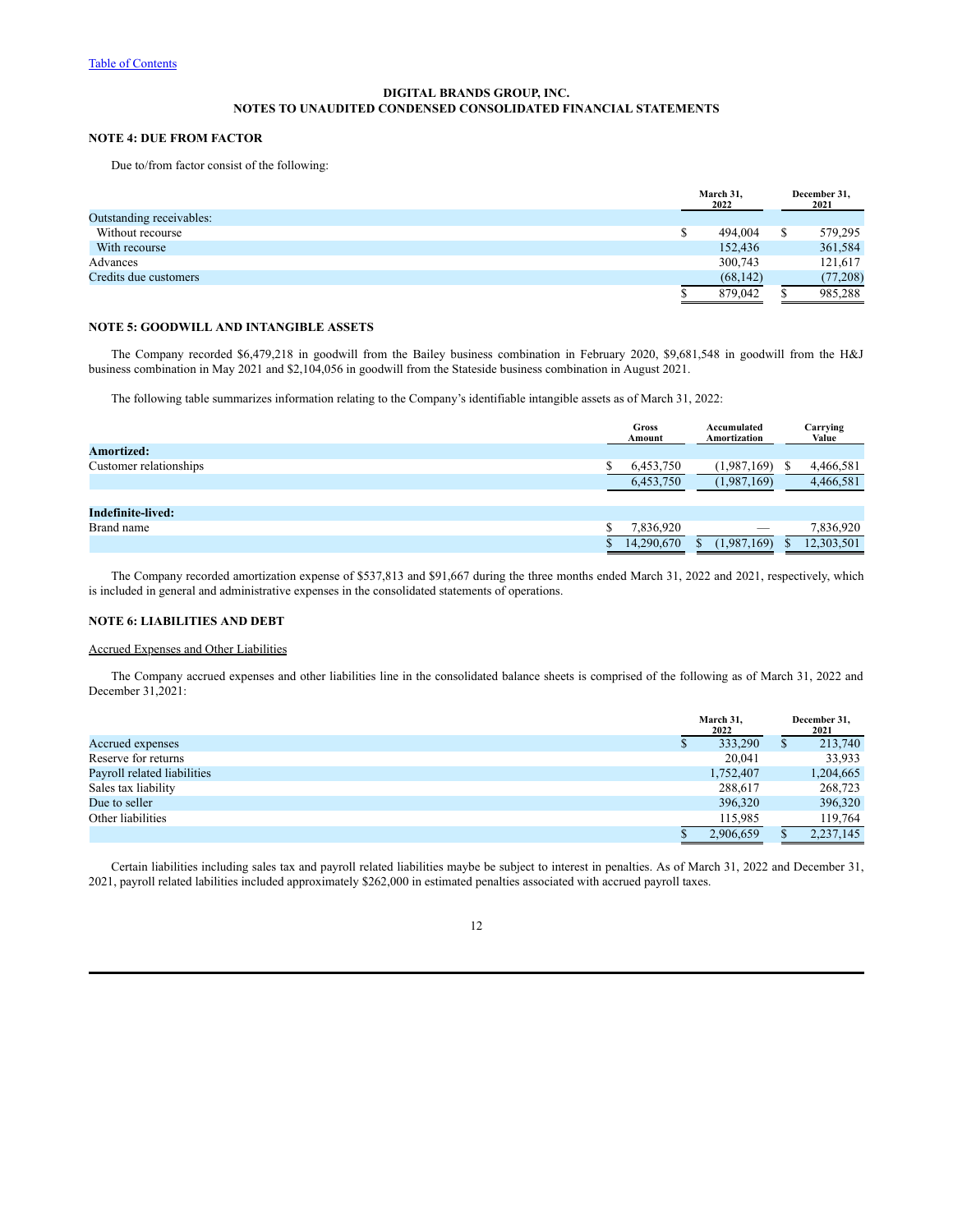## Venture Debt

In February 2022, the Company received \$237,500 in proceeds, including loan fees of \$12,500, from the existing venture debt lender under the same terms as the existing facility. As of March 31, 2022 and December 31, 2021, the gross loan balance was \$6,251,755 and \$6,001,755, respectively.

As of March 31, 2022, all payments have been deferred to the maturity date of the loan, December 31, 2022. As of the filing date, of these financial statements, all defaults were cured and there are no additional expected defaults.

For the three months ended March 31, 2022 and 2021, \$12,500 and \$113,993 of loan fees and discounts from warrants were amortized to interest expense, leaving unamortized balances of \$0 as of March 31, 2022.

Interest expense and effective interest rate on this loan for the three months ended March 31, 2022 and 2021 was \$191,152 and \$199,986, and 12.5% and 20.9% all respectively.

### Convertible Debt

## *2020 Regulation D Of ering*

As of March 31, 2022 and December 31, 2021, there was \$100,000 remaining in outstanding principal that was not converted into equity.

#### *Convertible Promissory Note*

During the three months ended March 31, 2022, the Company converted an aggregate of \$888,930 in outstanding principal into 873,901 shares of common stock.

During the three months ended March 31, 2022, the Company amortized \$1,058,583 of debt discount to interest expense.

As of March 31, 2022 and December 31, 2021, the outstanding principal was \$8,576,070 and \$9,465,000, respectively. The balance of the convertible notes, after unamortized debt discount of \$2,904,803, was \$5,671,267 as of March 31, 2022.

#### Loan Payable — PPP and SBA Loan

As of March 31, 2022 and December 31, 2021, Harper & Jones had an outstanding loan under the EIDL program of \$148,900.

#### Loan Payable

In May 2021, H&J entered into a loan payable with a bank and received proceeds of \$75,000. The line bears interest at 7.76% and matures in December 2025. As of March 31, 2022 and December 31, 2021, the outstanding balance was \$80,370 and \$149,962, respectively.

#### Note Payable – Related Party

As of March 31, 2022, H&J had an outstanding note payable of \$309,489 owned by the H&J Seller. The note matures on July 10, 2022 and bears interest at 12% per annum.

### Promissory Note Payable

As of March 31, 2022 and December 31, 2021, the outstanding principal on the note to the sellers of Bailey was \$3,500,000. As of March 31, 2022, the lender agreed to defer all payments to the maturity date of the loan, December 31, 2022.

Interest expense was \$105,000 and \$135,000 for the three months ended March 31, 2022 and 2021, respectively, all of which was accrued and unpaid as of March 31, 2022.

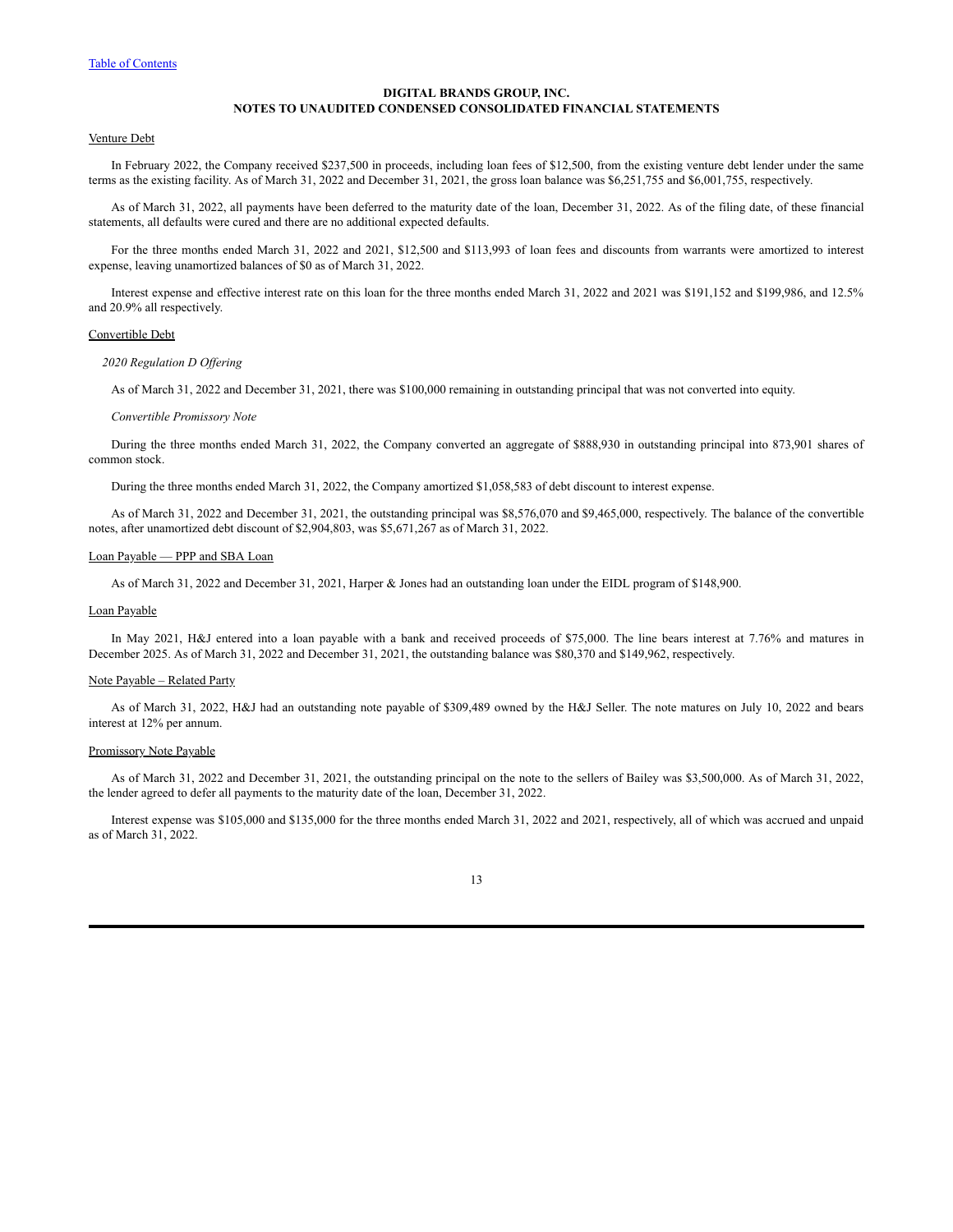#### Merchant Cash Advances

In March 2022, the Company obtained two short-term merchant advances, which totaled \$500,000 and \$250,000, respectively, from a single lender to fund operations. These advances included origination fees totaling \$22,500 for net proceeds of \$727,500. These advances are, for the most part, secured by expected future sales transactions of the Company with expected payments on a weekly basis The Company will repay an aggregate of \$1,065,000 to the lender. These advances contain various financial and non-financial covenants. As of the date of these financial statements, the Company was in compliance with these covenants.

# **NOTE 7: STOCKHOLDERS' DEFICIT**

During the three months ended March 31, 2022, an aggregate of \$888,930 in outstanding principal of convertible notes were converted into 873,901 shares of common stock.

There were no common or preferred stock transactions for the three months ended March 31, 2021.

#### **NOTE 8: RELATED PARTY TRANSACTIONS**

## Employee Backpay, Loans Receivable and Loans Payable

As of March 31, 2022 and December 31, 2021, due to related parties includes advances from the former officer, Mark Lynn, who also serves as a director, totaling \$104,568, and accrued salary and expense reimbursements of \$120,350 and \$126,706, respectively, to current officers. As of March 31, 2022, due to related parties also included an advance of \$25,000 from the CEO.

As of March 31, 2022, H&J had an outstanding note payable of \$309,489 owned by the H&J Seller.

### **NOTE 9: SHARE-BASED PAYMENTS**

#### Common Stock Warrants

As of March 31, 2022 and December 31, 2021, the Company had 3,580,116 common stock warrants outstanding with a weighted average exercise price of \$4.12 per share. As of March 31, 2022, all of these warrants were exercisable.

#### **Stock Options**

As of March 31, 2022 and December 31, 2021, the Company had 3,895,103 stock options outstanding with a weighted average exercise price of \$3.59 per share. As of March 31, 2022, there were 3,249,398 options exercisable.

Stock-based compensation expense of \$139,093 and \$36,976 was recognized for the three months ended March 31, 2022 and 2021, respectively. In 2022, \$1254,694 was included in general and administrative expense and \$14,399 was in included in sales and marketing expense. Total unrecognized compensation cost related to non-vested stock option awards as of March 31, 2022 amounted to \$917,943 and will be recognized over a weighted average period of 2.04 years.

### **NOTE 10: LEASE OBLIGATIONS**

In April 2021, the Company entered into a lease agreement for operating space in Los Angeles, California. The lease expires in June 2023 and has monthly base rent payments of \$17,257. The lease required a \$19,500 deposit. The Company adopted ASC 842 on January 1, 2021 and recognized a right of use asset and liability of \$250,244 using a discount rate of 6.0%.

H&J leases office and showroom facilities in Dallas and Houston, Texas, and New Orleans, Louisiana. The leases expire at various dates through June 2022 with base rents ranging from \$3,400 to \$6,500.

Stateside leases office and showroom facilities in Los Angeles, California. The leases expire at various dates through November 2022 with base rents ranging from \$3,100 to \$9,000.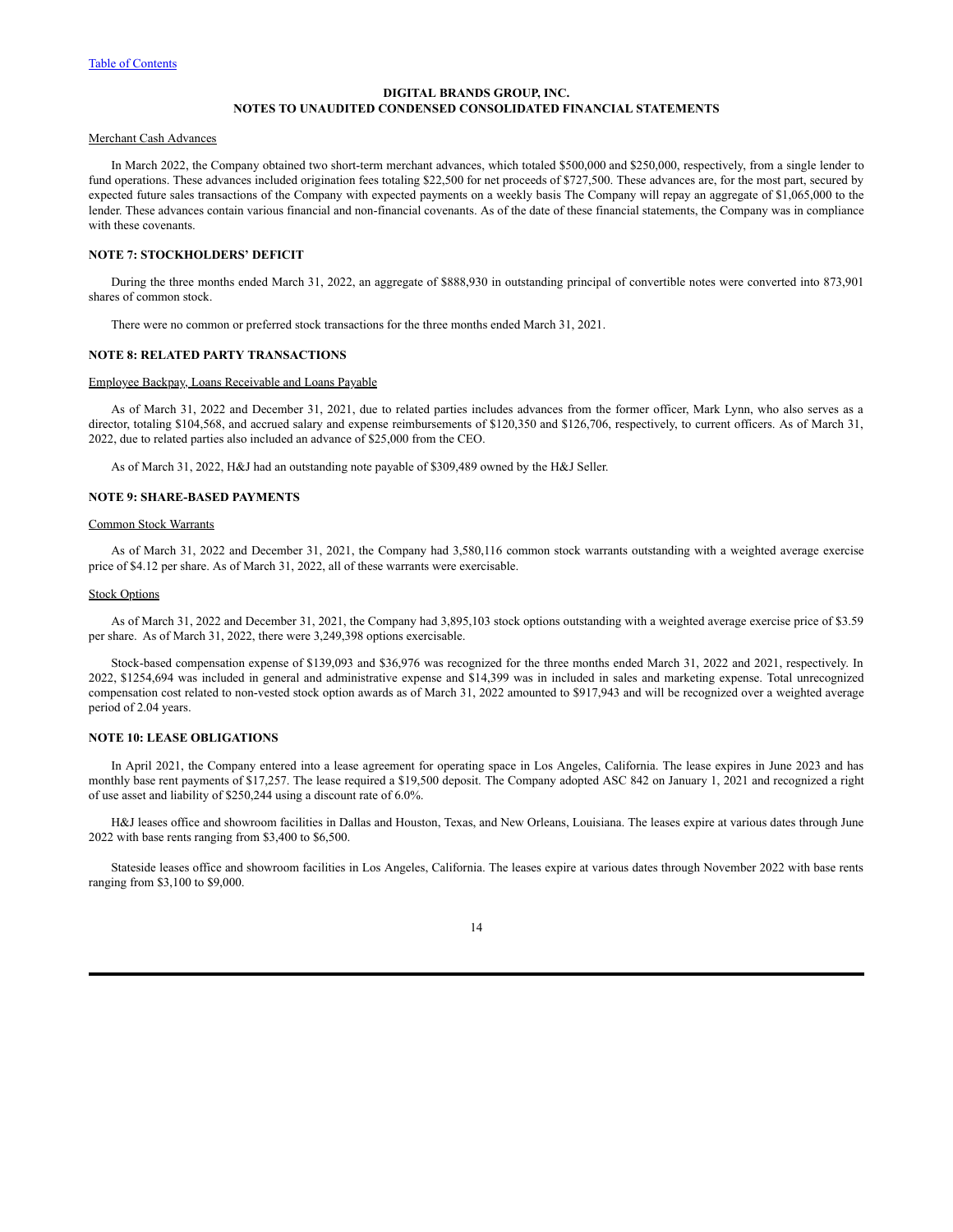Total rent expense for the three months ended March 31, 2022 and 2021 was \$274,422 and \$132,789 for the three months ended March 31, 2022 and 2021, respectively.

### **NOTE 11: CONTINGENCIES**

On March 25, 2020, a Bailey's product vendor filed a lawsuit against Bailey for non-payment of trade payables totaling \$492,390. Approximately the same amount was held in accounts payable for this vendor in the accompanying consolidated balance sheets and the Company does not believe it is probable that losses in excess of such trade payables will be incurred. The Company and product vendor have entered into a settlement, which will require the Company make ten monthly payments of approximately \$37,000, starting in May 2021. Upon completion of the payment schedule, any remaining amounts will be forgiven. The payment schedule was completed in 2022.

On December 21, 2020, a Company investor filed a lawsuit against DBG for reimbursement of their investment totaling \$100,000. Claimed amounts are included in short-term convertible note payable in the accompanying consolidated balance sheets and the Company does not believe it is probable that losses in excess of such short-term note payable will be incurred. The Company is actively working to resolve this matter.

In August 2020 and March 2021, two lawsuits were filed against Bailey's by third-party's related to prior services rendered. The claims (including fines, fees, and legal expenses) total an aggregate of \$96,900. One matter was settled in February 2022 and the other matter is being actively worked on to achieve settlement.

On September 24, 2020 a Bailey's product vendor filed a lawsuit against Bailey's non-payment of trade payables totaling approximately \$481,000 and additional damages of approximately \$296,000. Claimed amounts for trade payables are included in accounts payable in the accompanying consolidated balance sheets, net of payments made. In December 2021, the Company reached a settlement; however, the settlement terms were not met and a judgement was entered against the Company in the amount of \$469,000.

All claims above, to the extent management believes it will be liable, have been included in accounts payable and accrued expenses and other liabilities in the consolidated balance sheet as of March 31, 2022.

Except as may be set forth above the Company is not a party to any legal proceedings, and the Company is not aware of any claims or actions pending or threatened against us. In the future, the Company might from time to time become involved in litigation relating to claims arising from its ordinary course of business, the resolution of which the Company does not anticipate would have a material adverse impact on our financial position, results of operations or cash flows.

# **NOTE 12: SUBSEQUENT EVENTS**

### Management's Evaluation

### *Convertible Notes*

On April 8, 2022, the Company and various purchasers (the "Investors") executed a Securities Purchase Agreement (the "SPA") whereby the Investors purchased from the Company promissory notes (the "Notes") in the aggregate principal amount of \$3,068,750, consisting of aggregate cash to Issuer of \$2,455,000 ("Cash Principal") and an Original Issue Discount of \$613,750. The notes were repaid as part of the use of proceeds in the Company's May public offering (see below).

In connection with the SPA, the Company issued to the Investors five-year warrants exercisable for shares of common stock at an exercise price equal to the lower of: (i) the Nasdaq official closing price of the common stock on the Nasdaq Capital Market on the date of the Notes, and (ii) the average Nasdaq official closing price of the common stock on the Nasdaq Capital Market (as reflected on Nasdaq.com) for the five consecutive trading days ending on the date of the Notes. The Company granted 1,257,684 warrants at an exercise price of \$1.22 per share expiring in April 2027.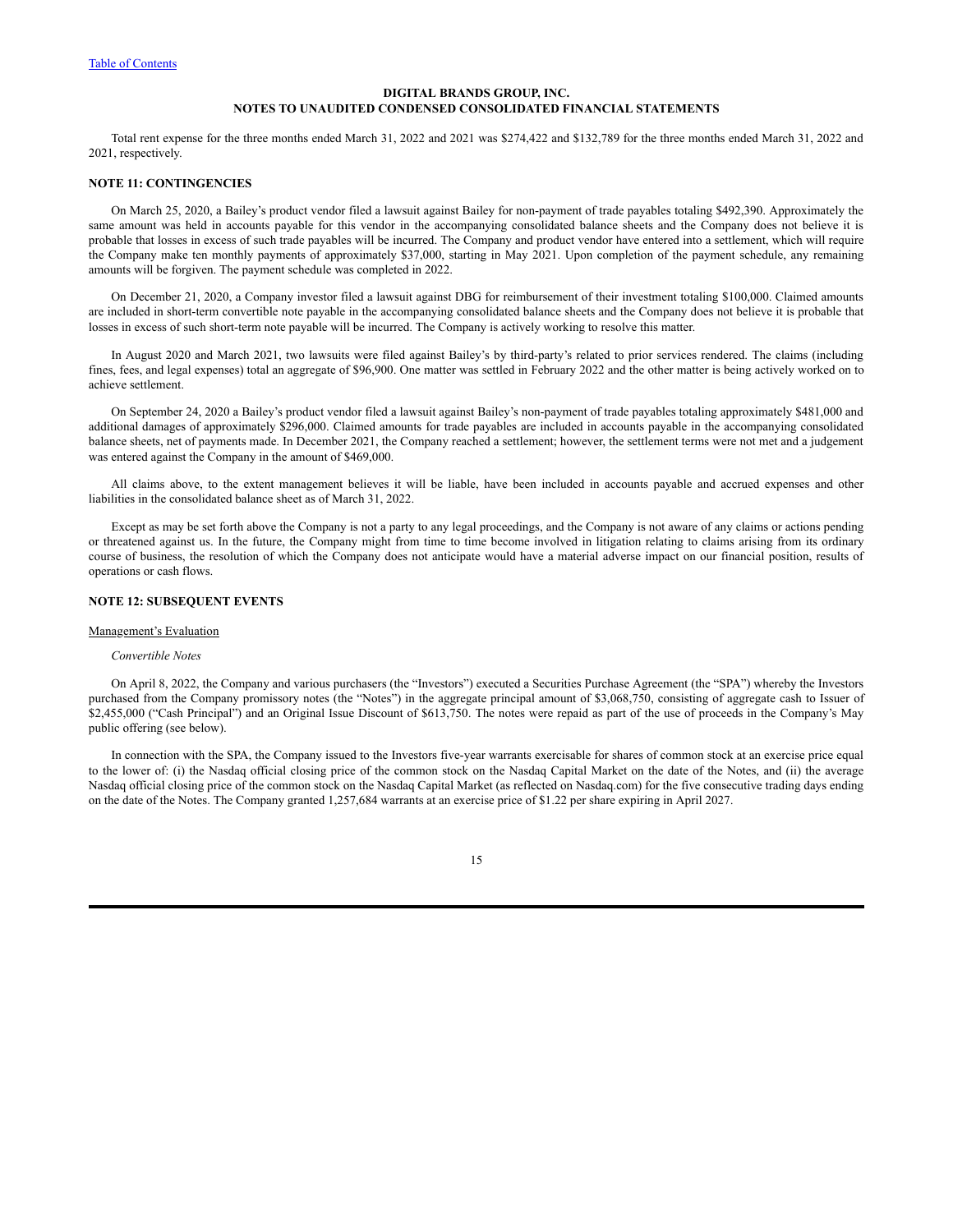# *Underwriting Agreement and Public Of ering*

On May 5, 2022, Digital Brands Group, Inc. (the "Company") entered into an underwriting agreement (the "Underwriting Agreement") with Alexander Capital, L.P., acting as representative (the "Representative") of the several underwriters named in the Underwriting Agreement (the "Underwriters"), relating to the Company's underwritten the offering (the "Offering") pursuant to which the Company agreed to issue and sell 37,389,800 shares (the "Firm Shares") of the Company's common stock, par value \$0.0001 per share (the "Common Stock"). The Firm Shares were sold to the public at a combined public offering price of \$0.25 per share and were purchased by the Underwriters from the Company at a price of \$0.23 per share. The Company also granted the Underwriters a 45-day option to purchase up to an additional 5,608,470 shares of Common Stock at the same price.

The shares were sold in the Offering pursuant to a Registration Statement on Form S-1, as amended (File No. 333-264347) (the "Registration Statement"), a Registration Statement on Form S-1 pursuant to 462(b) of the Securities Act of 1933, as amended (File No. 333-264775), and a related prospectus filed with the Securities and Exchange Commission. The public offering closed on May 10, 2022 and the Company sold 37,389,800 shares of Common Stock for total gross proceeds of approximately \$9.3 million.

On May 10, 2022, pursuant to the Underwriting Agreement, the Company issued the Underwriters' Warrants to purchase up to an aggregate of 1,495,592 shares of common stock. The Underwriters' Warrants may be exercised beginning on November 1, 2022 until May 5, 2027. The initial exercise price of each Underwriters' Warrant is \$0.325 per share, which represents 130% of the public offering price.

## *Other Events*

In April 2022, Bailey received notification of full forgiveness of its  $2<sup>nd</sup>$  PPP Loan totaling \$1,347,050.

From April 1, 2022 through the issuance date, the Company has issued 978,476 shares of common stock pursuant to conversions of outstanding principal of its convertible notes.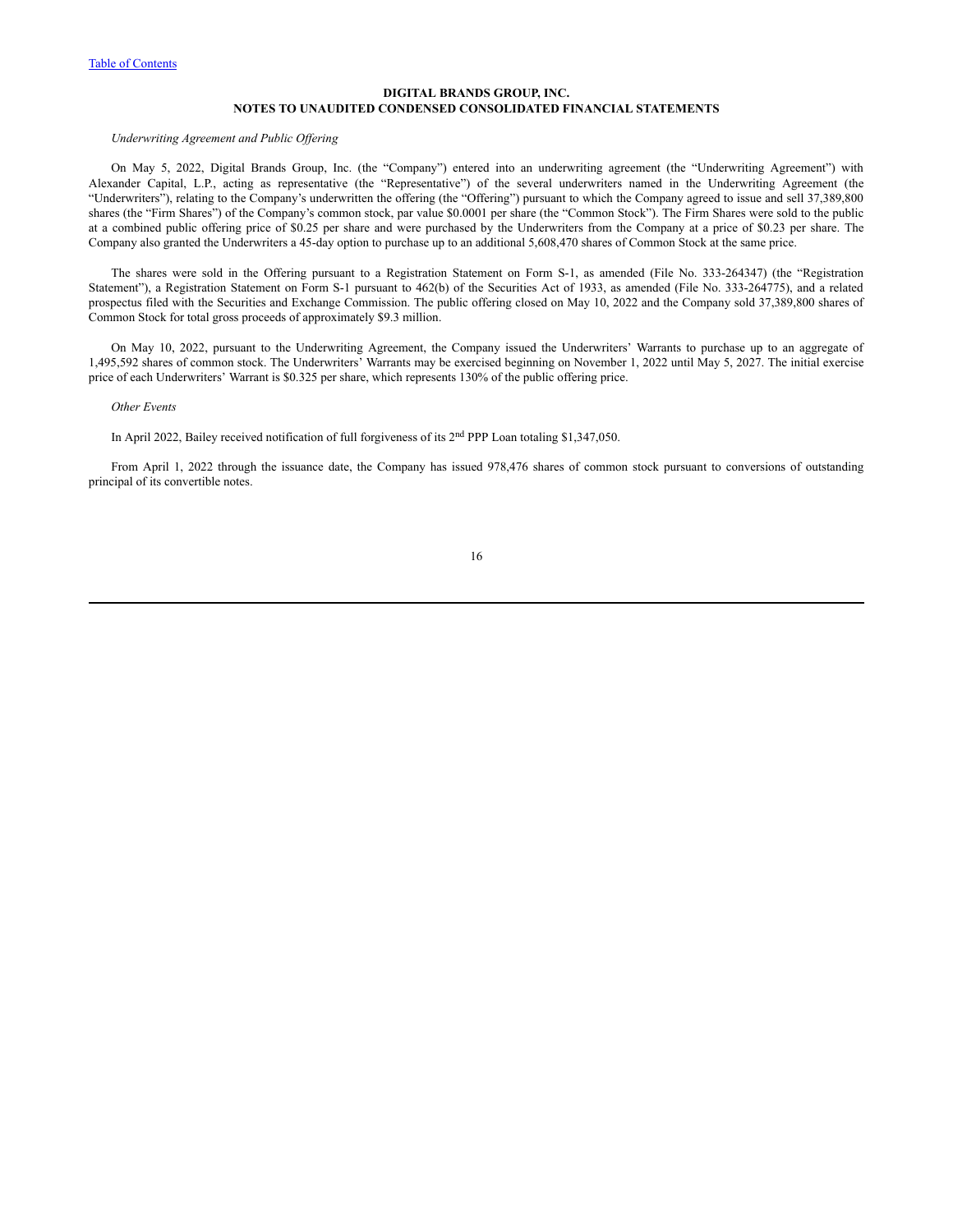# <span id="page-16-0"></span>**ITEM 2. MANAGEMENT'S DISCUSSION AND ANALYSIS OF FINANCIAL CONDITION AND RESULTS OF OPERATIONS**

The following discussion and analysis of our financial condition and results of operations should be read in conjunction with our unaudited condensed financial statements and related notes appearing elsewhere in this Quarterly Report on Form 10-Q and our audited financial statements and related notes for the year ended December 31, 2021 included in Annual Report on Form 10-K filed with the Securities and Exchange Commission, or SEC on March 31, *2022.*

Some of the statements contained in this discussion and analysis or set forth elsewhere in this Quarterly Report on Form 10-Q, including information with respect to our plans and strategy for our business, constitute forward looking statements within the meaning of Section 27A of the Securities Act of 1933, as amended, and Section 21E of the Securities Exchange Act of 1934, as amended. We have based these forward-looking statements on our current expectations and projections about future events. The following information and any forward-looking statements should be considered in light of factors discussed elsewhere in this Quarterly Report on Form 10-Q, particularly including those risks identified in Part II-Item 1A "Risk Factors" and our other *filings with the SEC.*

Our actual results and timing of certain events may differ materially from the results discussed, projected, anticipated, or indicated in any forwardlooking statements. We caution you that forward-looking statements are not guarantees of future performance and that our actual results of operations, financial condition and liquidity, and the development of the industry in which we operate may differ materially from the forward-looking statements contained in this Quarterly Report on Form 10-Q. Statements made herein are as of the date of the filing of this Form 10-Q with the SEC and should not be relied upon as of any subsequent date. Even if our results of operations, financial condition and liquidity, and the development of the industry in which we operate are consistent with the forward-looking statements contained in this Quarterly Report on Form 10-Q, they may not be predictive of results or developments in future periods. We disclaim any obligation, except as specifically required by law and the rules of the SEC, to publicly update or revise any such statements to reflect any change in our expectations or in events, conditions or circumstances on which any such statements may be based or that may affect the likelihood that actual results will differ from those set forth in the forward-looking statements.

#### **Business Overview**

Digital Brands Group is a curated collection of lifestyle brands, including Bailey 44, DSTLD, Harper and Jones, Stateside and ACE Studios, that offers a variety of apparel products through direct-to-consumer and wholesale distribution. Our complementary brand portfolio provides us with the unique opportunity to cross merchandise our brands. We aim for our customers to wear our brands head to toe and to capture what we call "closet share" by gaining insight into their preferences to create targeted and personalized content specific to their cohort. Operating our brands under one portfolio provides us with the ability to better utilize our technological, human capital and operational capabilities across all brands. As a result, we have been able to realize operational efficiencies and continue to identify additional cost saving opportunities to scale our brands and overall portfolio.

Our portfolio currently consists of four significant brands that leverage our three channels: our websites, wholesale and our own stores.

- Bailey 44 combines beautiful, luxe fabrics and on-trend designs to create sophisticated ready-to-wear capsules for women on-the-go. Designing for real life, this brand focuses on feeling and comfort rather than how it looks on a runway. Bailey 44 is primarily a wholesale brand, which we are transitioning to a digital, direct-to-consumer brand.
- DSTLD offers stylish high-quality garments without the luxury retail markup valuing customer experience over labels. DSTLD is primarily a digital direct-to-consumer brand, to which we recently added select wholesale retailers to generate brand awareness.
- Harper & Jones was built with the goal of inspiring men to dress with intention. It offers hand- crafted custom fit suits for those looking for a premium experience. Harper & Jones is primarily a direct-to-consumer brand using its own showrooms.
- Stateside is an elevated, America first brand with all knitting, dyeing, cutting and sewing sourced and manufactured locally in Los Angeles. The collection is influenced by the evolution of the classic t-shirt offering a simple yet elegant look. Stateside is primarily a wholesale brand that we will be transitioning to a digital, direct-to-consumer brand.

We believe that successful apparel brands sell in all revenue channels. However, each channel offers different margin structures and requires different customer acquisition and retention strategies. We were founded as a digital-first retailer that has strategically

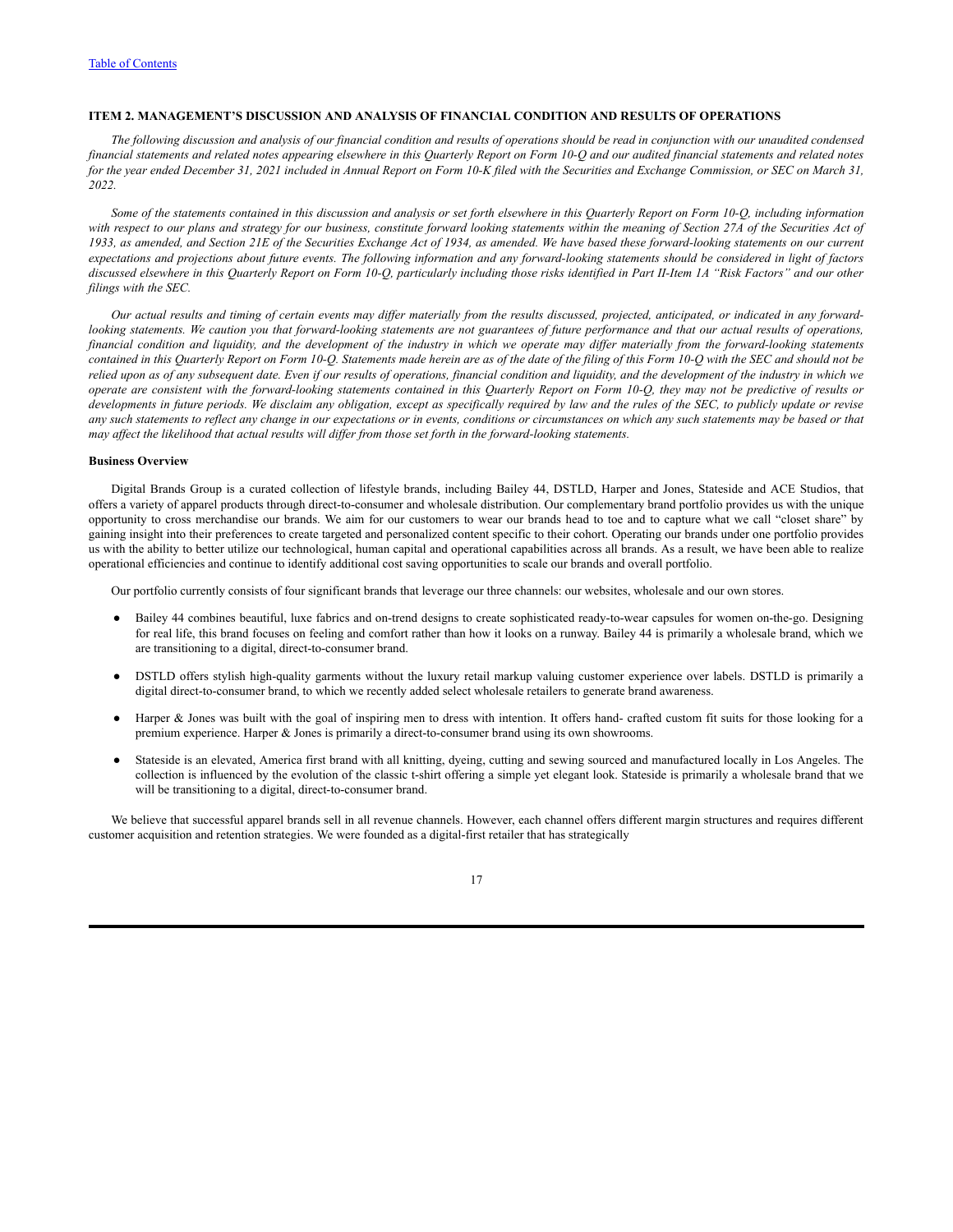expanded into select wholesale and direct retail channels. We strive to strategically create omnichannel strategies for each of our brands that blend physical and online channels to engage consumers in the channel of their choosing. Our products are sold direct-to-consumers principally through our websites and our own showrooms, but also through our wholesale channel, primarily in specialty stores and select department stores. With the continued expansion of our wholesale distribution, we believe developing an omnichannel solution further strengthens our ability to efficiently acquire and retain customers while also driving high customer lifetime value.

We believe that by leveraging a physical footprint to acquire customers and increase brand awareness, we can use digital marketing to focus on retention and a very tight, disciplined high value new customer acquisition strategy, especially targeting potential customers lower in the sales funnel. Building a direct relationship with the customer as the customer transacts directly with us allows us to better understand our customer's preferences and shopping habits. Our substantial experience as a company originally founded as a digitally native-first retailer gives us the ability to strategically review and analyze the customer's data, including contact information, browsing and shopping cart data, purchase history and style preferences. This in turn has the effect of lowering our inventory risk and cash needs since we can order and replenish product based on the data from our online sales history, replenish specific inventory by size, color and SKU based on real times sales data, and control our mark-down and promotional strategies versus being told what mark downs and promotions we have to offer by the department stores and boutique retailers.

We define "closet share" as the percentage ("share") of a customer's clothing units that ("of closet") she or he owns in her or his closet and the amount of those units that go to the brands that are selling these units. For example, if a customer buys 20 units of clothing a year and the brands that we own represent 10 of those units purchased, then our closet share is 50% of that customer's closet, or 10 of our branded units divided by 20 units they purchased in entirety. Closet share is a similar concept to the widely used term wallet share, it is just specific to the customer's closet. The higher our closet share, the higher our revenue as higher closet share suggests the customer is purchasing more of our brands than our competitors.

We have strategically expanded into an omnichannel brand offering these styles and content not only on-line but at selected wholesale and retail storefronts. We believe this approach allows us opportunities to successfully drive Lifetime Value ("LTV") while increasing new customer growth. We define Lifetime Value or LTV as an estimate of the average revenue that a customer will generate throughout their lifespan as our customer. This value/revenue of a customer helps us determine many economic decisions, such as marketing budgets per marketing channel, retention versus acquisition decisions, unit level economics, profitability and revenue forecasting.

We acquired Bailey in February 2020, H&J in May 2021 and Stateside in August 2021. We agreed on the consideration that we paid in each acquisition in the course of arm's length negotiations with the holders of the membership interests in each of Bailey, H&J and Stateside. In determining and negotiating this consideration, we relied on the experience and judgment of our management and our evaluation of the potential synergies that could be achieved in combining the operations of Bailey, H&J and Stateside. We did not obtain independent valuations, appraisals or fairness opinions to support the consideration that we paid/agreed to pay.

#### **Material Trends, Events and Uncertainties**

#### *COVID-19*

The COVID-19 pandemic is ongoing and dynamic in nature, and continues to drive global uncertainty and disruption. As a result, COVID-19 had a significant negative impact on the Company's business, including the consolidated financial condition, results of operations and cash flows through of 2021. While we are not able to determine the ultimate length and severity of the COVID-19 pandemic, we expect store closures, an anticipated reduction in traffic once stores initially reopen and a highly promotional marketplace will have a significant negative impact on our financial performance for at least the first two quarters of 2022.

We have implemented cost controls to reduce discretionary spending to help mitigate the loss of sales and to conserve cash while continuing to support employees. We are also assessing our forward inventory purchase commitments to ensure proper matching of supply and demand, which will result in an overall reduction in future commitments. As we continue to actively monitor the situation, we may take further actions that affect our operations.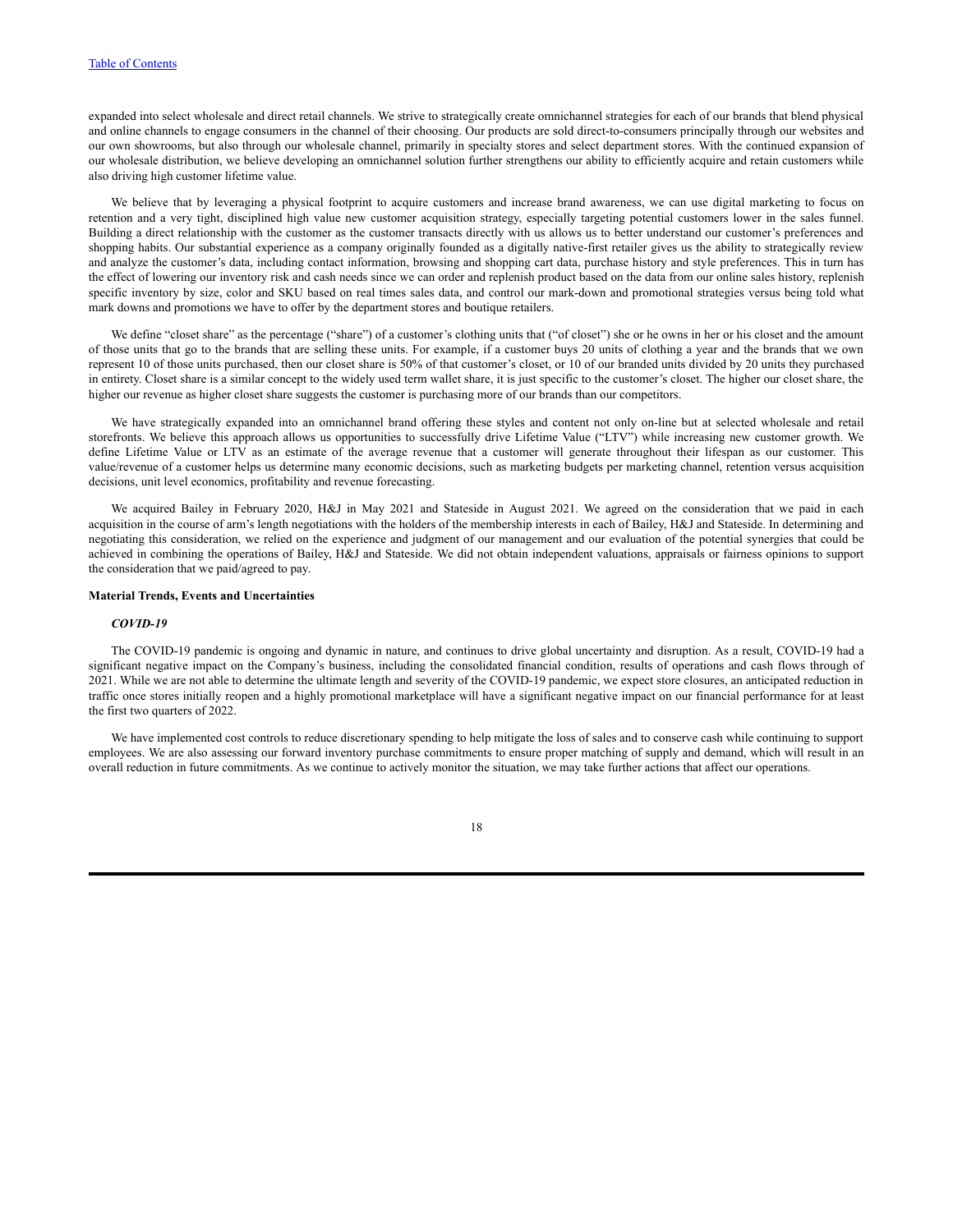# *Supply Chain Disruptions*

We are subject to global supply chain disruptions, which may include longer lead times for raw fabrics, inbound shipping and longer production times. Supply chain issues have specifically impacted the following for our brands:

- Increased costs in raw materials from fabric prices, which have increased 10% to 100% depending on the fabric, the time of year, and the origin of the fabric, as well as where the fabric is being shipped;
- Increased cost per kilo to ship via sea or air, which has increased from 25% to 300% depending on the time of year and from the country we are shipping from;
- Increased transit time via sea or air, which have increased by two weeks to two months; and
- Increased labor costs for producing the finished goods, which have increased 5% to 25% depending on the country and the labor skill required to produce the goods.

#### *Seasonality*

Our quarterly operating results vary due to the seasonality of our individual brands, and are historically stronger in the second half of the calendar year.

## **Components of Our Results of Operations**

*Net Revenue*

DSTLD sells its products to our customers directly through our website. In those cases, sales, net represents total sales less returns, promotions, and discounts.

Bailey sells its products directly to customers. Bailey also sells its products indirectly through wholesale channels that include third-party online channels and physical channels such as specialty retailers and department stores.

H&J sells its products directly to customers through their showrooms and sales reps.

Stateside sells its products directly to customers. Stateside also sells its products indirectly through wholesale channels that include third-party online channels and physical channels such as specialty retailers and department stores.

#### *Cost of Net Revenue*

DSTLD, Bailey and Stateside's cost of net revenue include direct cost of purchased merchandise; inventory shrinkage; inventory adjustments due to obsolescence, including excess and slow-moving inventory and lower of cost and net realizable reserves, duties; and inbound freight.

H&J's cost of net revenue sold is associated with procuring fabric and custom tailoring each garment.

#### *Operating Expenses*

Our operating expenses include all operating costs not included in cost of net revenues. These costs consist of general and administrative, sales and marketing, and fulfillment and shipping expense to the customer.

General and administrative expenses consist primarily of all payroll and payroll-related expenses, stock-based compensation, professional fees, insurance, software costs, and expenses related to our operations at our headquarters, including utilities, depreciation and amortization, and other costs related to the administration of our business.

Sales and marketing expense primarily includes digital advertising; photo shoots for wholesale and direct-to-consumer communications, including email, social media and digital advertisements; and commission expenses associated with sales representatives.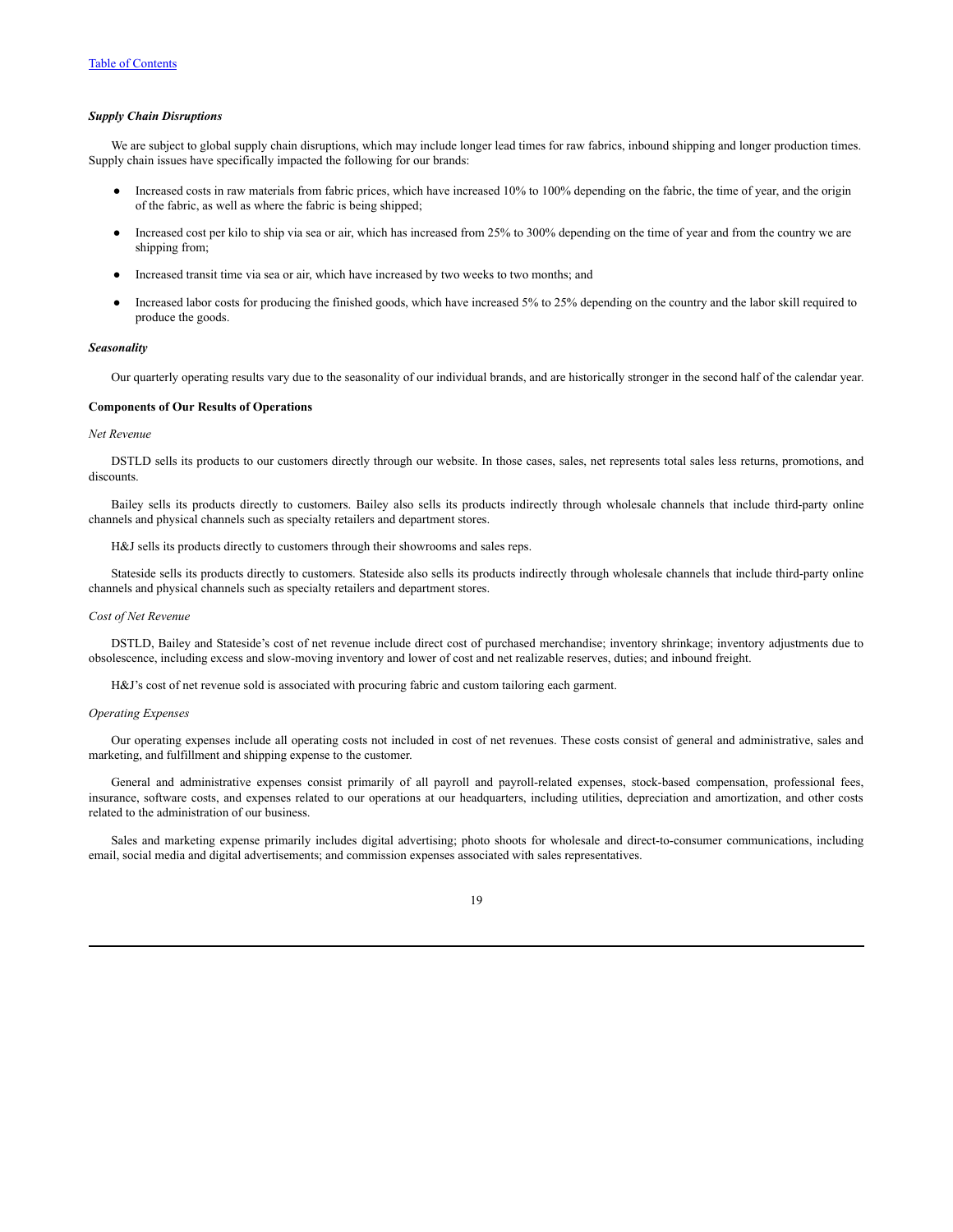We expect to incur additional expenses as a result of operating as a public company, including costs to comply with the rules and regulations applicable to companies listed on a national securities exchange, costs related to compliance and reporting obligations pursuant to the rules and regulations of the SEC and higher expenses for insurance, investor relations and professional services. We expect these costs will increase our operating costs.

Distribution expenses includes costs paid to our third-party logistics provider, packaging and shipping costs to the customer from the warehouse and any returns from the customer to the warehouse.

At each reporting period, we estimate changes in the fair value of contingent consideration and recognize any change in fair in our consolidated statement of operations, which is included in operating expenses. Additionally, amortization of the identifiable intangibles acquired in the acquisitions is also included in operating expenses.

## *Interest Expense*

Interest expense consists primarily of interest related to our debt outstanding to our senior lender, convertible debt, and other interest bearing liabilities.

#### **Results of Operations**

#### *Three Months Ended March 31, 2022 compared to Three Months Ended March 31, 2021*

The following table presents our results of operations for the three months ended March 31, 2022 and 2021:

|                                        | <b>Three Months Ended</b><br>March 31. |  |             |
|----------------------------------------|----------------------------------------|--|-------------|
|                                        | 2022                                   |  | 2021        |
| Net revenues                           | 3,432,410                              |  | 408,405     |
| Cost of net revenues                   | 1,958,911                              |  | 615,942     |
| Gross profit (loss)                    | 1,473,499                              |  | (207, 537)  |
| General and administrative             | 4,611,235                              |  | 1,907,518   |
| Sales and marketing                    | 1,040,572                              |  | 170,820     |
| Other operating expenses               | 1,403,169                              |  | 63,578      |
| Operating loss                         | (5,581,477)                            |  | (2,349,453) |
| Other expenses                         | (2,251,465)                            |  | (674, 482)  |
| Loss before provision for income taxes | (7,832,942)                            |  | (3,023,935) |
| Provision for income taxes             |                                        |  |             |
| Net loss                               | (7,832,942)                            |  | (3,023,935) |

## *Net Revenues*

Revenues increased by \$3.0 million to \$3.4 million for the three months ended March 31, 2022, compared to \$0.4 million in the corresponding fiscal period in 2021. The increase was primarily due to full results in 2022 pertaining to the acquisition of H&J in May 2021 and Stateside in August 2021.

### *Gross Profit (Loss)*

Our gross profit increased by \$1.7 million for the three months ended March 31, 2022 to \$1.5 million from a gross loss of (\$0.2) million for the corresponding fiscal period in 2021. The increase in gross margin was primarily attributable to increased revenue in the three months ended March 31, 2022 and the gross profit achieved by H&J and Stateside since the acquisitions. Furthermore, in the three months ended March 31, 2021, we made mark downs to net realizable value for certain inventory that liquidated and sold in the second quarter of 2021.

Our gross margin was 42.9% for three months ended March 31, 2022 compared to (50.8)% for the three months ended March 31, 2021. The increase in the gross margin was due to H&J and Stateside's margins in 2021, as well as discounting and liquidation measures by both DBG and Bailey 44 to sell aged inventory in 2021.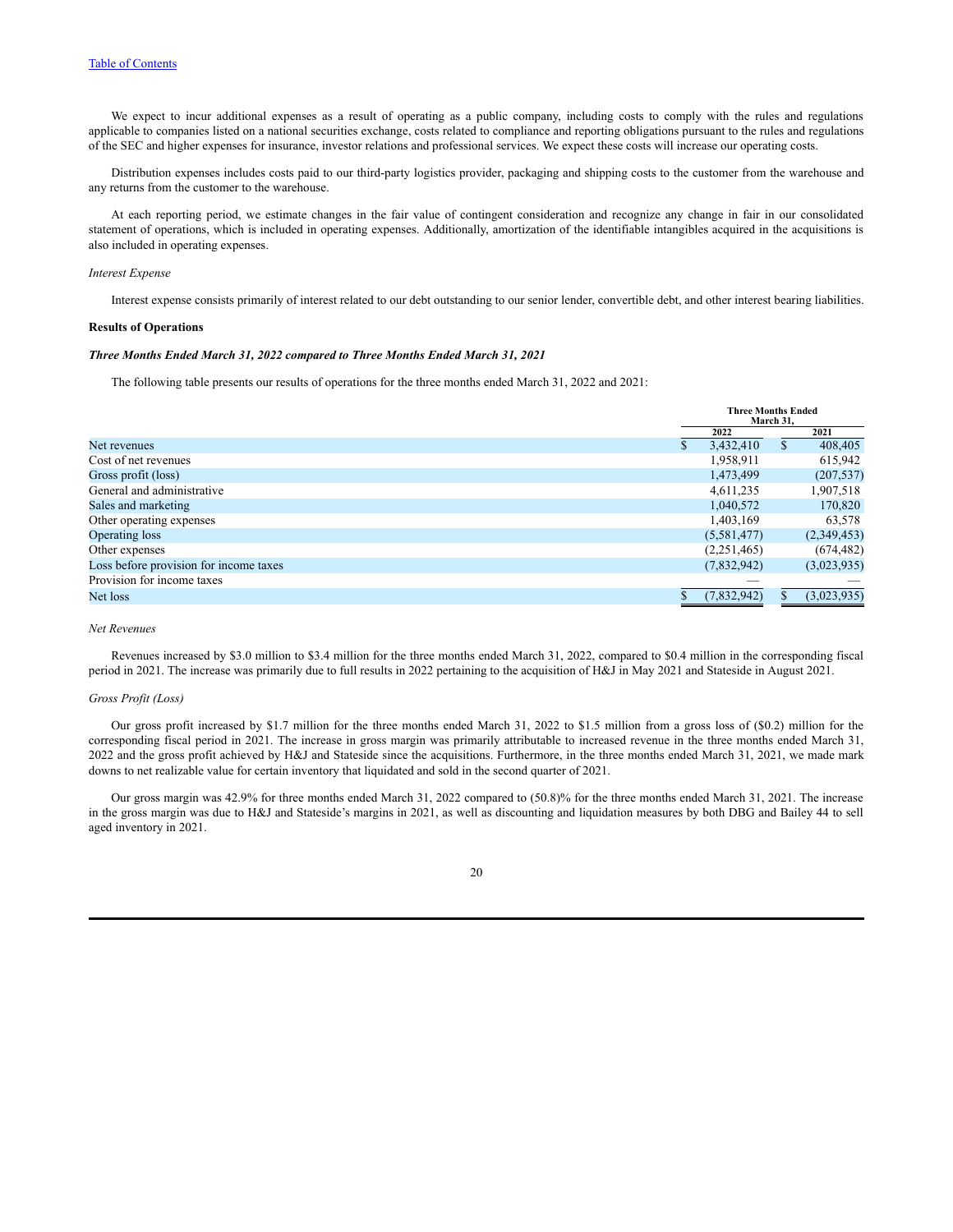# *Operating Expenses*

Our operating expenses increased by \$4.9 million for the three months ended March 31, 2022 to \$7.1 million compared to \$2.2 million for the corresponding fiscal period in 2021. The increase in operating expenses was primarily due to the change in fair value of contingent consideration of \$1.2 million, as well as increased personnel costs, professional fees, marketing expenses and overall operations due to the Company's full results of the H&J and Stateside acquisitions. We expect operating expenses to increase in total dollars and as a percentage of revenues as our revenue base increases.

## *Other Expenses*

Other expenses increased by \$1.6 million to \$2.3 million in the three months ended March 31, 2022 compared to \$0.7 million in the corresponding fiscal period in 2021. The increase in the other expense was primarily due to the change in fair value of derivative liability pertaining to the convertible notes and interest expense and amortization of debt discount on the outstanding notes.

### *Net Loss*

Our net loss increased by \$4.8 million to a loss of \$7.8 million for the three months ended March 31, 2022 compared to a loss of \$3.1 million for the corresponding fiscal period in 2021 primarily due to change in fair value of contingent consideration of \$1.2 million, as well as increased personnel costs, professional fees, marketing expenses, other operating expenses and interest expense, partially offset by higher gross profit.

### **Liquidity and Capital Resources**

Each of DBG, Bailey, H&J and Stateside has historically funded operations with internally generated cash flow and borrowings and capital raises. Changes in working capital, most notably accounts receivable, are driven primarily by levels of business activity. Historically each of DBG, Bailey, H&J and Stateside has maintained credit line facilities to support such working capital needs and makes repayments on that facility with excess cash flow from operations.

As of March 31, 2022, we had cash of \$566,013, but we had a working capital deficit of \$36.2 million. The Company requires significant capital to meet its obligations as they become due. These factors raise substantial doubt about our Company's ability to continue as a going concern. Throughout the next twelve months, the Company plans to continue to fund its capital funding needs through a combination of public or private equity offerings, debt financings or other sources. There can be no assurance as to the availability or terms upon which such financing and capital might be available in the future. If the Company is unable to secure additional funding, it may be forced to curtail or suspend its business plans.

On May 10, 2022, the Company sold 37,389,800 shares of its common stock pursuant to a Registration Statement on Form S-1 and related prospectus at a public offering price of \$0.25 per share. The gross proceeds from the offering, before deducting underwriting discounts and commissions and other offering expenses payable by the Company, were \$9,347,450.

#### *Cash Flow Activities*

The following table presents selected captions from our condensed statement of cash flows for the three months ended March 31, 2022 and 2021:

|                                            | <b>Three Months Ended</b><br>March 31. |             |   |             |
|--------------------------------------------|----------------------------------------|-------------|---|-------------|
|                                            |                                        | 2022        |   | 2021        |
| Net cash provided by operating activities: |                                        |             |   |             |
| Net loss                                   |                                        | (7,832,942) | ъ | (3,023,935) |
| Non-cash adjustments                       |                                        | 3,652,067   |   | 363,501     |
| Change in operating assets and liabilities |                                        | 3,545,719   |   | 1,017,858   |
| Net cash used in operating activities      |                                        | (635, 156)  |   | (1,642,577) |
| Net cash used in investing activities      |                                        | (5,576)     |   |             |
| Net cash provided by financing activities  |                                        | 678,351     |   | 1,777,794   |
| Net change in cash                         |                                        | 37,619      |   | 135,217     |

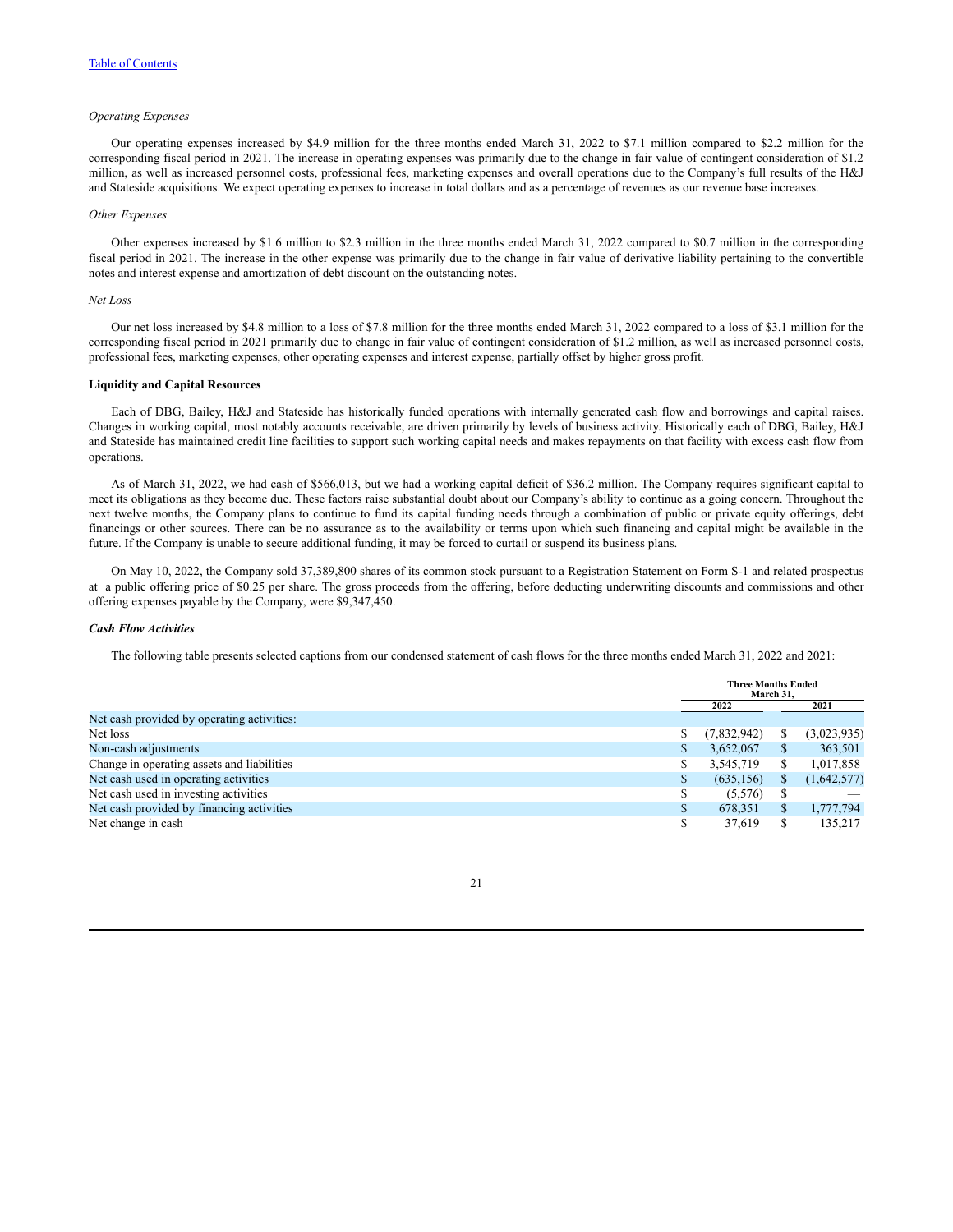# *Cash Flows Used In Operating Activities*

Our cash used by operating activities decreased by \$1.0 million to cash used of \$0.6 million for the three months ended March 31, 2022 as compared to cash used of \$1.6 million for the corresponding fiscal period in 2021. The decrease in net cash used in operating activities was primarily driven by an increase in non-cash charges and cash provided by changes in our operating assets and liabilities, partially offset by a higher net loss in 2022.

#### *Cash Flows Provided By Investing Activities*

Our cash used in investing activities was \$5,576 in 2022 due to purchases of property and equipment.

### *Cash Flows Provided by Financing Activities*

Cash provided by financing activities was \$0.7 million for the three months ended March 31, 2022, compared to \$1.8 million for the corresponding fiscal period in 2020. Cash inflows in the three months ended March 31, 2022 were primarily related to \$0.9 million in proceeds from venture debt and loans, partially offset by factor repayments of \$0.2 million. Cash inflows in the three months ended March 31, 2021 were primarily related to proceeds from a loan payable of \$1.3 million and proceeds from convertible notes payable of \$0.5 million.

#### *Contractual Obligations and Commitments*

In March 2017, we entered into a senior credit agreement with an outside lender for up to \$4,000,000, dependent upon the achievement of certain milestones. The initial close amount was a minimum of \$1,345,000. The loan bears interest at 12.5% per annum, compounded monthly, including fees. A 5% closing fee is due upon each closing, legal and accounting fees of up to \$40,000, and management fees of \$4,167-\$5,000 per month. As of March 31, 2022, we owed our senior secured lender approximately \$6.3 million that is due on the scheduled maturity date of December 31, 2022.

We have \$8.6 million in outstanding principal pertaining to our convertible notes which mature in various dates through 2023.

#### **Critical Accounting Policies and Estimates**

Our management's discussion and analysis of financial condition and results of operations is based on our consolidated financial statements, which have been prepared in accordance with generally accepted accounting principles in the United States. The preparation of our consolidated financial statements and related disclosures requires us to make estimates and assumptions that affect the reported amounts of assets and liabilities, costs and expenses and the disclosure of contingent assets and liabilities in our financial statements. We base our estimates on historical experience, known trends and events and various other factors that we believe are reasonable under the circumstances, the results of which form the basis for making judgments about the carrying values of assets and liabilities that are not readily apparent from other sources. We evaluate our estimates and assumptions on an ongoing basis. Our actual results may differ from these estimates under different assumptions or conditions.

#### **Emerging Growth Company Status**

We are an emerging growth company as that term is used in the Jumpstart Our Business Startups Act of 2012 and, as such, have elected to comply with certain reduced public company reporting requirements.

Section 107 of the JOBS Act provides that an emerging growth company can take advantage of the extended transition period provided in Section 7(a) (2)(B) of the Securities Act for complying with new or revised accounting standards. In other words, an emerging growth company can delay the adoption of certain accounting standards until those standards would otherwise apply to private companies. We have elected to take advantage of the benefits of this extended transition period. Our financial statements may, therefore, not be comparable to those of companies that comply with such new or revised accounting standards

#### **Off-Balance Sheet Arrangements**

We did not have during the periods presented, and we do not currently have, any off-balance sheet arrangements, as defined in the rules and regulations of the Securities and Exchange Commission.

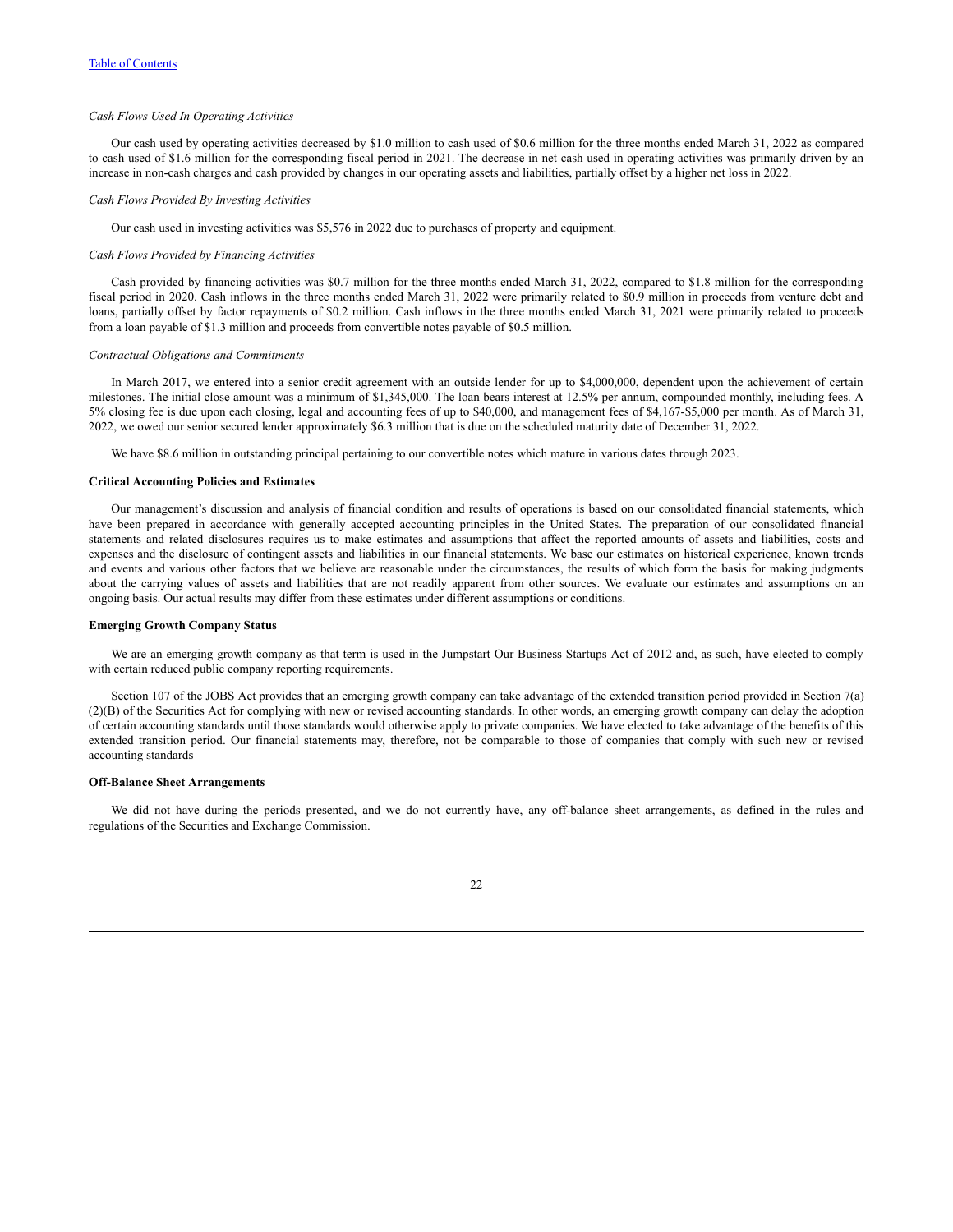# <span id="page-22-0"></span>**ITEM 3. QUANTITATIVE AND QUALITATIVE DISCLOSURES ABOUT MARKET RISK**

We are a smaller reporting company as defined by Rule 12b-2 of the Securities and Exchange Act of 1934, as amended (the "Exchange Act") and are not required to provide the information required under this item.

### <span id="page-22-1"></span>**ITEM 4. CONTROLS AND PROCEDURES**

#### *Evaluation of Disclosure Controls and Procedures*

We maintain "disclosure controls and procedures" as defined in Rules 13a-15(e) and 15d-15(e) under the Securities Exchange Act of 1934, as amended, or the Exchange Act, that are designed to ensure that information required to be disclosed in the reports we file and submit under the Exchange Act is recorded, processed, summarized and reported within the time periods specified in the SEC's rules and forms. Disclosure controls and procedures include, without limitation, controls and procedures designed to ensure that information required to be disclosed by us in the reports we file or submit under the Exchange Act is accumulated and communicated to our management, including our principal executive officer and principal financial officer, as appropriate to allow timely decisions regarding required disclosure. In designing and evaluating our disclosure controls and procedures, management recognizes that any controls and procedures, no matter how well designed and operated, can provide only reasonable assurance of achieving their objectives, and management necessarily applies its judgment in evaluating the benefits of possible controls and procedures relative to their costs.

Our management, with the participation of our Chief Executive Officer and Chief Financial Officer, who serve as our principal executive officer and principal financial and accounting officer, respectively, has evaluated the effectiveness of our disclosure controls and procedures as of March 31, 2022. In making this evaluation, our management considered the material weakness in our internal control over financial reporting described below. Based on such evaluation, our Chief Executive Officer and Chief Financial Officer have concluded that our disclosure controls and procedures were not effective as of such date.

We have initiated various remediation efforts, including the hiring of additional financial personnel/consultants with the appropriate public company and technical accounting expertise and other actions that are more fully described below. As such remediation efforts are still ongoing, we have concluded that the material weaknesses have not been fully remediated. Our remediation efforts to date have included the following:

- We have made an assessment of the basis of accounting, revenue recognition policies and accounting period cutoff procedures. In some cases, we made the necessary adjustments to convert the basis of accounting from cash basis to accrual basis. In all cases we have done the required analytical work to ensure the proper cutoff of the financial position and results of operations for the presented accounting periods.
- We have made an assessment of the current accounting personnel, financial reporting and information system environments and capabilities. Based on our preliminary findings, we have found these resources and systems lacking and have concluded that these resources and systems will need to be supplemented and/or upgraded. We are in the process of identifying a single, unified accounting and reporting system that can be used by the Company and Bailey, with the goal of ensuring consistency and timeliness in reporting, real time access to data while also ensuring ongoing data integrity, backup and cyber security procedures and processes.
- We engaged external consultants with public company and technical accounting experience to facilitate accurate and timely accounting closes and to accurately prepare and review the financial statements and related footnote disclosures. We plan to retain these financial consultants until such time that the internal resources of the Company have been upgraded and the required financial controls have been fully implemented.

The actions that have been taken are subject to continued review, implementation and testing by management, as well as audit committee oversight. While we have implemented a variety of steps to remediate these weaknesses, we cannot assure you that we will be able to fully remediate them, which could impair our ability to accurately and timely meet our public company reporting requirements.

Notwithstanding the assessment that our internal controls over financial reporting are not effective and that material weaknesses exist, we believe that we have employed supplementary procedures to ensure that the financial statements contained in this filing fairly present our financial position, results of operations and cash flows for the reporting periods covered herein in all material respects.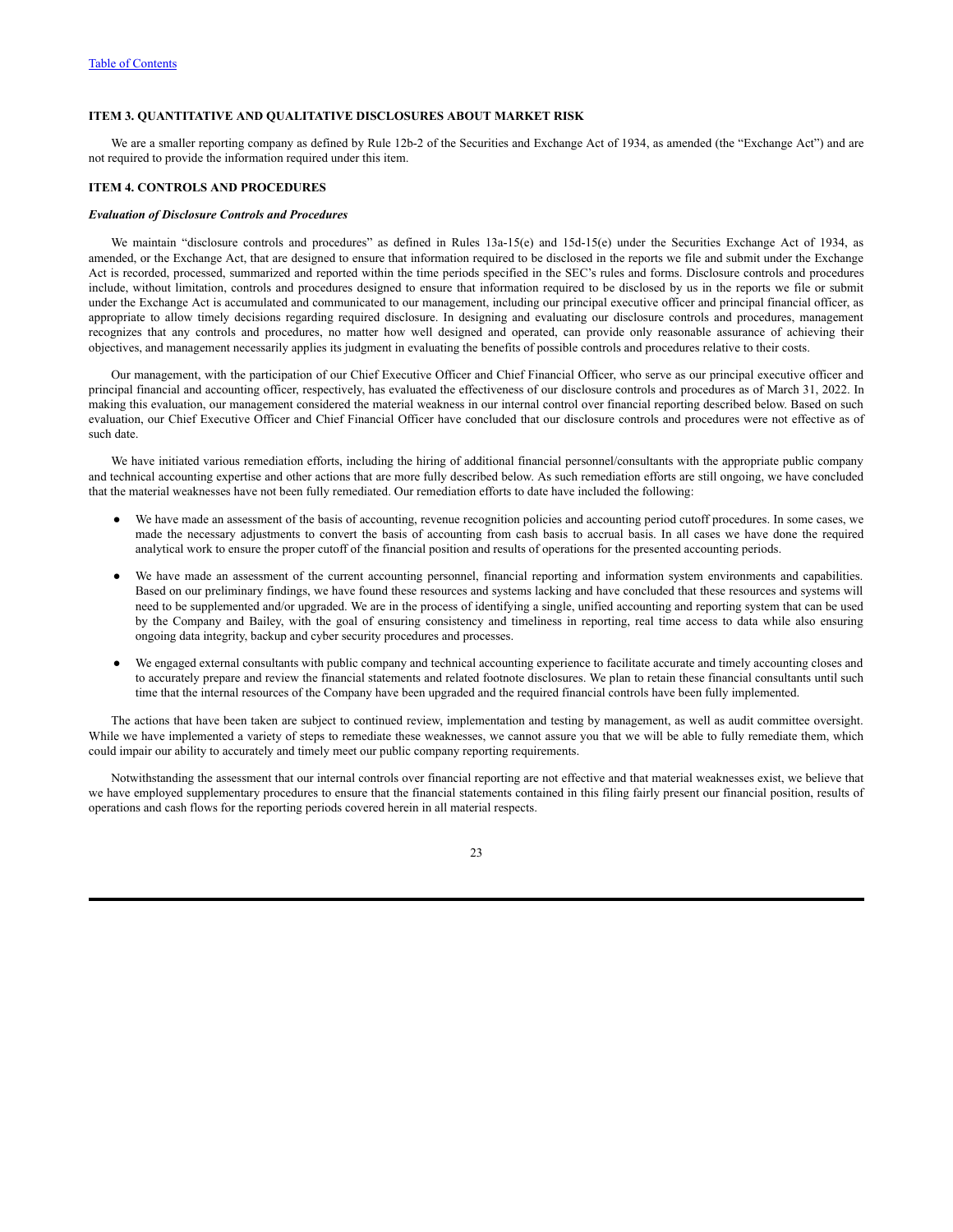# *Limitations on Ef ectiveness of Controls and Procedures*

Our management, including our Chief Executive Officer (Principal Executive Officer) and Chief Financial Officer (Principal Financial Officer), does not expect that our disclosure controls and procedures will prevent all errors and all fraud. A control system, no matter how well conceived and operated, can provide only reasonable, not absolute, assurance that the objectives of the control system are met. Further, the design of a control system must reflect the fact that there are resource constraints and the benefits of controls must be considered relative to their costs. Because of the inherent limitations in all control systems, no evaluation of controls can provide absolute assurance that all control issues and instances of fraud, if any, within the Company have been detected. These inherent limitations include, but are not limited to, the realities that judgments in decision-making can be faulty and that breakdowns can occur because of simple error or mistake. Additionally, controls can be circumvented by the individual acts of some persons, by collusion of two or more people, or by management override of the control. The design of any system of controls also is based in part upon certain assumptions about the likelihood of future events and there can be no assurance that any design will succeed in achieving its stated goals under all potential future conditions. Over time, controls may become inadequate because of changes in conditions, or the degree of compliance with the policies or procedures may deteriorate. Because of the inherent limitations in a cost-effective control system, misstatements due to error or fraud may occur and not be detected.

Management believes that the material weakness set forth above did not have an effect on our financial results.

#### *Changes in Internal Control over Financial Reporting*

No change in our internal control over financial reporting (as defined in Rules 13a-15(f) and 15d-15(f) under the Exchange Act) occurred during the three months ended March 31, 2022 that has materially affected, or is reasonably likely to materially affect, our internal control over financial reporting.

# **PART II. OTHER INFORMATION**

# <span id="page-23-1"></span><span id="page-23-0"></span>**ITEM 1. LEGAL PROCEEDINGS**

We are currently involved in, and may in the future be involved in, legal proceedings, claims, and government investigations in the ordinary course of business. These include proceedings, claims, and investigations relating to, among other things, regulatory matters, commercial matters, intellectual property, competition, tax, employment, pricing, discrimination, consumer rights, personal injury, and property rights. See Note 11 in the accompanying condensed consolidated financial statements for a complete listing of legal proceedings, which include:

- On March 25, 2020, a Bailey's product vendor filed a lawsuit against Bailey for non-payment of trade payables totaling \$492,390. Approximately the same amount was held in accounts payable for this vendor in the accompanying consolidated balance sheets and the Company does not believe it is probable that losses in excess of such trade payables will be incurred. The Company and product vendor have entered into a settlement, which will require the Company make ten monthly payments of approximately \$37,000, starting in May 2021. Upon completion of the payment schedule, any remaining amounts will be forgiven. If the Company fails to meet its obligations based on the prescribed time frame, the full amount will be due with interest, less payments made. The payment schedule was completed in 2022.
- On December 21, 2020, a Company investor filed a lawsuit against DBG for reimbursement of their investment totaling \$100,000. Claimed amounts are included in short-term convertible note payable in the accompanying consolidated balance sheets and the Company does not believe it is probable that losses in excess of such short-term note payable will be incurred. The Company is actively working to resolve this matter.
- In August 2020 and March 2021, two lawsuits were filed against Bailey's by third-party's related to prior services rendered. The claims (including fines, fees, and legal expenses) total an aggregate of \$96,900. One matter was settled in February 2022 and the other matter is being actively worked on to achieve settlement.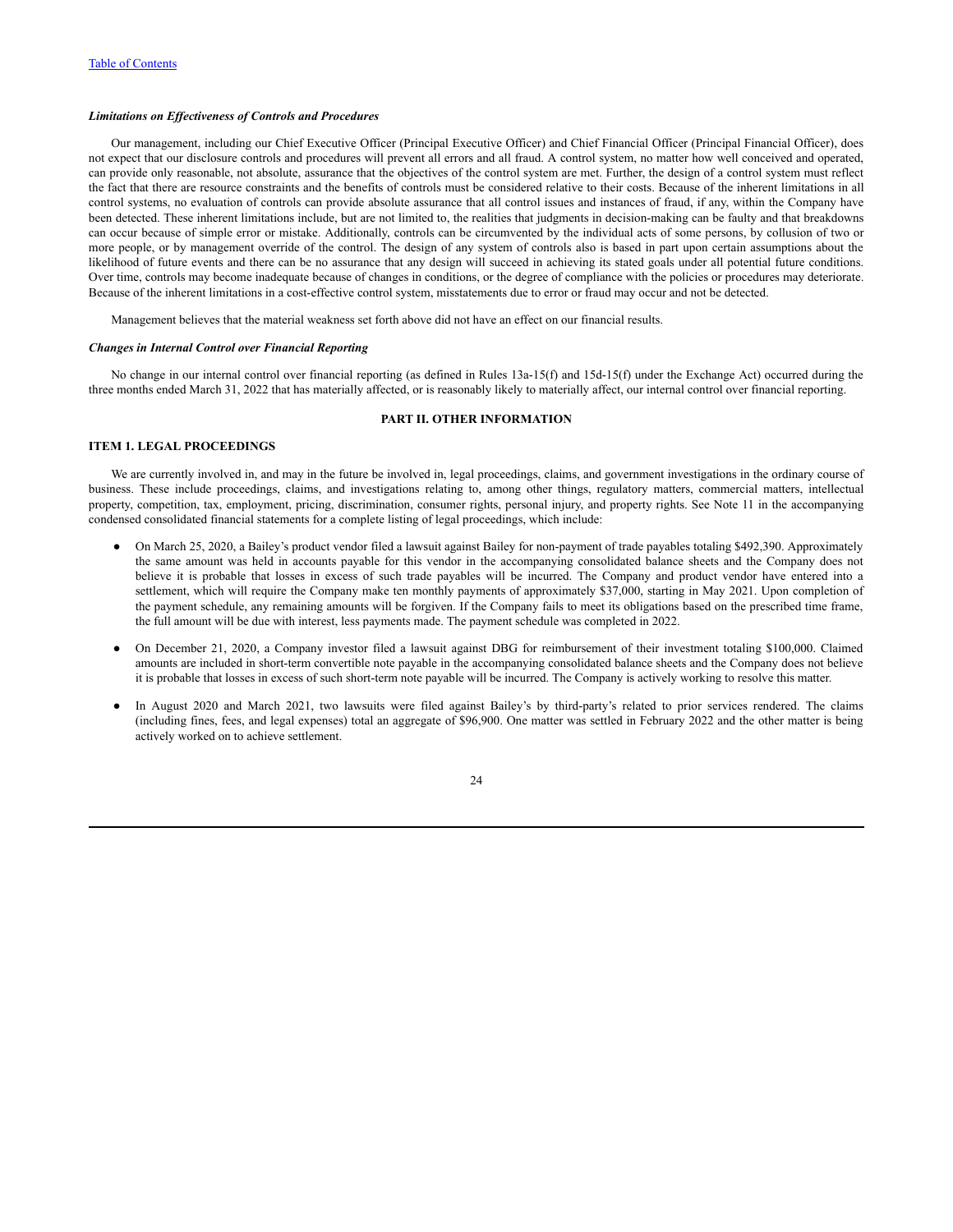- On September 24, 2020 a Bailey's product vendor filed a lawsuit against Bailey's non-payment of trade payables totaling approximately \$481,000 and additional damages of approximately \$296,000. Claimed amounts for trade payables are included in accounts payable in the accompanying consolidated balance sheets, net of payments made. In December 2021, the Company reached a settlement; however, the settlement terms were not met and a judgement was entered against the Company in the amount of \$469,000.
- All claims above, to the extent management believes it will be liable, have been included in accounts payable and accrued expenses and other liabilities in the consolidated balance sheet as of March 31, 2022.

Except as may be set forth above the Company is not a party to any legal proceedings, and the Company is not aware of any claims or actions pending or threatened against us. In the future, the Company might from time to time become involved in litigation relating to claims arising from its ordinary course of business, the resolution of which the Company does not anticipate would have a material adverse impact on our financial position, results of operations or cash flows.

## <span id="page-24-0"></span>**ITEM 1A. RISK FACTORS**

Investing in our common stock involves a high degree of risk. Before investing in our common stock, you should consider carefully the risks described in our prospectus filed on May 9, 2022, together with the other information contained in this Quarterly Report on Form 10-Q, including our financial statements and the related notes and in our other filings with the Securities and Exchange Commission. If any of the risks occur, our business, financial condition, results of operations and prospects could be materially and adversely affected. In these circumstances, the market price of our common stock *could decline, and you may lose all or part of your investment.*

# <span id="page-24-1"></span>**ITEM 2. UNREGISTERED SALES OF EQUITY SECURITIES AND USE OF PROCEEDS**

#### *Recent Sales of Unregistered Securities*

During the three months ended March 31, 2022, the Company converted an aggregate of \$888,930 in outstanding principal of convertible notes into 873,901 shares of common stock.

From April 1, 2022 through the issuance date, the Company has issued 978,476 shares of common stock pursuant to conversions of outstanding principal of its convertible notes.

On April 8, 2022, the Company and various purchasers (the "Investors") executed a Securities Purchase Agreement (the "SPA") whereby the Investors purchased from the Company promissory notes (the "Notes") in the aggregate principal amount of \$3,068,750.

In connection with the issuance of the Notes further to the SPA , the Company issued warrants to acquire 1,257,684 shares of its common stock at an exercise price of \$1.22 per share expiring in April 2027.

On May 10, 2022, pursuant to the Underwriting Agreement, the Company issued the Underwriters' Warrants to purchase up to an aggregate of 1,495,592 shares of common stock. The Underwriters' Warrants may be exercised beginning on November 1, 2022 until May 5, 2027. The initial exercise price of each Underwriters' Warrant is \$0.325 per share, which represents 130% of the public offering price.

## *Use of Proceeds from Public Of ering of Common Stock*

The net proceeds the Company will receive from the sale of 37,389,800 shares of its common stock in the offering, after deducting underwriter discounts and commissions, the non-accountable expense, the underwriters' expense reimbursement and estimated offering expenses, will be approximately \$7,951,285 (approximately \$9,237,728 if the underwriters exercise their option to purchase additional shares in full), based on a public offering price of \$0.25 per share.

The Company currently intends to use the net proceeds from the offering primarily for general corporate purposes, including working capital. Specifically, the Company used a portion of the net proceeds from the offering to repay the Notes.

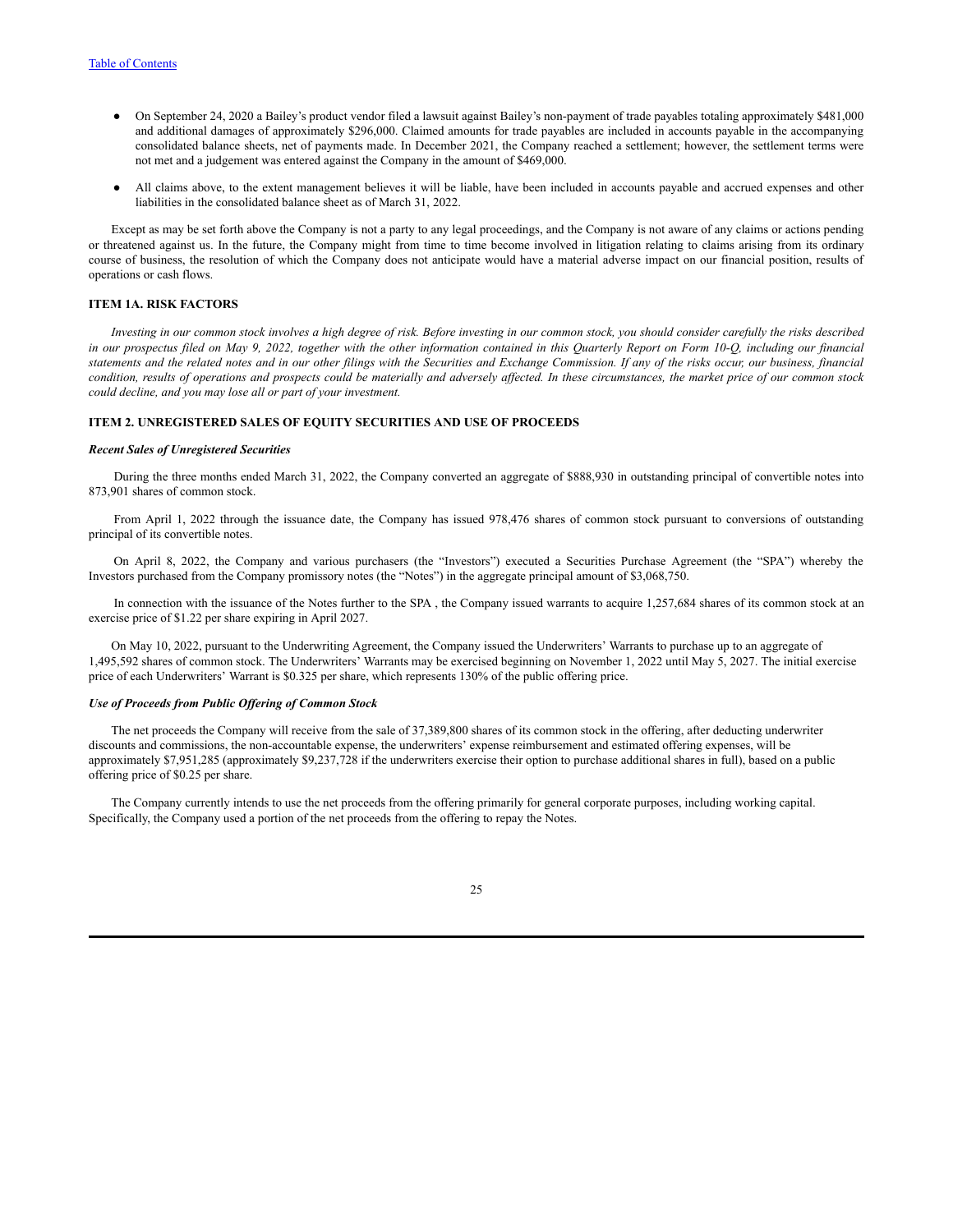# <span id="page-25-0"></span>**ITEM 3. DEFAULTS UPON SENIOR SECURITIES**

None.

# <span id="page-25-1"></span>**ITEM 4. MINE SAFETY DISCLOSURE**

Not applicable.

# <span id="page-25-2"></span>**ITEM 5. OTHER INFORMATION**

Not applicable.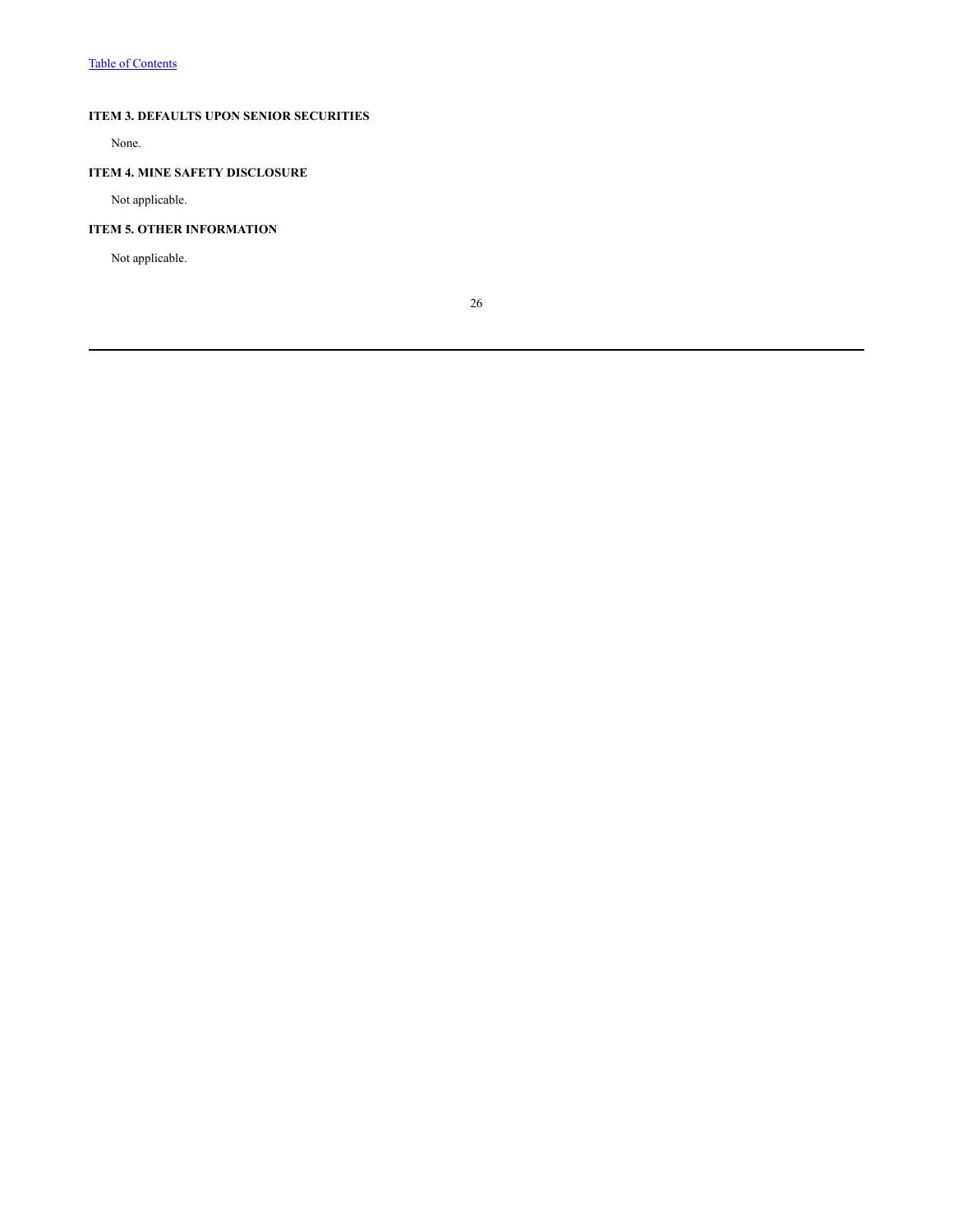# <span id="page-26-0"></span>**ITEM 6. EXHIBITS**

| Exhibit<br>Number | <b>Description of Exhibit</b>                                                                                                                                                                                                                                                                                                                                   |
|-------------------|-----------------------------------------------------------------------------------------------------------------------------------------------------------------------------------------------------------------------------------------------------------------------------------------------------------------------------------------------------------------|
| 2.1               | Membership Interest Purchase Agreement dated October 14, 2020 among D. Jones Tailored Collection, LTD and Digital Brands<br>Group (formerly known as Denim, LA, Inc.) (incorporated by reference to our Current Report on Form 1-U (File No. 24R-00032),<br>filed with the Commission on November 18, 2020)                                                     |
| 2.2               | First Amendment to Membership Interest Purchase Agreement dated December 31, 2020 among D. Jones Tailored Collection, LTD<br>and Digital Brands Group (formerly known as Denim LA, Inc) (incorporated by reference to Exhibit 2.2 to our Registration<br>Statement on Form S-1/A (Commission File No. 333-255193), filed with the Commission on April 13, 2021) |
| 2.3               | Agreement and Plan of Merger with Bailey 44, LLC dated February 11, 2020 among Bailey 44, LLC, Norwest Venture Partners XI,<br>and Norwest Venture Partners XII, LP and Digital Brands Group (formerly known as Denim.LA, Inc) (incorporated by reference to<br>exhibit 7.1 of our Current Report on Form 1-U, filed with the Commission on February 13, 2020)  |
| 2.4               | Second Amendment to Membership Interest Purchase Agreement Dated May 10, 2021 among D. Jones Tailored Collection, LTD<br>and Digital Brands Group (formerly known as Denim, LA, Inc.) (incorporated by reference to Exhibit 2.4 to our Registration<br>Statement on Form S-1/A (Commission File No. 333-255193), filed with the Commission on May 11, 2021)     |
| 3.1               | Amended and Restated Certificate of Incorporation of the Registrant (incorporated by reference to exhibit 2.1 of our Regulation A<br>Offering Statement on Form 1-A (Commission File No. 024-10535), filed with the Commission on March 23, 2016)                                                                                                               |
| 3.2               | Amendment to Amended and Restated Certificate of Incorporation of the Registrant (incorporated by reference to Exhibit 3.2 to our<br>Registration Statement on Form S-1/A (Commission File No. 333-255193), filed with the Commission on April 13, 2021)                                                                                                        |
| 3.3               | Form of Sixth Amended and Restated Certificate of Incorporation of the Registrant (incorporated by reference to Exhibit 3.3 to our<br>Registration Statement on Form S-1/A (Commission File No. 333-255193), filed with the Commission on May 12, 2021)                                                                                                         |
| 3.4               | Bylaws of the Registrant (incorporated by reference to exhibit 2.2 of our Regulation A Offering Statement on Form 1-A<br>(Commission File No. 024-10535), filed with the Commission on March 23, 2016)                                                                                                                                                          |
| 3.5               | Form of Amended and Restated Bylaws of Registrant (incorporated by reference to Exhibit 3.5 to our Registration Statement on<br>Form S-1/A (Commission File No. 333-255193), filed with the Commission on May 12, 2021)                                                                                                                                         |
| 4.1               | Form of Common Stock Certificate (incorporated by reference to Exhibit 4.1 to our Registration Statement on Form S-1/A<br>(Commission File No. 333-255193), filed with the Commission on April 27, 2021)                                                                                                                                                        |
| 4.2               | Form of Warrant Agency Agreement, including Form of Warrant Certificate (incorporated by reference to Exhibit 4.2 to our<br>Registration Statement on Form S-1/A (Commission File No. 333-255193), filed with the Commission on April 27, 2021)                                                                                                                 |
| 4.3               | Form of Underwriter's Warrants (incorporated by reference to Exhibit 1.1 to our Registration Statement on Form S-1/A<br>(Commission File No. 333-255193), filed with the Commission on May 11, 2021)                                                                                                                                                            |
| 4.4               | Form of Lender's Warrants (incorporated by reference to Exhibit 4.4 to our Registration Statement on Form S-1/A (Commission<br>File No. 333-255193), filed with the Commission on April 27, 2021)                                                                                                                                                               |
| 4.5               | Form of Series Seed Preferred Stock Purchase Agreement (incorporated by reference to Exhibit 4.5 to our Registration Statement<br>on Form S-1/A (Commission File No. 333-255193), filed with the Commission on April 13, 2021)                                                                                                                                  |
| 4.6               | Form of Series A Preferred Stock Subscription Agreement (incorporated by reference to exhibit 4 of our Form 1-A/A (Commission<br>File No. 024-10718), filed with the Commission on March 23, 2016)                                                                                                                                                              |
| 4.7               | Form of Series A-2 Preferred Stock Subscription Agreement (incorporated by reference to exhibit 4.1 of our Form 1-A/A<br>(Commission File No. 024-10718), filed with the Commission on August 8, 2017)                                                                                                                                                          |
| 4.8               | Form of Series A-3 Preferred Stock Subscription Agreement (incorporated by reference to exhibit 4 of our Form 1-A/A<br>(Commission File No. 024-10718), filed with the Commission on September 13, 2018)                                                                                                                                                        |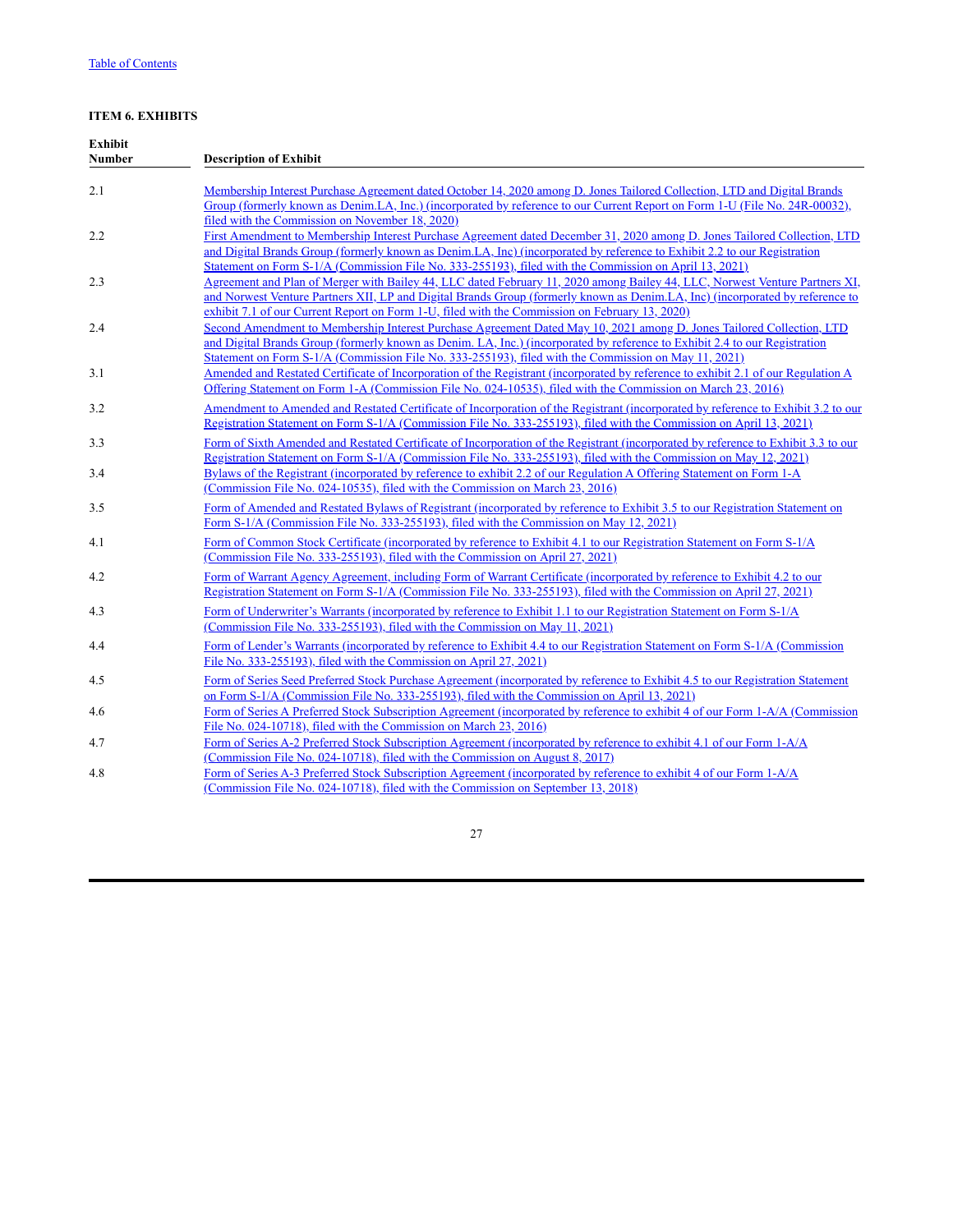| 4.9           | Form of Series CF Preferred Stock Purchase Agreement (incorporated by reference to Exhibit 4.9 to our Registration Statement on<br>Form S-1/A (Commission File No. 333-255193), filed with the Commission on April 13, 2021)                                                                                                                                                                         |
|---------------|------------------------------------------------------------------------------------------------------------------------------------------------------------------------------------------------------------------------------------------------------------------------------------------------------------------------------------------------------------------------------------------------------|
| 4.10          | Form of 2019 Regulation D Convertible Note (incorporated by reference to Exhibit 4.10 to our Registration Statement on Form S-<br>$1/A$ (Commission File No. 333-255193), filed with the Commission on May 11, 2021)                                                                                                                                                                                 |
| 4.11          | Form of 2020 Regulation D Convertible Note (incorporated by reference to Exhibit 4.11 to our Registration Statement on Form S-<br>1/A (Commission File No. 333-255193), filed with the Commission on May 11, 2021)                                                                                                                                                                                   |
| 10.1          | Form of Indemnification Agreement between the Registrant and each of its directors and officers (incorporated by reference to<br>Exhibit 10.1 to our Registration Statement on Form S-1/A (Commission File No. 333-255193), filed with the Commission on April<br>13, 2021                                                                                                                           |
| 10.2          | Form of Option Agreement with each of John "Hil" Davis, Laura Dowling and Reid Yeoman (incorporated by reference to Exhibit<br>10.5 to our Registration Statement on Form S-1/A (Commission File No. 333-255193), filed with the Commission on May 11,<br>2021)                                                                                                                                      |
| 10.3          | Amendment No. 7 to Senior Credit Agreement, dated as of April 1, 2021 between bocm3-DSTLD-Senior Debt, LLC, bocm3-<br>DSTLD-Senior Debt 2, LLC, Stockholders and Digital Brands Group (formerly known as Denim.LA, Inc) (incorporated by<br>reference to Exhibit 10.15 to our Registration Statement on Form S-1/A (Commission File No. 333-255193), filed with the<br>Commission on April 27, 2021) |
| 10.4          | Form of Board of Directors Agreement, entered into by each of the Director Nominees (incorporated by reference to Exhibit 10.27<br>to our Registration Statement on Form S-1/A (Commission File No. 333-255193), filed with the Commission on April 13, 2021)                                                                                                                                        |
| 10.5          | Original Issue Discount Promissory Note by Digital Brands Group, Inc. in favor of Target Capital 2, LLC in the aggregate amount<br>of \$1,000,000 dated as of April 8, 2021 (incorporated by reference to Exhibit 10.29 to our Registration Statement on Form S-1/A<br>(Commission File No. 333-255193), filed with the Commission on May 11, 2021)                                                  |
| 10.6          | Consulting Agreement dated as of April 8, 2021 between Alchemy Advisory LLC and Digital Brands Group, Inc. (incorporated by<br>reference to Exhibit 10.30 to our Registration Statement on Form S-1/A (Commission File No. 333-255193), filed with the<br>Commission on May 11, 2021)                                                                                                                |
| Exhibit 31.1  | Certification of Chief Executive Officer pursuant to Section 302 of the Sarbanes-Oxley Act of 2002                                                                                                                                                                                                                                                                                                   |
| Exhibit 31.2  | Certification of Chief Financial Officer pursuant to Section 302 of the Sarbanes-Oxley Act of 2002                                                                                                                                                                                                                                                                                                   |
| Exhibit 32.1* | Certification of Chief Executive Officer pursuant to Section 906 of the Sarbanes-Oxley Act of 2002                                                                                                                                                                                                                                                                                                   |
| Exhibit 32.2* | Certification of Chief Financial Officer pursuant to Section 906 of the Sarbanes-Oxley Act of 2002                                                                                                                                                                                                                                                                                                   |
| 101.INS       | <b>XBRL</b> Instance Document                                                                                                                                                                                                                                                                                                                                                                        |
| 101.SCH       | XBRL Taxonomy Extension Schema Document                                                                                                                                                                                                                                                                                                                                                              |
| 101.CAL       | XBRL Taxonomy Extension Calculation Linkbase Document                                                                                                                                                                                                                                                                                                                                                |
| 101.LAB       | XBRL Taxonomy Extension Labels Linkbase Document                                                                                                                                                                                                                                                                                                                                                     |
| 101.PRE       | XBRL Taxonomy Extension Presentation Linkbase Document                                                                                                                                                                                                                                                                                                                                               |
| 101.DEF       | XBRL Taxonomy Extension Definition Linkbase Document                                                                                                                                                                                                                                                                                                                                                 |
| Exhibit 104   | The cover page from this Quarterly Report on Form 10-Q, formatted in Inline XBRL.                                                                                                                                                                                                                                                                                                                    |

\* This certification is being furnished and shall not be deemed "filed" with the SEC for purposes of Section 18 of the Exchange Act, or otherwise subject to the liability of that section, and shall not be deemed to be incorporated by reference into any filing under the Securities Act or the Exchange Act, except to the extent that the registrant specifically incorporates it by reference.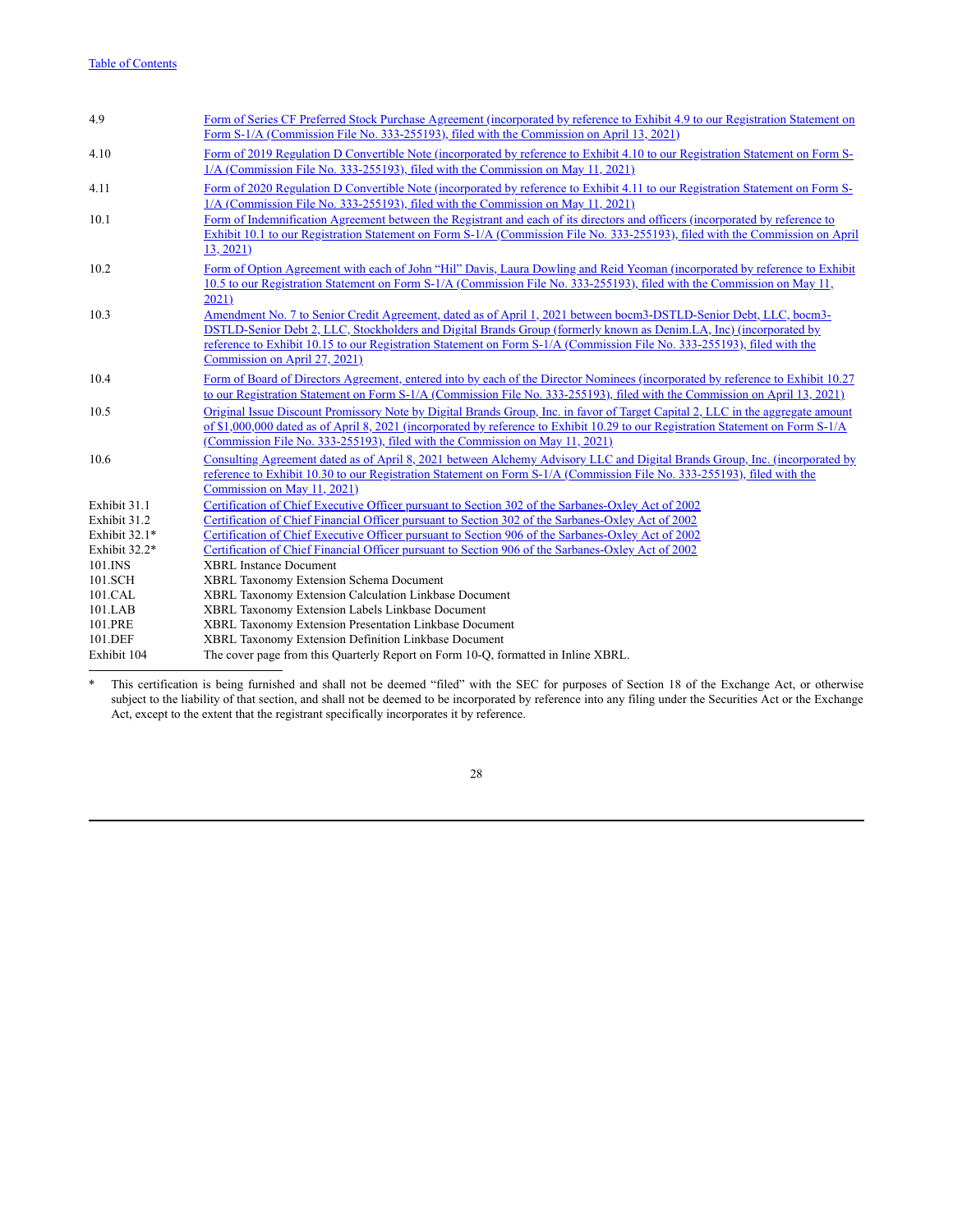# **SIGNATURES**

<span id="page-28-0"></span>In accordance with the requirements of the Securities Exchange Act of 1934, the registrant has duly caused this report to be signed on its behalf by the undersigned, thereunto duly authorized.

DIGITAL BRANDS GROUP, INC.

May 16, 2022 By: */s/ John Hilburn Davis* John Hilburn Davis, Chief Executive Officer

May 16, 2022 By: */s/ Reid Yeoman* Reid Yeoman, Chief Financial Officer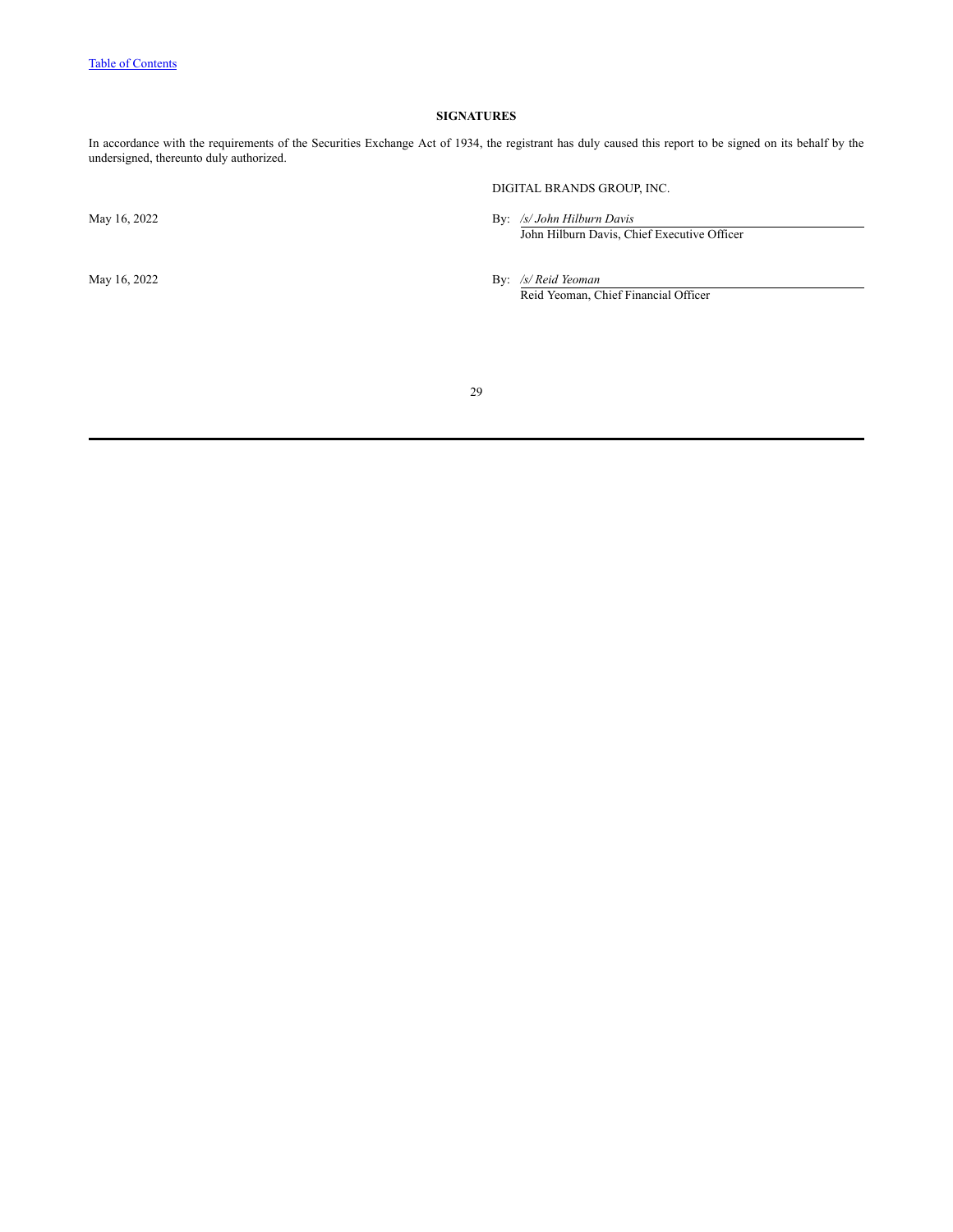### **Certification of Principal Executive Officer Pursuant to Section 302 of the Sarbanes-Oxley Act of 2002**

I, John Hilburn Davis, certify that:

- 1. I have reviewed this Quarterly Report on Form 10-Q of Digital Brands Group, Inc.;
- 2. Based on my knowledge, this report does not contain any untrue statement of a material fact or omit to state a material fact necessary to make the statements made, in light of the circumstances under which such statements were made, not misleading with respect to the period covered by this report;
- 3. Based on my knowledge, the financial statements, and other financial information included in this report, fairly present in all material respects the financial condition, results of operations and cash flows of the registrant as of, and for, the periods presented in this report;
- 4. The registrant's other certifying officer and I are responsible for establishing and maintaining disclosure controls and procedures (as defined in Exchange Act Rules 13a–15(e) and 15d–15(e)) and internal control over financial reporting (as defined in Exchange Act Rules 13a–15(f) and 15d–15(f)) for the registrant and have:
	- (a) Designed such disclosure controls and procedures, or caused such disclosure controls and procedures to be designed under our supervision, to ensure that material information relating to the registrant, including its consolidated subsidiaries, is made known to us by others within those entities, particularly during the period in which this report is being prepared;
	- (b) Designed such internal control over financial reporting, or caused such internal control over financial reporting to be designed under our supervision, to provide reasonable assurance regarding the reliability of financial reporting and the preparation of financial statements for external purposes in accordance with generally accepted accounting principles;
	- (c) Evaluated the effectiveness of the registrant's disclosure controls and procedures and presented in this report our conclusions about the effectiveness of the disclosure controls and procedures, as of the end of the period covered by this report based on such evaluation; and
	- (d) Disclosed in this report any change in the registrant's internal control over financial reporting that occurred during the registrant's most recent fiscal quarter (the registrant's fourth fiscal quarter in the case of an annual report) that has materially affected, or is reasonably likely to materially affect, the registrant's internal control over financial reporting; and
- 5. The registrant's other certifying officer and I have disclosed, based on our most recent evaluation of internal control over financial reporting, to the registrant's auditors and the audit committee of the registrant's board of directors (or persons performing the equivalent functions):
	- (a) All significant deficiencies and material weaknesses in the design or operation of internal control over financial reporting which are reasonably likely to adversely affect the registrant's ability to record, process, summarize and report financial information; and
	- (b) Any fraud, whether or not material, that involves management or other employees who have a significant role in the registrant's internal control over financial reporting.

Date: May 16, 2022 By: */s/ John Hilburn Davis*

John Hilburn Davis Chief Executive Officer (Principal Executive Officer)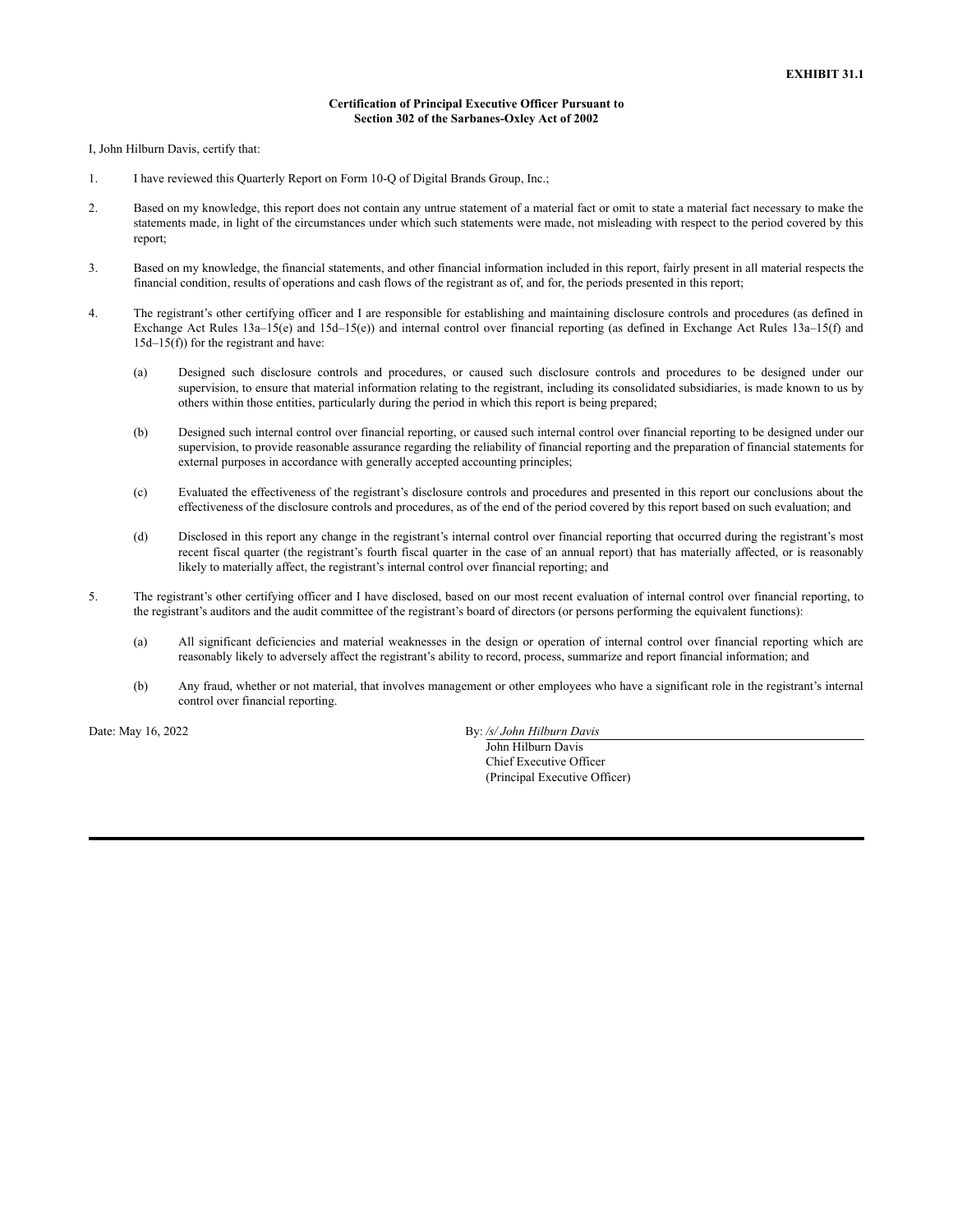### **Certification of Principal Financial Officer Pursuant to Section 302 of the Sarbanes-Oxley Act of 2002**

I, Reid Yeoman, certify that:

- 1. I have reviewed this Quarterly Report on Form 10-Q of Digital Brands Group, Inc.;
- 2. Based on my knowledge, this report does not contain any untrue statement of a material fact or omit to state a material fact necessary to make the statements made, in light of the circumstances under which such statements were made, not misleading with respect to the period covered by this report;
- 3. Based on my knowledge, the financial statements, and other financial information included in this report, fairly present in all material respects the financial condition, results of operations and cash flows of the registrant as of, and for, the periods presented in this report;
- 4. The registrant's other certifying officer and I are responsible for establishing and maintaining disclosure controls and procedures (as defined in Exchange Act Rules 13a–15(e) and 15d–15(e)) and internal control over financial reporting (as defined in Exchange Act Rules 13a–15(f) and 15d–15(f)) for the registrant and have:
	- (a) Designed such disclosure controls and procedures, or caused such disclosure controls and procedures to be designed under our supervision, to ensure that material information relating to the registrant, including its consolidated subsidiaries, is made known to us by others within those entities, particularly during the period in which this report is being prepared;
	- (b) Designed such internal control over financial reporting, or caused such internal control over financial reporting to be designed under our supervision, to provide reasonable assurance regarding the reliability of financial reporting and the preparation of financial statements for external purposes in accordance with generally accepted accounting principles;
	- (c) Evaluated the effectiveness of the registrant's disclosure controls and procedures and presented in this report our conclusions about the effectiveness of the disclosure controls and procedures, as of the end of the period covered by this report based on such evaluation; and
	- (d) Disclosed in this report any change in the registrant's internal control over financial reporting that occurred during the registrant's most recent fiscal quarter (the registrant's fourth fiscal quarter in the case of an annual report) that has materially affected, or is reasonably likely to materially affect, the registrant's internal control over financial reporting; and
- 5. The registrant's other certifying officer and I have disclosed, based on our most recent evaluation of internal control over financial reporting, to the registrant's auditors and the audit committee of the registrant's board of directors (or persons performing the equivalent functions):
	- (a) All significant deficiencies and material weaknesses in the design or operation of internal control over financial reporting which are reasonably likely to adversely affect the registrant's ability to record, process, summarize and report financial information; and
	- (b) Any fraud, whether or not material, that involves management or other employees who have a significant role in the registrant's internal control over financial reporting.

Date: May 16, 2022 By: */s/ Reid Yeoman*

Reid Yeoman Chief Financial Officer (Principal Financial Officer)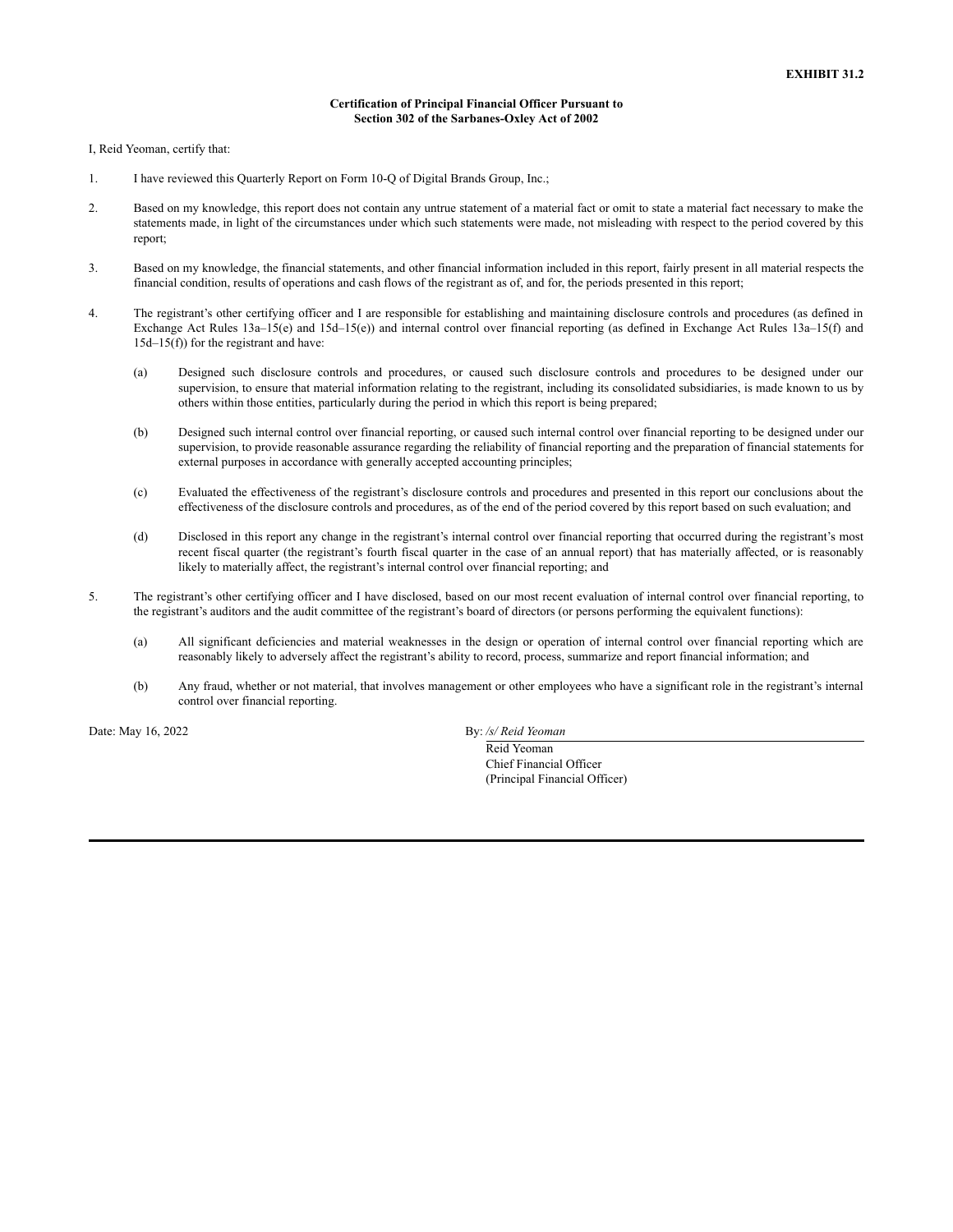# **CERTIFICATION PURSUANT TO 18 U.S.C. SECTION 1350 AS ADOPTED PURSUANT TO SECTION 906 OF THE SARBANES-OXLEY ACT OF 2002**

In connection with the Quarterly Report of Digital Brands Group, Inc. (the "Company") on Form 10-Q, for the fiscal quarter ended March 31, 2022, as filed with the Securities and Exchange Commission on the date hereof (the "Report"), I, John Hilburn Davis, Chief Executive Officer of Digital Brands Group, Inc., certify, pursuant to 18 U.S.C. ss.1350, as adopted pursuant to Section 906 of the Sarbanes-Oxley Act of 2002, that, to the best of my knowledge:

- (1) The Report fully complies with the requirements of section 13(a) or 15(d) of the Securities Exchange Act of 1934, as amended; and
- (2) The information contained in the Report fairly presents, in all material respects, the financial condition and results of operations of the Company.

A signed original of this written statement required by Section 906 has been provided to the Company and will be retained by the Company and furnished to the Securities and Exchange Commission or its staff upon request.

Date: May 16, 2022 By: */s/ John Hilburn Davis*

John Hilburn Davis Chief Executive Officer (Principal Executive Officer)